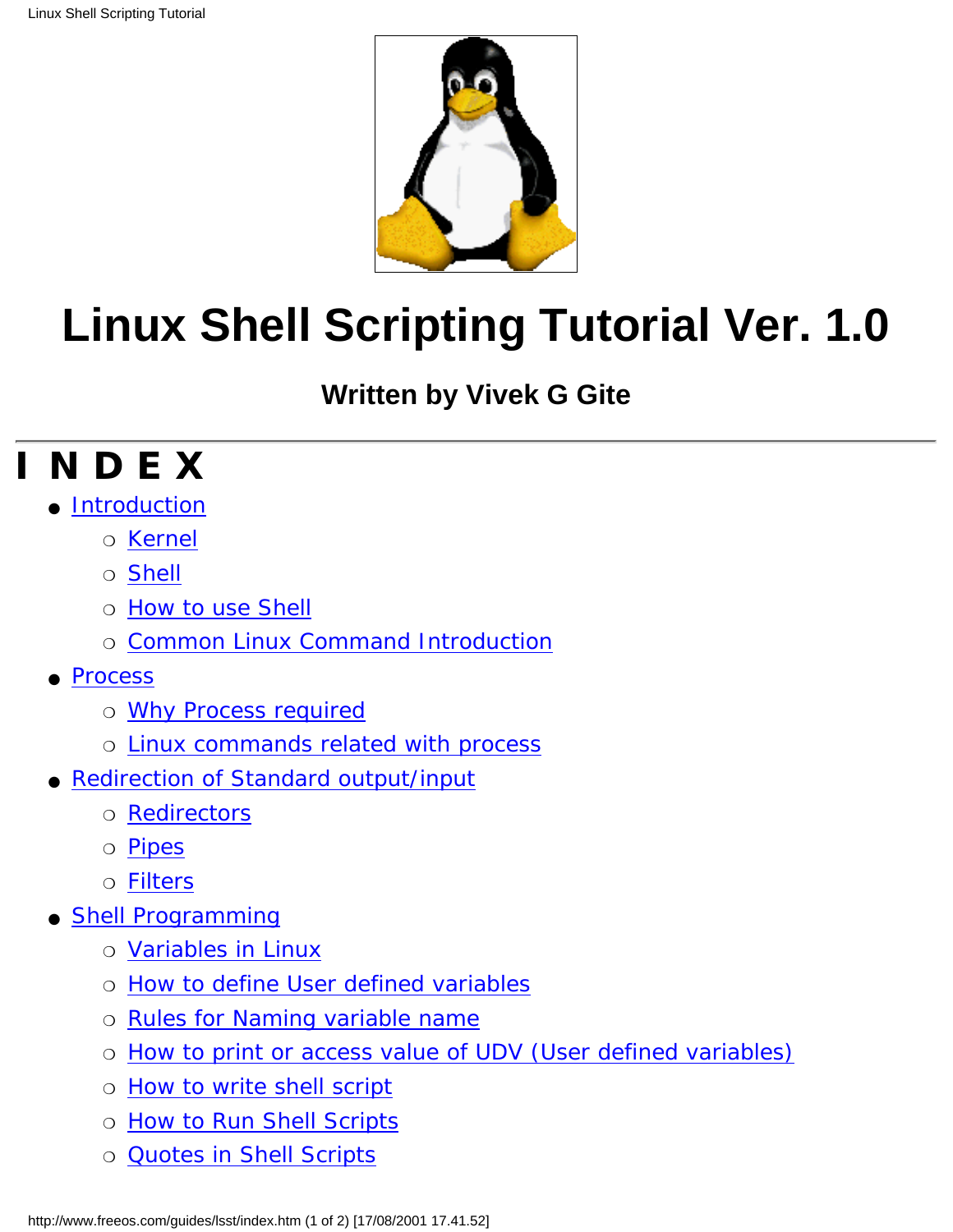- ❍ Shell Arithmetic
- ❍ Command Line Processing (Command Line Arguments)
- o Why Command Line arguments required
- ❍ Exit Status
- ❍ Filename Shorthand or meta Characters (i.e. wild cards)
- Programming Commands
	- ❍ echo command
	- ❍ Decision making in shell script ( i.e. if command)
	- ❍ test command or [ expr ]
	- ❍ Loop in shell scripts
	- ❍ The case Statement
	- ❍ The read Statement
- [More Advanced Shell Script Commands](#page-29-0)
	- o /dev/null Use to send unwanted output of program
	- ❍ Local and Global Shell variable (export command)
	- ❍ Conditional execution i.e. && and ||
	- o **I/O Redirection and file descriptors**
	- ❍ Functions
	- ❍ User Interface and dialog utility
	- o **trap command**
	- ❍ getopts command
	- ❍ More examples of Shell Script (Exercise for You :-)

© 1998-2000 [FreeOS.com](http://www.freeos.com/) (I) Pvt. Ltd. All rights reserved.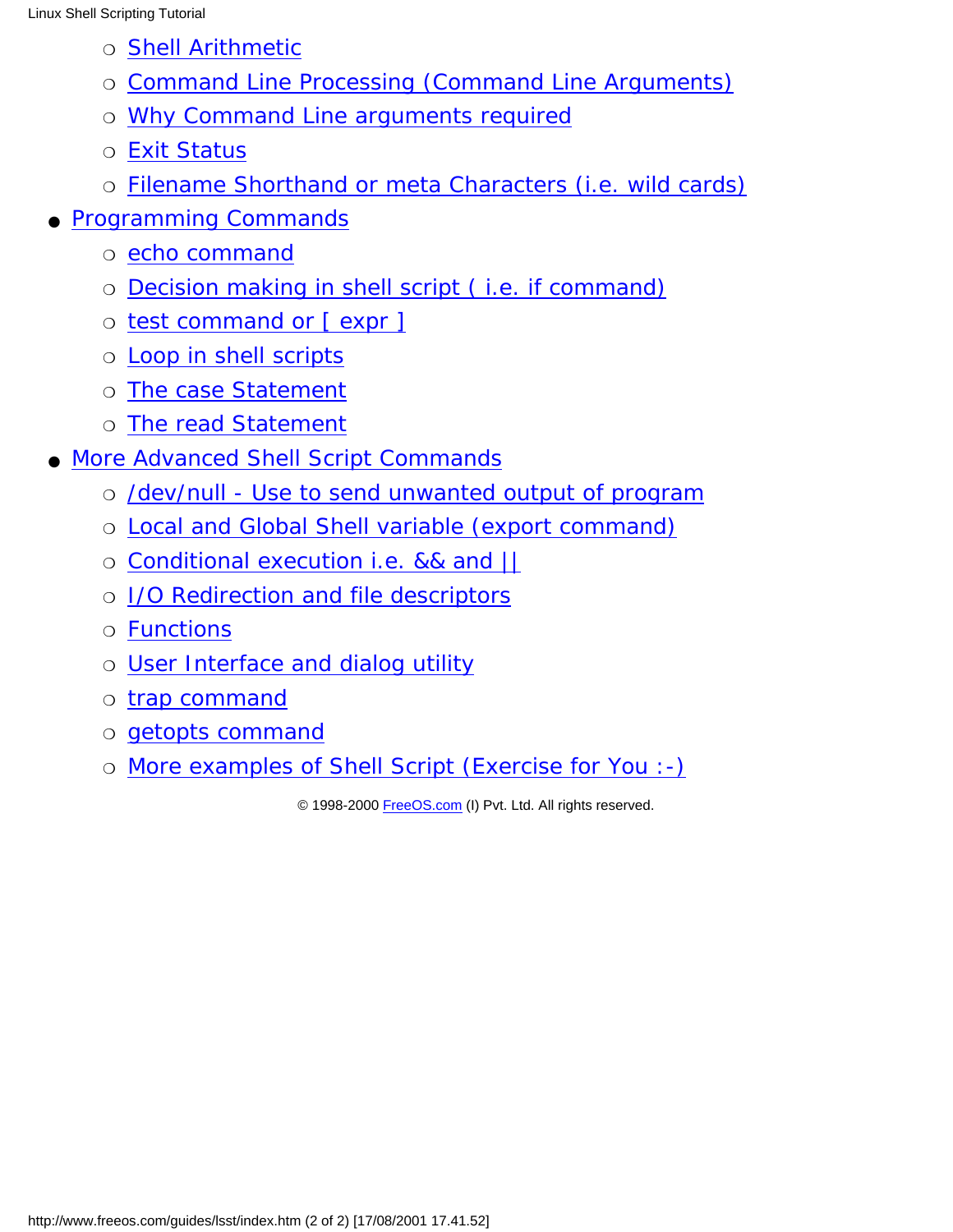### <span id="page-2-0"></span>**Introduction**

This tutorial is designed for beginners only and This tutorial explains the basics of shell programming by showing some examples of shell programs. Its not help or manual for the shell. While reading this tutorial you can find manual quite useful ( type **man bash** at \$ prompt to see manual pages). Manual contains all necessary information you need, but it won't have that much examples, which makes idea more clear. For that reason, this tutorial contains examples rather than all the features of shell. I assumes you have at least working knowledge of Linux i.e. basic commands like how to create, copy, remove files/directories etc or how to use editor like vi or mcedit and login to your system. Before Starting Linux Shell Script Programming you must know

- Kernel
- Shell
- Process
- Redirectors, Pipes, Filters etc.

### **What's Kernel**

Kernel is hart of Linux O/S. It manages resource of Linux O/S. Resources means facilities available in Linux. For eg. Facility to store data, print data on printer, memory, file management etc . Kernel decides who will use this resource, for how long and when. It runs your programs (or set up to execute binary files) It's Memory resident portion of Linux. It performance following task :-

- $\bullet$  I/O management
- Process management
- Device management
- File management
- Memory management

### **What's Linux Shell**

Computer understand the language of 0's and 1's called binary language, In early days of computing, instruction are provided using binary language, which is difficult for all of us, to read and write. So in O/s there is special program called Shell. Shell accepts your instruction or commands in English and translate it into computers native binary language.

This is what Shell Does for US

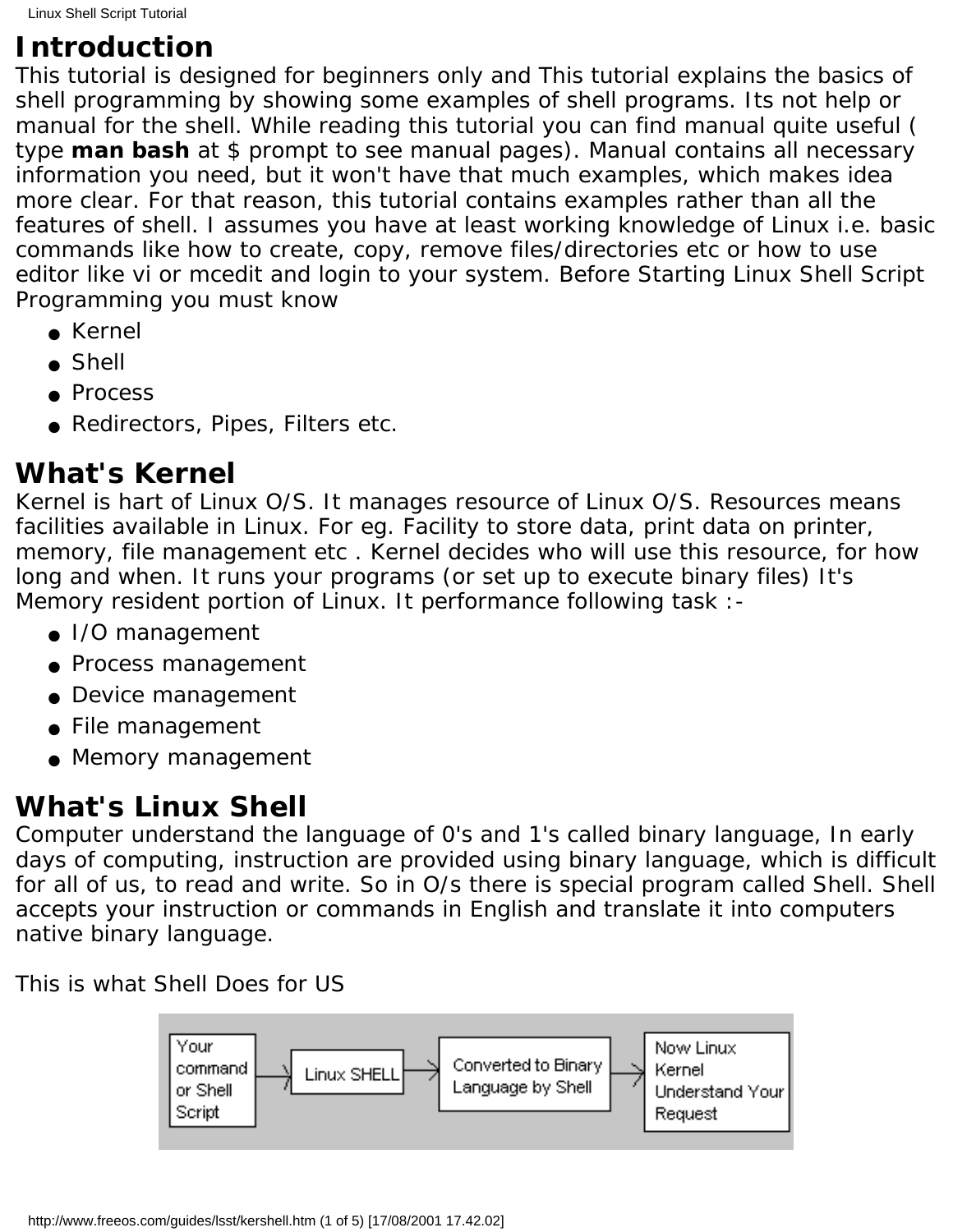### You type Your command and shell convert it as



It's environment provided for user interaction. Shell is an command language interpreter that executes commands read from the standard input device (keyboard) or from a file. Linux may use one of the following most popular shells (In MS-DOS, Shell name is COMMAND.COM which is also used for same purpose, but it's not as powerful as our Linux Shells are!)

| Shell Name                                   | Developed by                | Where                                     | Remark                                                                                  |
|----------------------------------------------|-----------------------------|-------------------------------------------|-----------------------------------------------------------------------------------------|
| <b>BASH</b> (Bourne-Again<br>$ SHe11\rangle$ | Brian Fox and Chet<br>Ramey | <b>Free Software</b><br>Foundation        | Most common shell in<br>Linux. It's Freeware<br>shell.                                  |
| $\parallel$ CSH (C SHell)                    | <b>Bill Joy</b>             | University of California<br>$ $ (For BSD) | The C shell's syntax and<br>usage are very similar to<br>the C programming<br>language. |
| KSH (Korn SHell)                             | David Korn                  | AT & T Bell Labs                          |                                                                                         |

Any of the above shell reads command from user (via Keyboard or Mouse) and tells Linux O/s what users want. If we are giving commands from keyboard it is called command line interface ( Usually in-front of \$ prompt, This prompt is depend upon your shell and Environment that you set or by your System Administrator, therefore you may get different prompt ).

NOTE: To find your shell type following command **\$ echo \$SHELL**

### **How to use Shell**

To use shell (You start to use your shell as soon as you log into your system) you have to simply type commands. Following is the list of common commands.

### **Linux Common Commands**

NOTE that following commands are for New users or for Beginners only. The purpose is if you use this command you will be more familiar with your shell and secondly, you need some of these command in your Shell script. If you want to get more information or help for this command try following commands For e.g. To see help or options related with date command try

### **\$ date --help**

or To see help or options related with ls command (Here you will screen by screen help, since help of Is command is quite big that can't fit on single screen)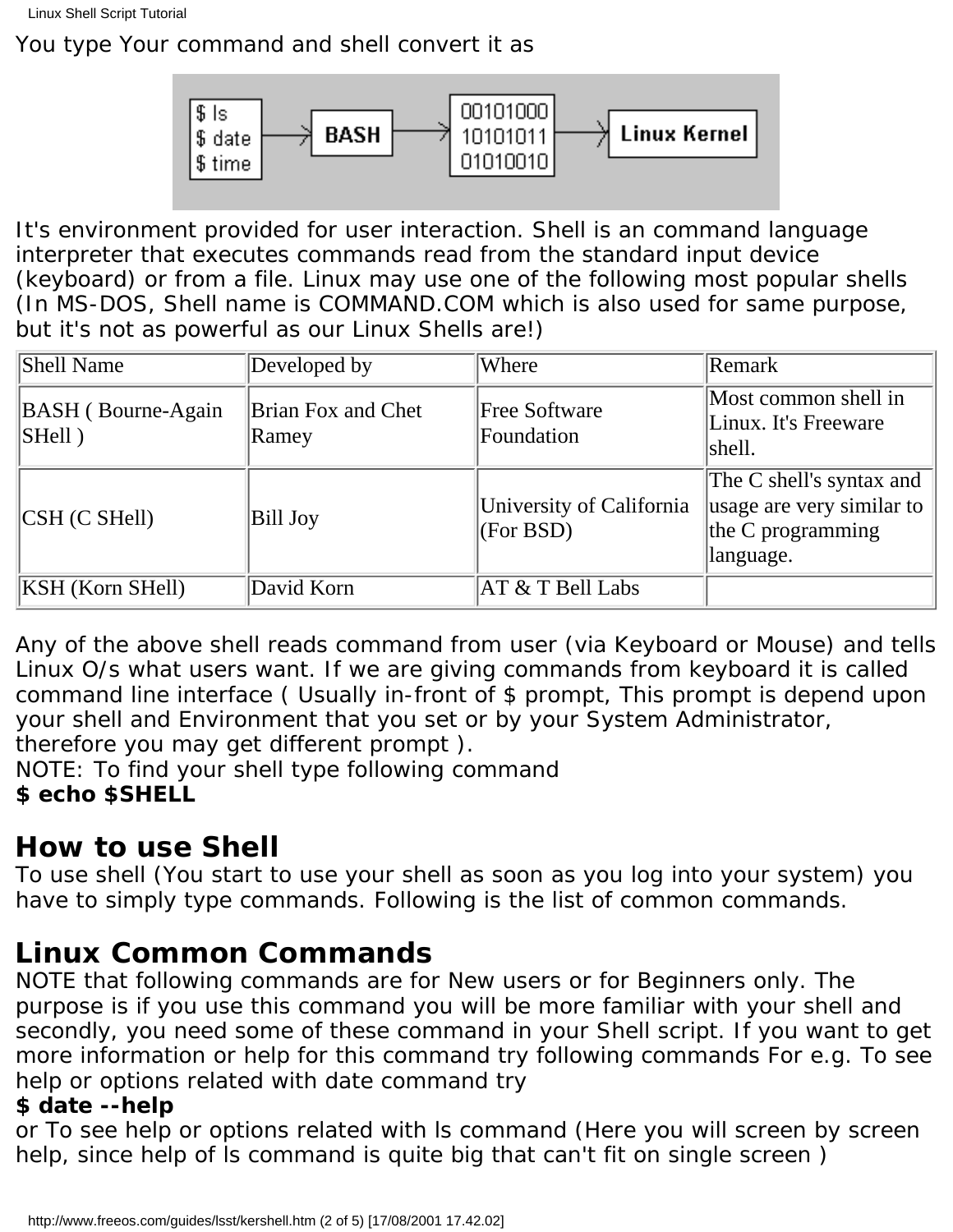**\$ ls --help | more**

Syntax: *command-name --help*

Syntax: *man command-name*

Syntax: *info command-name*

See what happened when you type following

### **\$ man ls**

### **\$ info bash**

NOTE: In MS-DOS, you get help by using /? clue or by typing help command as **C:\> dir /?**

- **C:\> date /?**
- **C:\> help time**
- **C:\> help date**
- **C:\> help**

### **Linux Command**

| For this Purpose                                                                                                                                 | Use this Command Syntax           | Example (In front of \$<br>Prompt)                                   |
|--------------------------------------------------------------------------------------------------------------------------------------------------|-----------------------------------|----------------------------------------------------------------------|
| To see date                                                                                                                                      | date                              | \$ date                                                              |
| To see who's using<br>system.                                                                                                                    | who                               | <b>S</b> who                                                         |
| Print working directory                                                                                                                          | pwd                               | \$ pwd                                                               |
| List name of files in<br>current directory                                                                                                       | or dirs<br>ls                     | \$ ls                                                                |
| To create text file<br><b>NOTE: Press and hold</b><br><b>CTRL</b> key and press <b>D</b> to $\ $ <b>cat</b><br>stop or to end file<br>$(CTRL+D)$ | $>$ { file name }                 | \$cat > myfile<br>type your text<br>when done press<br>$^{\wedge}$ D |
| To text see files                                                                                                                                | { file name }<br>cat              | \$ cat myfile                                                        |
| To display file one full<br>screen at a time                                                                                                     | { file name $\}$<br>more          | <b>\$</b> more myfile                                                |
| To move or rename<br>file/directory                                                                                                              | $\{file1\}$<br>$\{file2\}$<br> mv | \$ mv sales<br>sales.99                                              |
| To create multiple file<br>copies with various link.<br>After this both oldfile<br>newfile refers to same<br>name                                | $\{oldfile\}$ {newfile}<br>$\ln$  | \$ In Page1 Book1                                                    |
| To remove file                                                                                                                                   | m file1                           | \$ rm<br>myfile                                                      |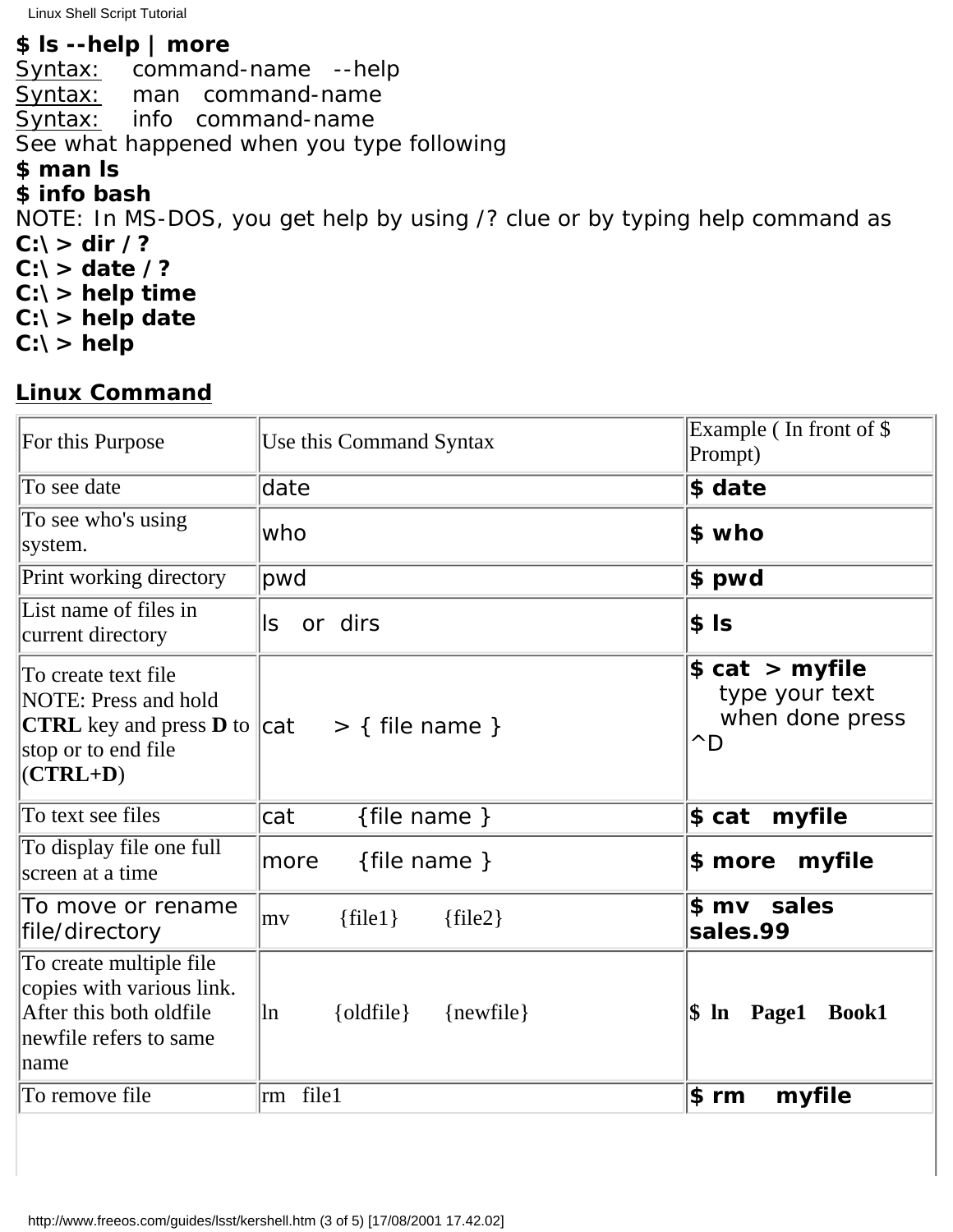Linux Shell Script Tutorial

| Remove all files in given<br>directory/subdirectory.<br>Use it very carefully.                                                                                                                                                                                                     | $-rf$<br>${dimame}$<br>rm                        | $\sin$ -rf<br>oldfiles                                                                                                                                                                                                                                                                                                                                                                                                               |
|------------------------------------------------------------------------------------------------------------------------------------------------------------------------------------------------------------------------------------------------------------------------------------|--------------------------------------------------|--------------------------------------------------------------------------------------------------------------------------------------------------------------------------------------------------------------------------------------------------------------------------------------------------------------------------------------------------------------------------------------------------------------------------------------|
| To change file access<br>permissions<br>u - User who owns the<br> file<br>g - Group file owner<br>o - User classified as<br>other<br>a - All other system user<br>+ Set permission<br>- Remove permission<br>r - Read permission<br>w - Write permission<br>x - Execute permission | $\{filename\}$<br> chmod {u g o a} {+ -} {r w x} | \$ chmod<br>myscript<br>$u+x, g+wx, o+x$<br>NOTE: This command set<br>permission for file called<br>'myscript' as User (Person<br>who creates that file or<br>directory) has execute<br>permission $(u+x)$ Group of<br>file owner can write to this<br>file as well as execute this<br>file $(g+wx)$ Others can<br>only execute file but can<br>not modify it, Since we<br>have not given w (write<br>permission) to them. $(o+x)$ . |
| Read your mail.                                                                                                                                                                                                                                                                    | mail                                             | \$ mail                                                                                                                                                                                                                                                                                                                                                                                                                              |
| To See more about<br>currently login person<br>(i.e. yourself)                                                                                                                                                                                                                     | who am i                                         | \$ who am i                                                                                                                                                                                                                                                                                                                                                                                                                          |
| To login out                                                                                                                                                                                                                                                                       | $\log_{\theta}$ (OR press CTRL+D)                | \$ logout<br>(Note: It may ask<br>you password type<br>your login password,<br>In some case this<br>feature is disabled by<br><b>System</b><br>Administrator)                                                                                                                                                                                                                                                                        |
| Send mail to other person                                                                                                                                                                                                                                                          | mail<br>$\{user-name\}$                          | \$ mail<br>ashish                                                                                                                                                                                                                                                                                                                                                                                                                    |
| To count lines, words and<br>characters of given file                                                                                                                                                                                                                              | $\{file-name\}$<br>$ {\mathrm{wc}} $             | myfile<br><b>Swc</b>                                                                                                                                                                                                                                                                                                                                                                                                                 |
| To searches file for line<br>that match a pattern.                                                                                                                                                                                                                                 | $\{word-to-lookup\}$<br>$\{filename\}$<br>grep   | fox<br><b>S</b> grep<br>myfile                                                                                                                                                                                                                                                                                                                                                                                                       |
| To sort file in following<br>order<br>-r Reverse normal order<br>-n Sort in numeric order<br>-nr Sort in reverse<br>numeric order                                                                                                                                                  | $\{filename\}$<br>$-r - n - nr$<br>sort          | myfile<br><b>Ssort</b>                                                                                                                                                                                                                                                                                                                                                                                                               |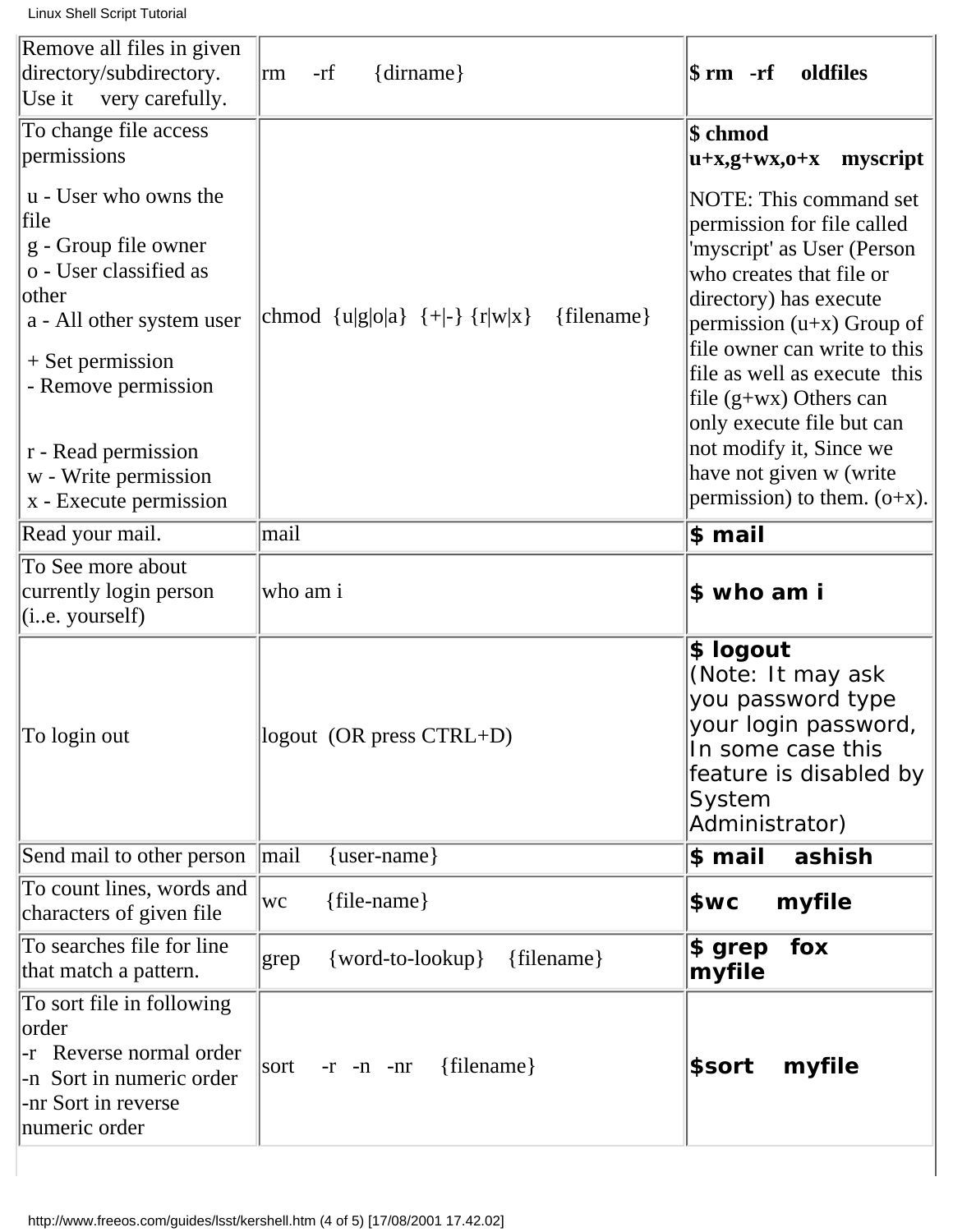| $\int \frac{\overline{\text{To}} \text{print last}}{\text{dist}}$ first line of $\int \frac{\overline{\text{tail}}}{\text{tail}}$<br>$\left\ $ given file |              | $- + \{ linearumber \}$          | { $filename$ }             | $\ \$ stail +5 myfile         |
|-----------------------------------------------------------------------------------------------------------------------------------------------------------|--------------|----------------------------------|----------------------------|-------------------------------|
| To Use to compare files                                                                                                                                   | cmp <br>diff | $\{file1\}$<br>OR<br>$\{file1\}$ | $\{file2\}$<br>$\{file2\}$ | myfile<br> Scmp<br>myfile.old |
| $\ $ To print file                                                                                                                                        | pr           | $\{file-name\}$                  |                            | myfile<br> Spr                |

© 1998-2000 [FreeOS.com](http://www.freeos.com/) (I) Pvt. Ltd. All rights reserved.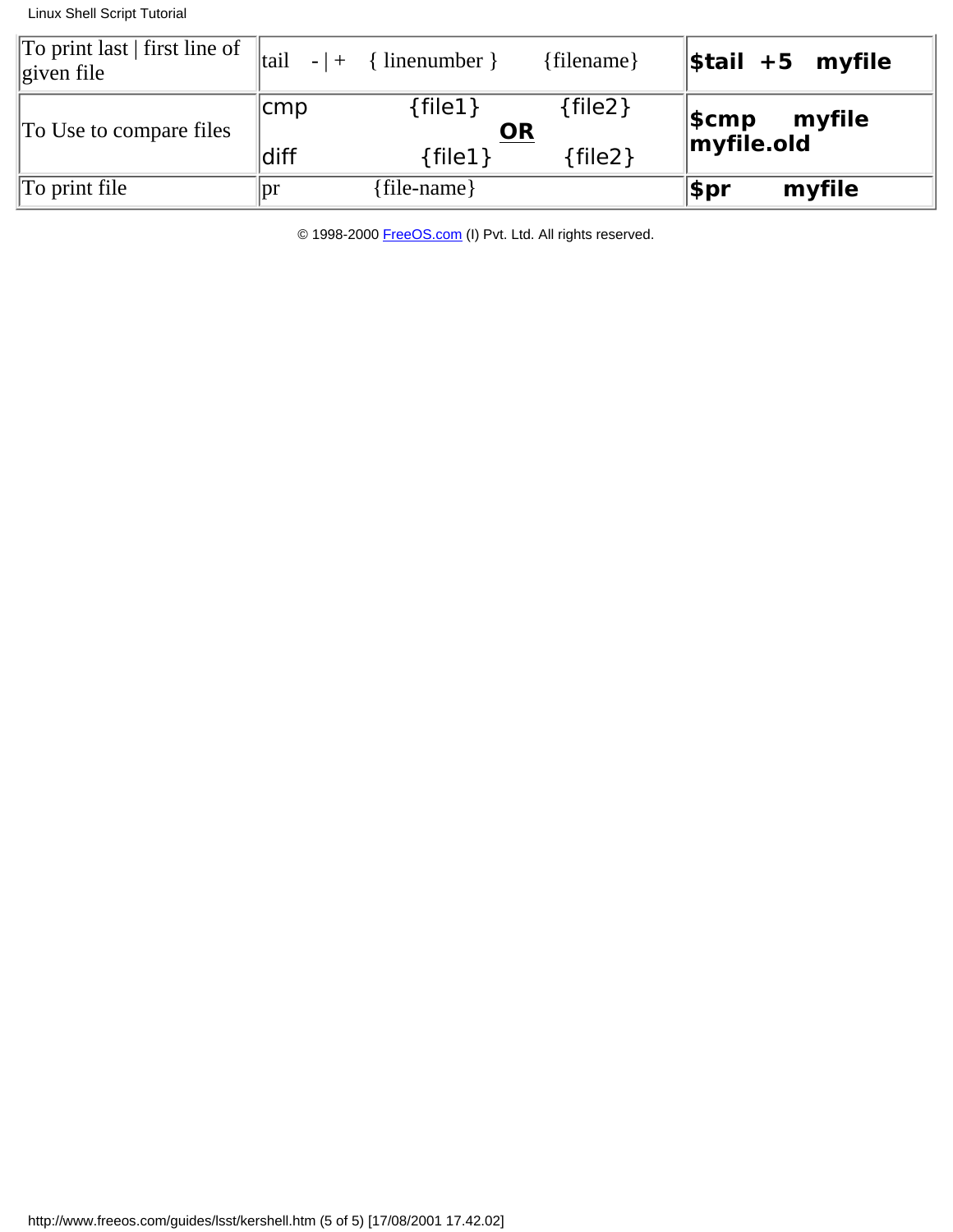### <span id="page-7-0"></span>**What is Processes**

Process is any kind of program or task carried out by your PC. For e.g. **\$ ls -lR** , is command or a request to list files in a directory and all subdirectory in your current directory. It is a process. A process is program (command given by user) to perform some Job. In Linux when you start process, it gives a number (called PID or process-id), PID starts from 0 to 65535.

### **Why Process required**

Linux is multi-user, multitasking o/s. It means you can run more than two process simultaneously if you wish. For e.g.. To find how many files do you have on your system you may give command like

**\$ ls / -R | wc -l**

This command will take lot of time to search all files on your system. So you can run such command in Background or simultaneously by giving command like **\$ ls / -R | wc -l &**

The ampersand (&) at the end of command tells shells start command (ls  $/$  -R | wc -l) and run it in background takes next command immediately. An instance of running command is called process and the number printed by shell is called process-id (PID), this PID can be use to refer specific running process.

### **Linux Command Related with Process**

| For this purpose                                                                                     | Use this Command  | Example                             |
|------------------------------------------------------------------------------------------------------|-------------------|-------------------------------------|
| To see currently running<br>process                                                                  | ps                | $ \mathbf{S} \mathbf{p}\mathbf{s} $ |
| To stop any process i.e. to<br>kill process                                                          | kill<br>$\{PID\}$ | <b>\$ kill 1012</b>                 |
| To get information about all<br>running process                                                      | $ $ ps -ag        | $\vert$ S ps -ag                    |
| To stop all process except<br>your shell                                                             | kill 0            | \$ kill 0                           |
| For background processing<br>(With &, use to put particular<br>command and program in<br>background) | linux-command &   | $ \$$ ls $\angle$ -R $ $ wc -l &    |

NOTE that you can only kill process which are created by yourself. A Administrator can almost kill 95-98% process. But some process can not be killed, such as VDU Process.

© 1998-2000 [FreeOS.com](http://www.freeos.com/) (I) Pvt. Ltd. All rights reserved.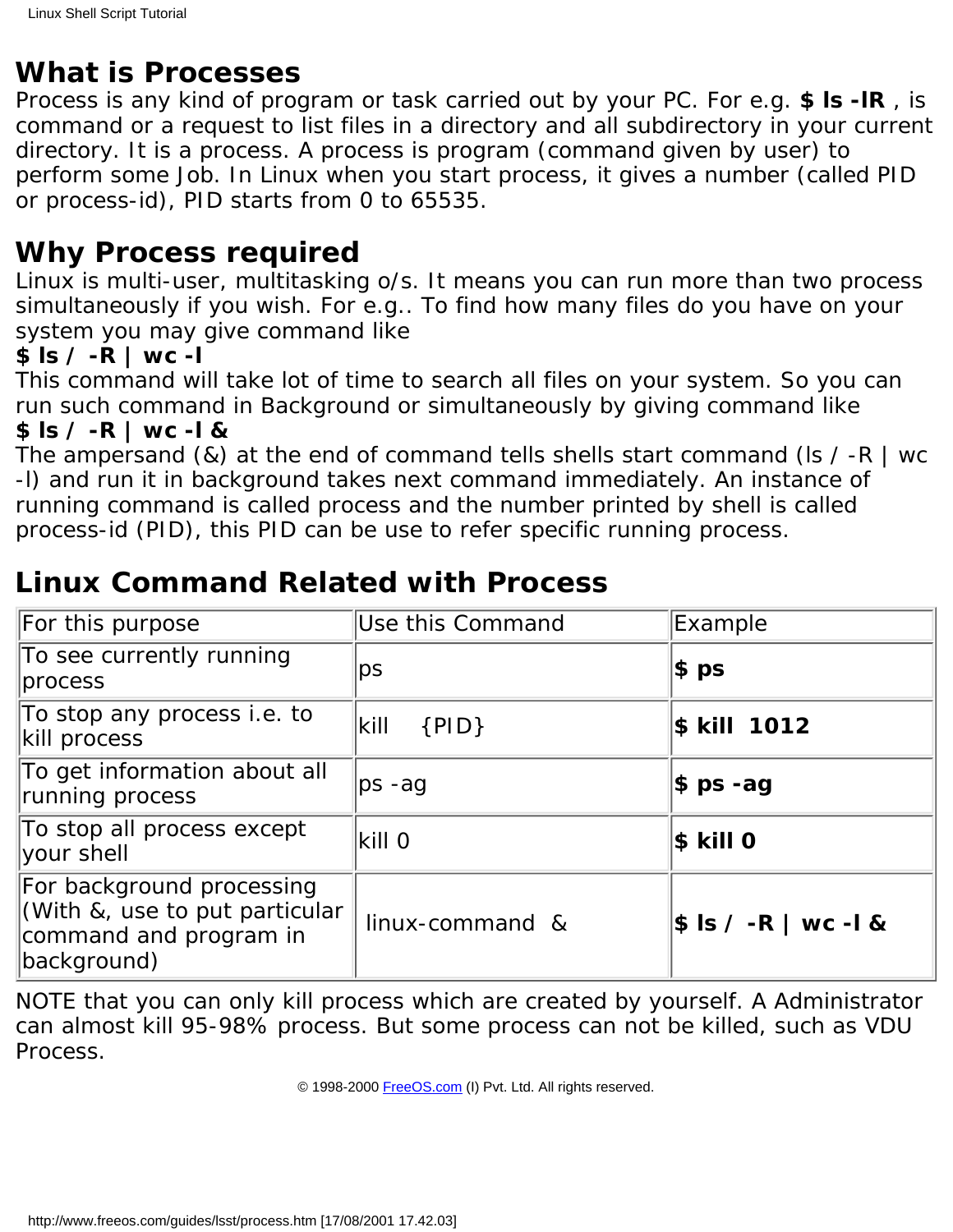### <span id="page-8-1"></span><span id="page-8-0"></span>**Redirection of Standard output/input or Input - Output redirection**

Mostly all command gives output on screen or take input from keyboard, but in Linux it's possible to send output to file or to read input from file. For e.g. **\$ ls** command gives output to screen; to send output to file of ls give command , **\$ ls > filename**. It means put output of ls command to filename. There are three main redirection symbols >,>>,<

### **(1) > Redirector Symbol**

### Syntax: *Linux-command > filename*

To output Linux-commands result to file. Note that If file already exist, it will be overwritten else new file is created. For e.g. To send output of ls command give **\$ ls > myfiles**

Now if 'myfiles' file exist in your current directory it will be overwritten without any type of warning. (What if I want to send output to file, which is already exist and want to keep information of that file without loosing previous information/data?, For this Read next redirector)

### **(2) >> Redirector Symbol**

#### Syntax: *Linux-command >> filename*

To output Linux-commands result to END of file. Note that If file exist , it will be opened and new information / data will be written to END of file, without losing previous information/data, And if file is not exist, then new file is created. For e.g. To send output of date command to already exist file give

#### **\$ date >> myfiles**

### **(3) < Redirector Symbol**

Syntax: *Linux-command < filename*

To take input to Linux-command from file instead of key-board. For e.g. To take input for cat command give

#### **\$ cat < myfiles**

### **Pips**

A pipe is a way to connect the output of one program to the input of another program without any temporary file.

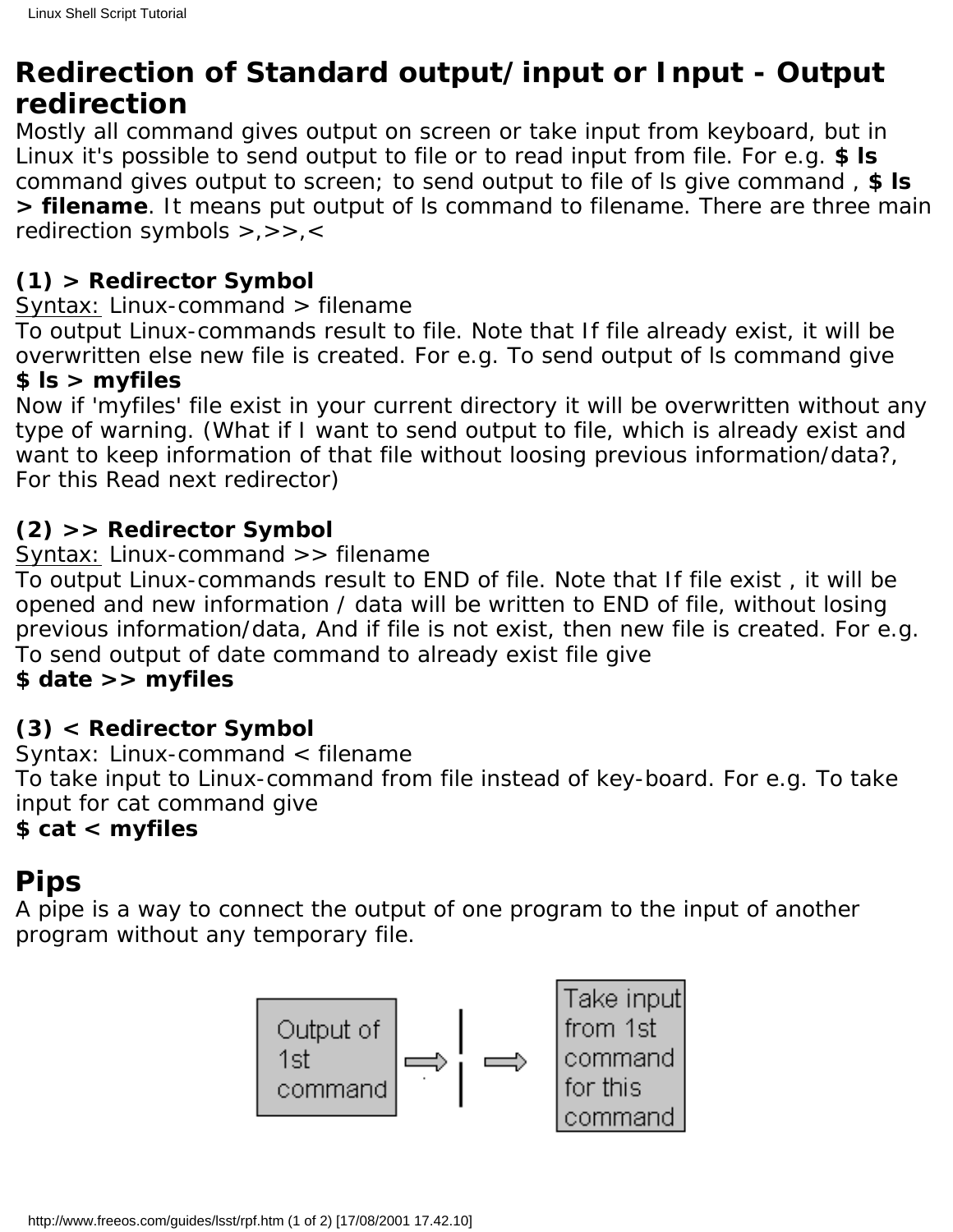A pipe is nothing but a temporary storage place where the output of one command is stored and then passed as the input for second command. Pipes are used to run more than two commands ( Multiple commands) from same command line. Syntax: *command1 | command2*

| Command using Pips  | Meaning or Use of Pipes                                                                                                                                                                     |
|---------------------|---------------------------------------------------------------------------------------------------------------------------------------------------------------------------------------------|
| $ \$$ ls $ $ more   | Here the output of ls command is given as input to<br>more command So that output is printed one screen<br>full page at a time                                                              |
| $ \$$ who $ \$ sort | Here output of who command is given as input to<br>sort command So that it will print sorted list of<br>users                                                                               |
| $ \$$ who $ $ wc -l | Here output of who command is given as input to<br>we command So that it will number of user who<br>logon to system                                                                         |
| $ \$$ ls -l   wc -l | Here output of ls command is given as input to we<br>command So that it will print number of files in<br>current directory.                                                                 |
| \$ who   grep raju  | Here output of who command is given as input to<br>grep command So that it will print if particular user<br>name if he is logon or nothing is printed (To see<br>for particular user logon) |

### <span id="page-9-0"></span>**Filter**

If a Linux command accepts its input from the standard input and produces its output on standard output is know as a filter. A filter performs some kind of process on the input and gives output. For e.g.. Suppose we have file called 'hotel.txt' with 100 lines data, And from 'hotel.txt' we would like to print contains from line number 20 to line number 30 and store this result to file called 'hlist' then give command

### **\$ tail +20 < hotel.txt | head -n30 >hlist**

Here head is filter which takes its input from tail command (tail command start selecting from line number 20 of given file i.e. hotel.txt) and passes this lines to input to head, whose output is redirected to 'hlist' file.

© 1998-2000 [FreeOS.com](http://www.freeos.com/) (I) Pvt. Ltd. All rights reserved.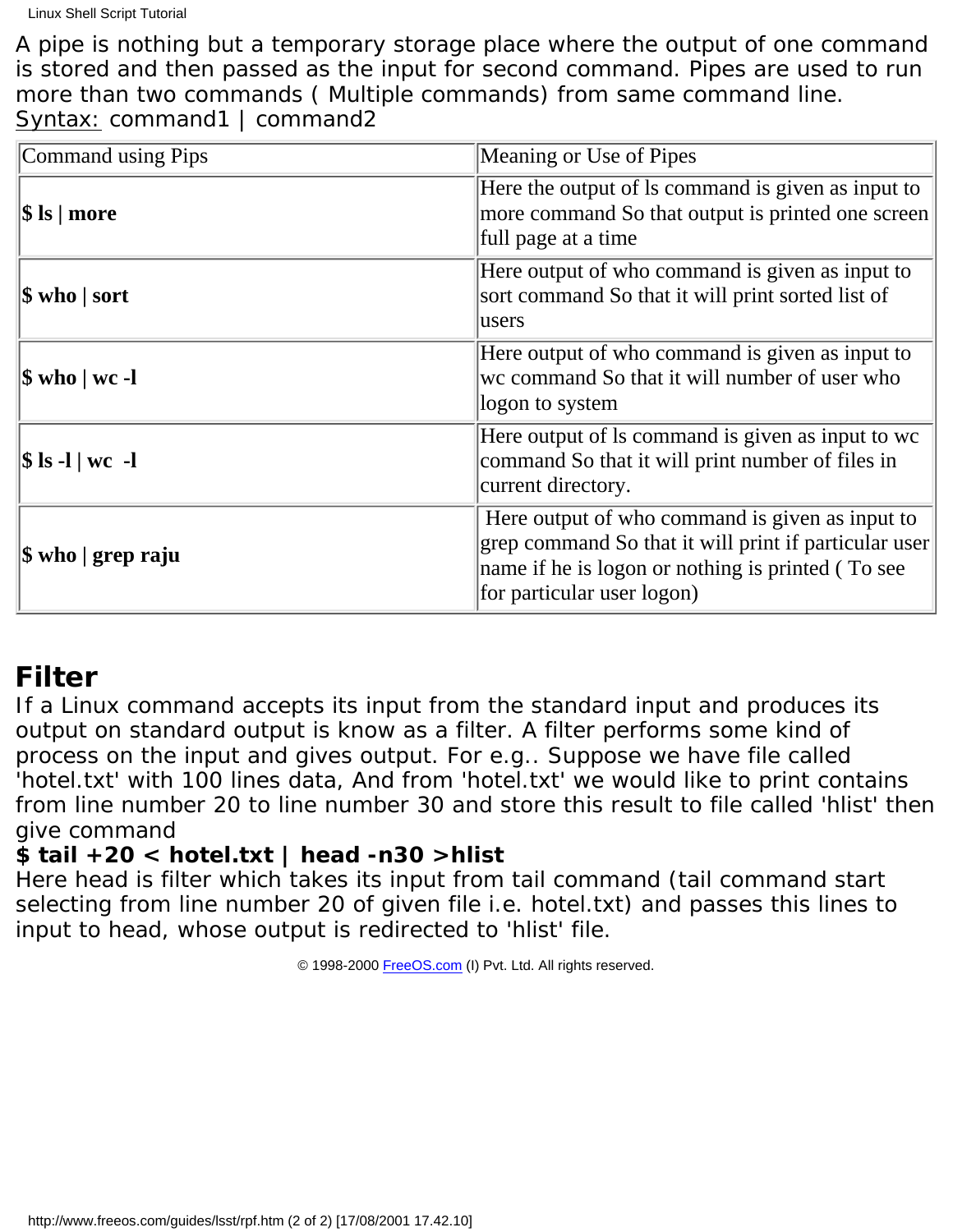### <span id="page-10-0"></span>**Introduction to Shell Programming**

Shell program is series of Linux commands. Shell script is just like batch file is MS-DOS but have more power than the MS-DOS batch file. Shell script can take input from user, file and output them on screen. Useful to create our own commands that can save our lots of time and to automate some task of day today life.

### **Variables in Linux**

Sometimes to process our data/information, it must be kept in computers RAM memory. RAM memory is divided into small locations, and each location had unique number called memory location/address, which is used to hold our data. Programmer can give a unique name to this memory location/address called memory variable or variable (Its a named storage location that may take different values, but only one at a time). In Linux, there are two types of variable **1) System variables** - Created and maintained by Linux itself. This type of variable defined in CAPITAL LETTERS.

**2) User defined variables (UDV)** - Created and maintained by user. This type of variable defined in lower LETTERS.

### **Some System variables**

You can see system variables by giving command like **\$ set**, Some of the important System variables are

| <b>System Variable</b>             | <b>Meaning</b>                              |
|------------------------------------|---------------------------------------------|
| BASH=/bin/bash                     | Our shell name                              |
| $BASH_VERSION=1.14.7(1)$           | Our shell version name                      |
| COLUMNS=80                         | No. of columns for our screen               |
| HOME=/home/vivek                   | Our home directory                          |
| $LLINES = 25$                      | No. of columns for our screen               |
| LOGNAME=students                   | Our logging name                            |
| OSTYPE=Linux                       | Our $o/s$ type : -)                         |
| PATH=/usr/bin:/sbin:/bin:/usr/sbin | Our path settings                           |
| $PS1=[\u@\h\ W]\$                  | Our prompt settings                         |
| PWD=/home/students/Common          | Our current working directory               |
| SHELL=/bin/bash                    | Our shell name                              |
| USERNAME=vivek                     | User name who is currently login to this PC |

NOTE that Some of the above settings can be different in your PC. You can print any of the above variables contain as follows

#### **\$ echo \$USERNAME**

**\$ echo \$HOME**

Caution: Do not modify System variable this can some time create problems.

### **How to define User defined variables (UDV)**

To define UDV use following syntax

Syntax: *variablename=value*

NOTE: Here 'value' is assigned to given 'variablename' and Value must be on right side = sign For e.g.

**\$** no=10  $\#$  this is ok

**\$ 10=no** # Error, NOT Ok, Value must be on right side of = sign.

To define variable called 'vech' having value Bus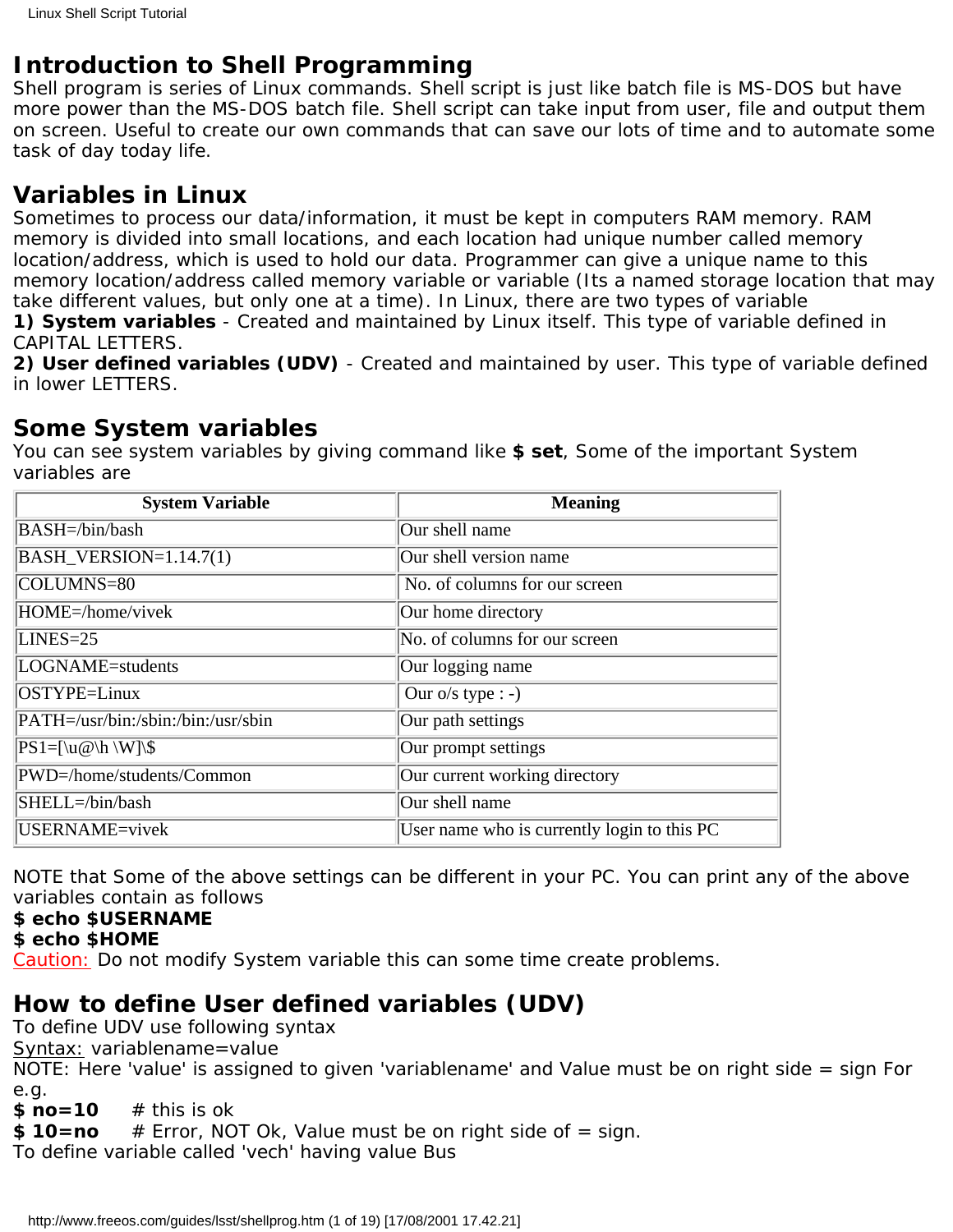#### **\$ vech=Bus**

To define variable called n having value 10 **\$ n=10**

### **Rules for Naming variable name (Both UDV and System Variable)**

(1) Variable name must begin with Alphanumeric character or underscore character (\_), followed by one or more Alphanumeric character. For e.g. Valid shell variable are as follows HOME

```
SYSTEM_VERSION
vech
no
```
(2) Don't put spaces on either side of the equal sign when assigning value to variable. For e.g.. In following variable declaration there will be no error

#### **\$ no=10**

But here there will be problem for following

 $\sin \theta = 10$ **\$ no= 10**  $\sin \theta = 10$ 

(3) Variables are case-sensitive, just like filename in Linux. For e.g.

**\$ no=10**

**\$ No=11**

**\$ NO=20**

```
$ nO=2
```
Above all are different variable name, so to print value 20 we have to use **\$ echo \$NO** and Not any of the following

**\$ echo \$no** # will print 10 but not 20 **\$ echo \$No** # will print 11 but not 20 **\$ echo \$n0** # will print 2 but not 20

(4) You can define NULL variable as follows (NULL variable is variable which has no value at the time of definition) For e.g.

#### **\$ vech=**

```
$ vech=""
```
Try to print it's value **\$ echo \$vech** , Here nothing will be shown because variable has no value i.e. NULL variable.

(5) Do not use ?,\* etc, to name your variable names.

### **How to print or access value of UDV (User defined variables)**

To print or access UDV use following syntax Syntax: *\$variablename* For eg. To print contains of variable 'vech'

**\$ echo \$vech**

It will print 'Bus' (if previously defined as vech=Bus) ,To print contains of variable 'n' **\$ echo \$n** It will print '10' (if previously defined as  $n=10$ )

**Caution:** Do not try **\$ echo vech** It will print vech instead its value 'Bus' and \$ echo n, It will print n instead its value '10', You must use \$ followed by variable name.

Q.1.How to Define variable x with value 10 and print it on screen **\$ x=10 \$ echo \$x**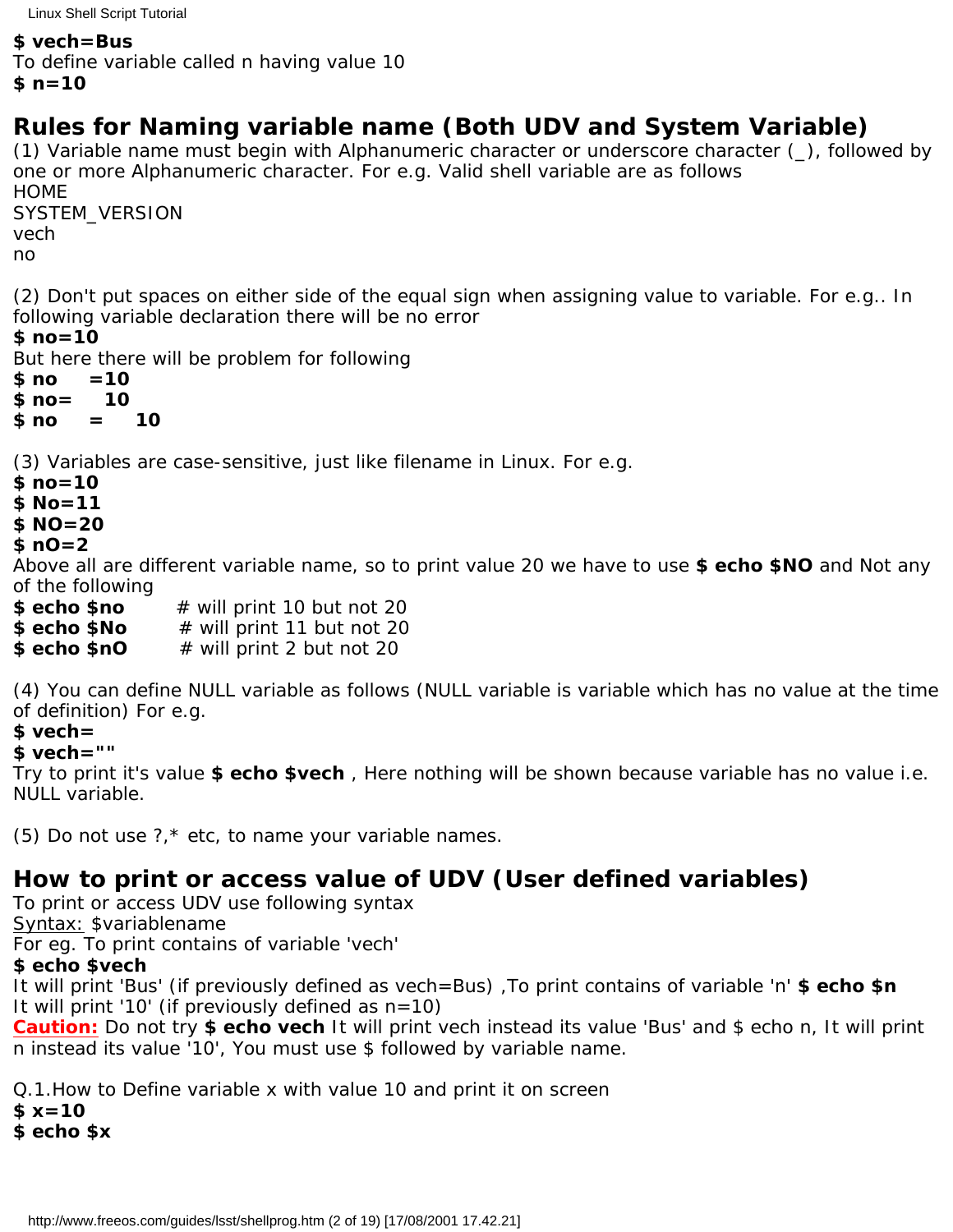Q.2.How to Define variable xn with value Rani and print it on screen

- **\$ xn=Rani**
- **\$ echo \$xn**

Q.3.How to print sum of two numbers, let's say 6 and 3

**\$ echo 6 + 3**

This will print  $6 + 3$ , not the sum 9, To do sum or math operations in shell use expr, syntax is as follows Syntax: *expr op1 operator op2*

Where, op1 and op2 are any Integer Number (Number without decimal point) and operator can be + Addition

- Subtraction

/ Division

% Modular, to find remainder For e.g. 20 / 3 = 6, to find remainder 20 % 3 = 2, (Remember its integer calculation)

#### \\* Multiplication **\$ expr 6 + 3**

Now It will print sum as 9 , But

#### **\$ expr 6+3**

will not work because space is required between number and operator (See Shell Arithmetic)

Q.4.How to define two variable  $x=20$ ,  $y=5$  and then to print division of x and y (i.e.  $x/y$ )

**\$x=20 \$ y=5 \$ expr x / y**

Q.5.Modify above and store division of x and y to variable called z

```
$ x=20
$ y=5
$ z=`expr x / y`
$ echo $z
```
Note : For third statement, read Shell Arithmetic.

### **How to write shell script**

Now we write our first script that will print "Knowledge is Power" on screen. To write shell script you can use in of the Linux's text editor such as vi or mcedit or even you can use cat command. Here we are using cat command you can use any of the above text editor. First type following cat command and rest of text as its

```
$ cat > first
#
# My first shell script
#
clear
echo "Knowledge is Power"
```
Press Ctrl + D to save. Now our script is ready. To execute it type command **\$ ./first**

This will give error since we have not set Execute permission for our script first; to do this type command

### **\$ chmod +x first**

#### **\$ ./first**

First screen will be clear, then Knowledge is Power is printed on screen. To print message of variables contains we user echo command, general form of echo command is as follows *echo "Message"*

*echo "Message variable1, variable2....variableN"*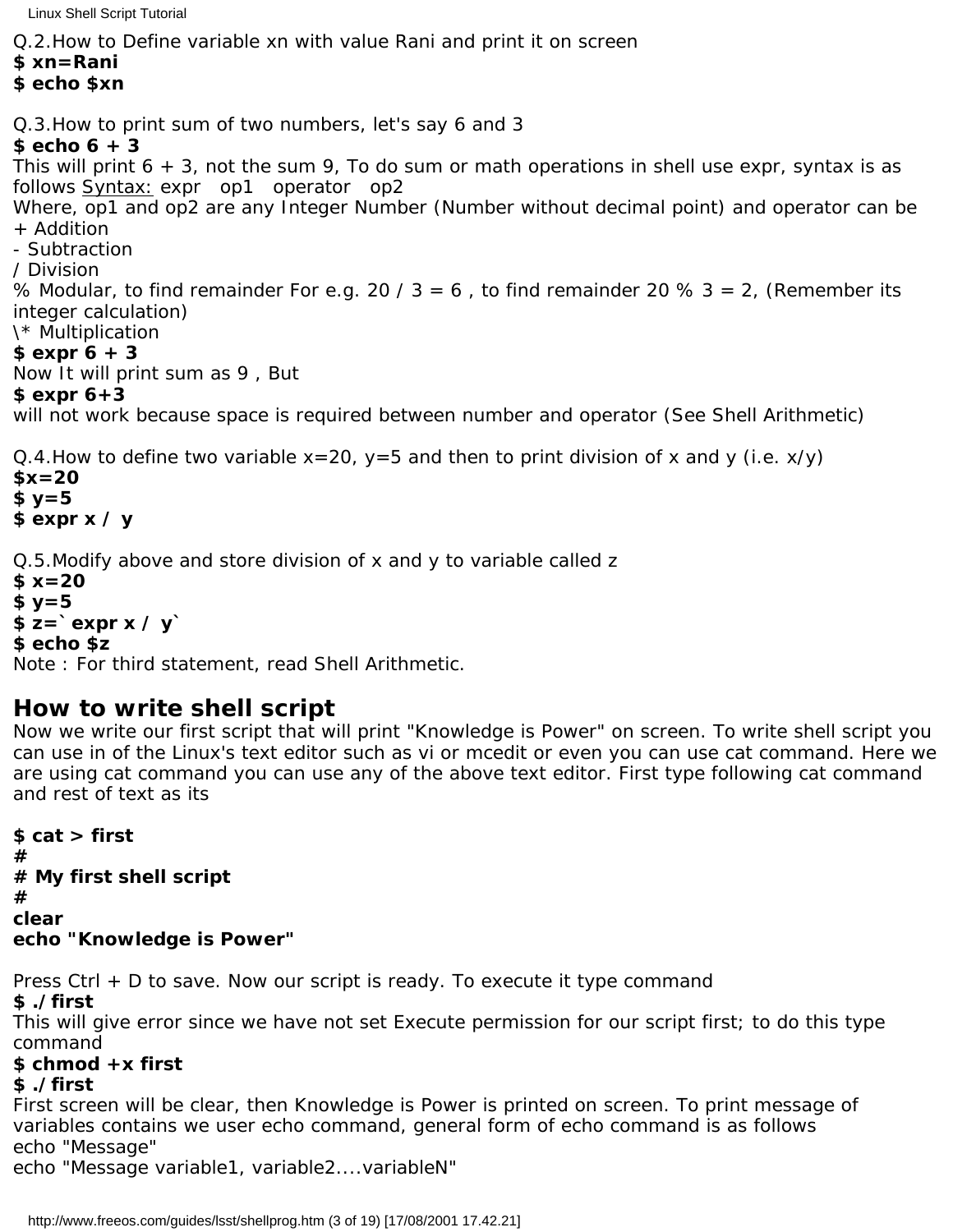### **How to Run Shell Scripts**

Because of security of files, in Linux, the creator of Shell Script does not get execution permission by default. So if we wish to run shell script we have to do two things as follows

(1) Use chmod command as follows to give execution permission to our script

Syntax: *chmod +x shell-script-name*

OR Syntax: *chmod 777 shell-script-name*

(2) Run our script as

Syntax: *./your-shell-program-name*

For e.g.

#### **\$ ./first**

Here '.'(dot) is command, and used in conjunction with shell script. The dot(.) indicates to current shell that the command following the dot(.) has to be executed in the same shell i.e. without the loading of another shell in memory. Or you can also try following syntax to run Shell Script Syntax: *bash &nbsh;&nbsh; your-shell-program-name*

OR */bin/sh &nbsh;&nbsh; your-shell-program-name*

For e.g.

#### **\$ bash first**

#### **\$ /bin/sh first**

Note that to run script, you need to have in same directory where you created your script, if you are in different directory your script will not run (because of path settings), For eg. Your home directory is ( use \$ pwd to see current working directory) /home/vivek. Then you created one script called 'first', after creation of this script you moved to some other directory lets say

/home/vivek/Letters/Personal, Now if you try to execute your script it will not run, since script 'first' is in /home/vivek directory, to Overcome this problem there are two ways First, specify complete path of your script when ever you want to run it from other directories like giving following command

#### **\$ /bin/sh /home/vivek/first**



Now every time you have to give all this detailed as you work in other directory, this take time and you have to remember complete path. There is another way, if you notice that all of our programs (in form of executable files) are marked as executable and can be directly executed from prompt from any directory (To see executables of our normal program give command \$ ls -l /bin or ls -l /usr/bin) by typing command like

#### **\$ bc**

#### **\$ cc myprg.c**

#### **\$ cal**

etc, How this happed? All our executables files are installed in directory called /bin and /bin directory is set in your PATH setting, Now when you type name of any command at \$ prompt, what shell do is it first look that command in its internal part (called as internal command, which is part of Shell itself, and always available to execute, since they do not need extra executable file), if found as internal command shell will execute it, If not found It will look for current directory, if found shell will execute command from current directory, if not found, then Shell will Look PATH setting, and try to find our requested commands executable file in all of the directories mentioned in PATH settings, if found it will execute it, otherwise it will give message "bash: xxxx :command not found", Still there is one question remain can I run my shell script same as these executables. Yes you can, for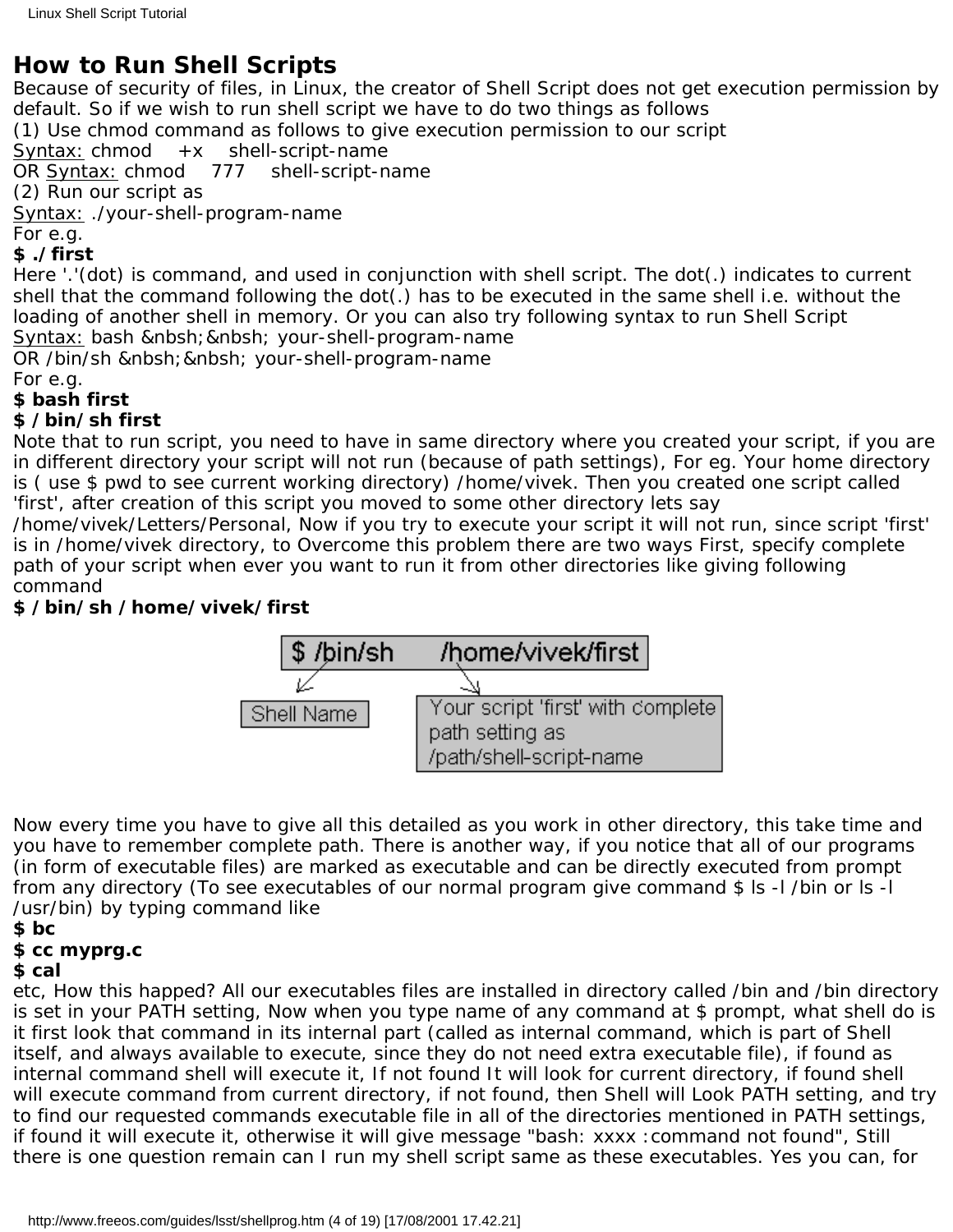this purpose create bin directory in your home directory and then copy your tested version of shell script to this bin directory. After this you can run you script as executable file without using \$ ./shell script-name syntax, Following are steps

#### **\$ cd \$ mkdir bin \$ cp first ~/bin \$ first** Each of above command Explanation

| <b>Each of above command</b>  | <b>Explanation</b>                                                                                                                                        |
|-------------------------------|-----------------------------------------------------------------------------------------------------------------------------------------------------------|
| $\vert \mathsf{S} \vert$ cd   | <b>Go to your home directory</b>                                                                                                                          |
| \$\\ mkdir bin                | Now created bin directory, to install your own shell<br>script, so that script can be run as independent<br>program or can be accessed from any directory |
| $ \$$ cp<br>first $\sim$ /bin | copy your script 'first' to your bin directory                                                                                                            |
| $\sqrt{\$$ first              | Test whether script is running or not (It will run)                                                                                                       |

In shell script comment is given with # character. This comments are ignored by your shell. Comments are used to indicate use of script or person who creates/maintained script, or for some programming explanation etc. Remember always set *Execute permission for you script*.

### **Commands Related with Shell Programming**

(1)*echo [options] [string, variables...]* Displays text or variables value on screen. **Options** -n Do not output the trailing new line. -e Enable interpretation of the following backslash escaped characters in the strings: \a alert (bell) \b backspace \c suppress trailing new line \n new line \r carriage return \t horizontal tab \\ backslash For eg. **\$ echo -e "An apple a day keeps away \a\t\tdoctor\n"** (2)*More about Quotes* There are three types of quotes " i.e. Double Quotes ' i.e. Single quotes ` i.e. Back quote 1."Double Quotes" - Anything enclose in double quotes removed meaning of that characters (except  $\langle$  and S). 2. 'Single quotes' - Enclosed in single quotes remains unchanged. 3. `Back quote` - To execute command. For eg.

**\$ echo "Today is date"**

Can't print message with today's date.

#### **\$ echo "Today is `date`".**

Now it will print today's date as, Today is Tue Jan ....,See the `date` statement uses back quote, (See also Shell Arithmetic NOTE).

(3) *Shell Arithmetic*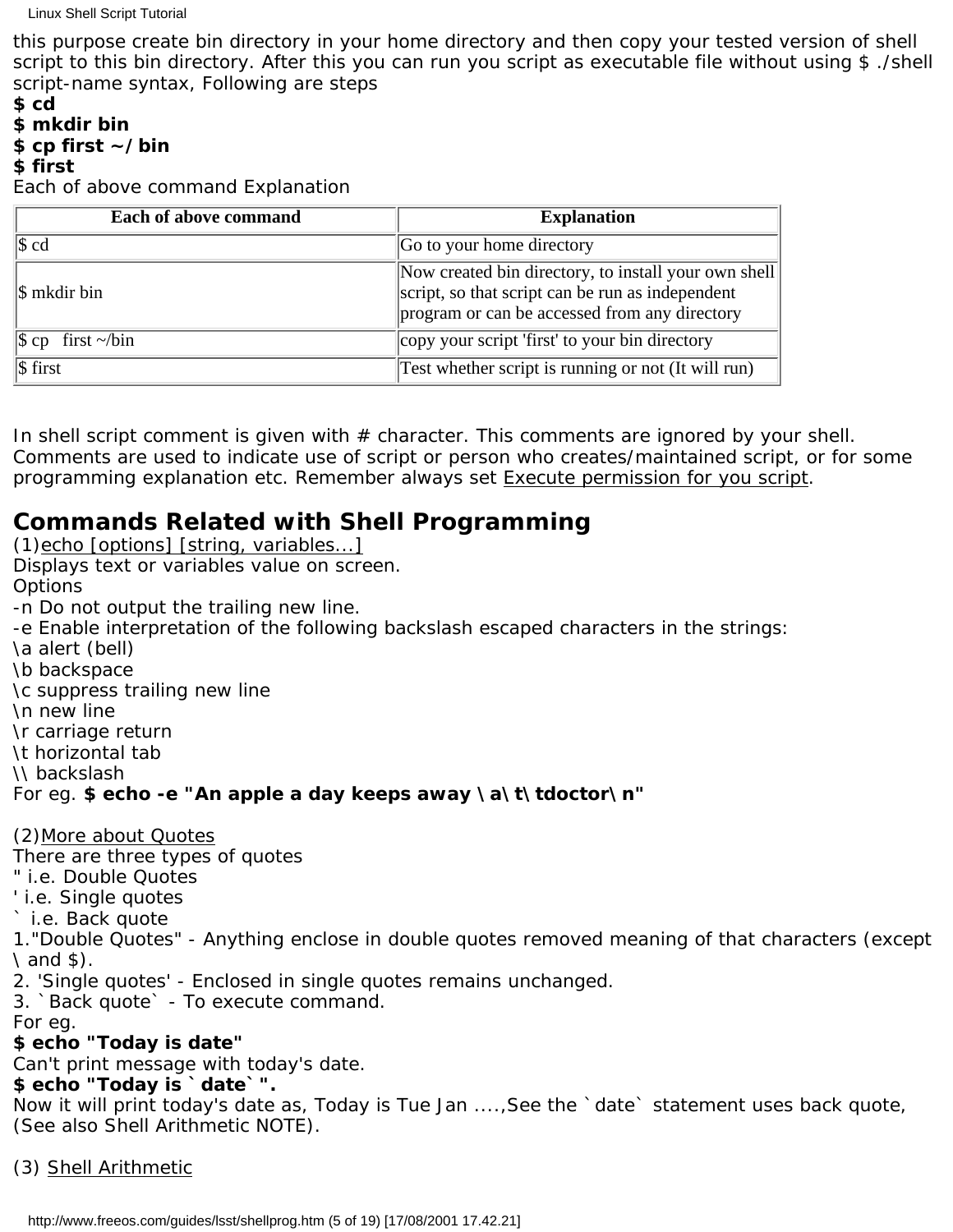Use to perform arithmetic operations For e.g.

**\$ expr 1 + 3 \$ expr 2 - 1 \$ expr 10 / 2 \$ expr 20 % 3 # remainder read as 20 mod 3 and remainder is 2) \$ expr 10 \\* 3 # Multiplication use \\* not \* since its wild card) \$ echo `expr 6 + 3`** For the last statement not the following points 1) First, before expr keyword we used ` (back quote) sign not the (single quote i.e. ') sign. Back quote is generally found on the key under tilde (~) on PC keyboards OR To the above of TAB key. 2) Second, expr is also end with ` i.e. back quote.

3) Here expr  $6 + 3$  is evaluated to 9, then echo command prints 9 as sum

4) Here if you use double quote or single quote, it will NOT work, For eg.

**\$ echo "expr 6 + 3"**  $\#$  It will print expr 6 + 3

**\$ echo 'expr 6 + 3'**

#### **Command Line Processing**

Now try following command (assumes that the file "grate\_stories\_of" is not exist on your disk) **\$ ls grate\_stories\_of**

It will print message something like -

grate\_stories\_of: No such file or directory

Well as it turns out ls was the name of an actual command and shell executed this command when given the command. Now it creates one question What are commands? What happened when you type \$ ls grate\_stories\_of? The first word on command line, ls, is name of the command to be executed. Everything else on command line is taken as arguments to this command. For eg. **\$ tail +10 myf**

Here the name of command is tail, and the arguments are  $+10$  and myf. Now try to determine command and arguments from following commands:

```
$ ls foo
$ cp y y.bak
$ mv y.bak y.okay
$ tail -10 myf
$ mail raj
$ sort -r -n myf
$ date
$ clear
```

| Command    | No. of argument to this command | Actual Argument         |
|------------|---------------------------------|-------------------------|
| $\vert$ ls |                                 | foo                     |
| cp         |                                 | y and y.bak             |
| mv         |                                 | y.bak and y.okay        |
| tail       |                                 | $-10$ and myf           |
| mail       |                                 | raj                     |
| sort       |                                 | $\vert$ -r, -n, and myf |
| date       |                                 |                         |
| clear      |                                 |                         |

NOTE: \$# holds number of arguments specified on command line. and \$\* or \$@ refer to all arguments in passed to script. Now to obtain total no. of Argument to particular script, your \$# variable.

### **Why Command Line arguments required**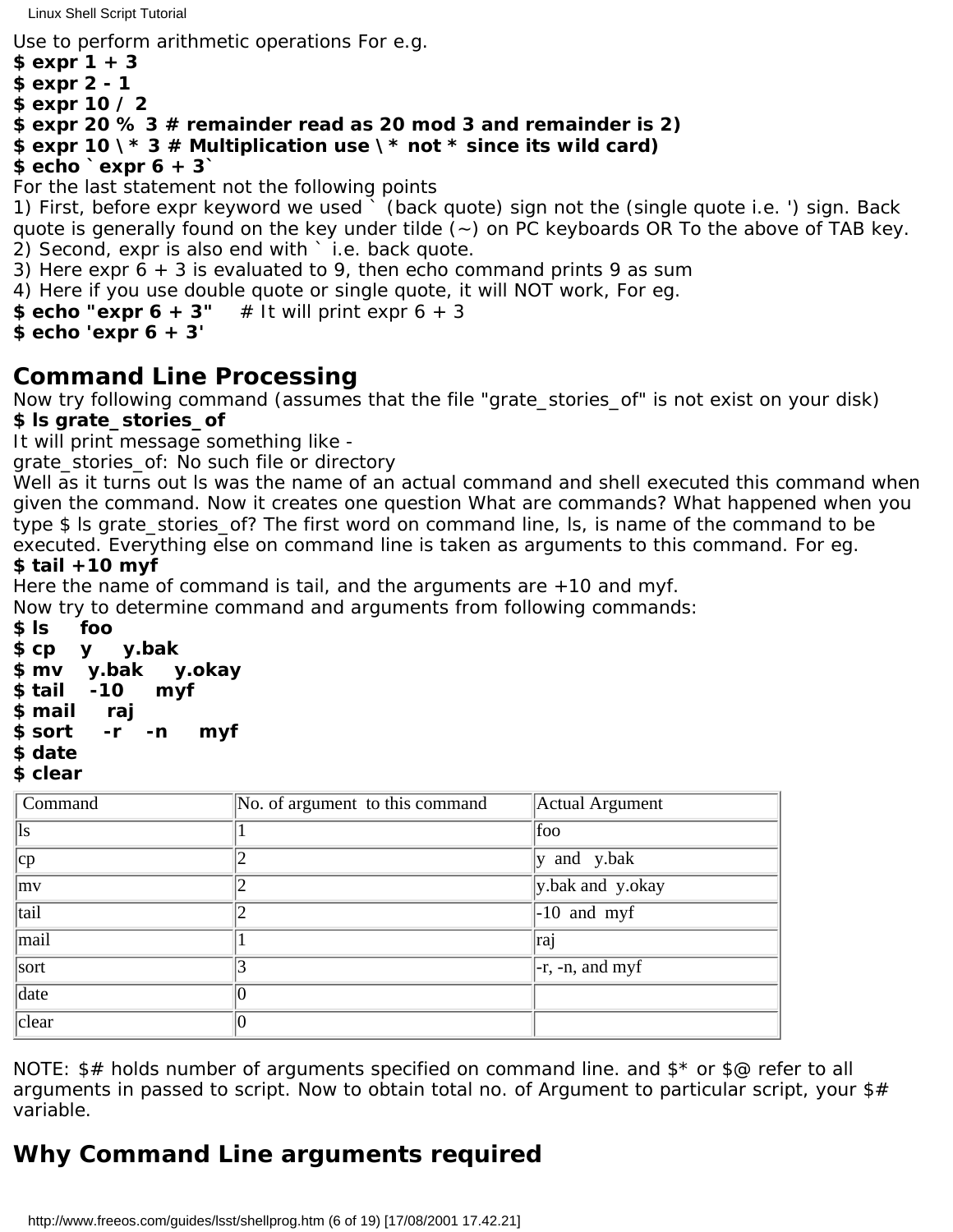Let's take rm command, which is used to remove file, But which file you want to remove and how you will you tail this to rm command (Even rm command does not ask you name of file that would like to remove). So what we do is we write as command as follows

#### **\$ rm {file-name}**

Here rm is command and file-name is file which you would like to remove. This way you tail to rm command which file you would like to remove. So we are doing one way communication with our command by specifying file-name. Also you can pass command line arguments to your script to make it more users friendly. But how we address or access command line argument in our script. Lets take ls command

#### **\$ ls -a /\***

This command has 2 command line argument -a and /\* is another. For shell script, **\$ myshell foo bar**



- Shell Script name i.e. myshell  $\overline{1}$
- First command line argument passed to myshell i.e. foo  $\overline{2}$
- Second command line argument passed to myshell i.e. bar

In shell if we wish to refer this command line argument we refer above as follows

| myshell it is \$0 |
|-------------------|
| foo it is \$1     |
| $bar$ it is $$2$  |

Here \$# will be 2 (Since foo and bar only two Arguments), Please note At a time such 9 arguments can be used from \$0..\$9, You can also refer all of them by using \$\* (which expand to `\$0,\$1,\$2...\$9`) Now try to write following for commands, Shell Script Name (\$0), No. of

```
Arguments (i.e. $#), And actual argument (i.e. $1,$2 etc)
$ sum 11 20
$ math 4 - 7
$ d
$ bp -5 myf +20
$ ls *
$ cal
```
#### **\$ findBS 4 8 24 BIG**

| Shell Script Name         | $\vert$ No. Of Arguments to script | $\vert$ Actual Argument (\$1,\$9) |         |     |     |     |
|---------------------------|------------------------------------|-----------------------------------|---------|-----|-----|-----|
| $\overline{\mathbb{S}^0}$ |                                    | ∪טו                               | $ \$_]$ | \$2 | \$3 | WH. |
| <b>Sum</b>                |                                    |                                   | 20      |     |     |     |
| math                      |                                    |                                   |         |     |     |     |
|                           |                                    |                                   |         |     |     |     |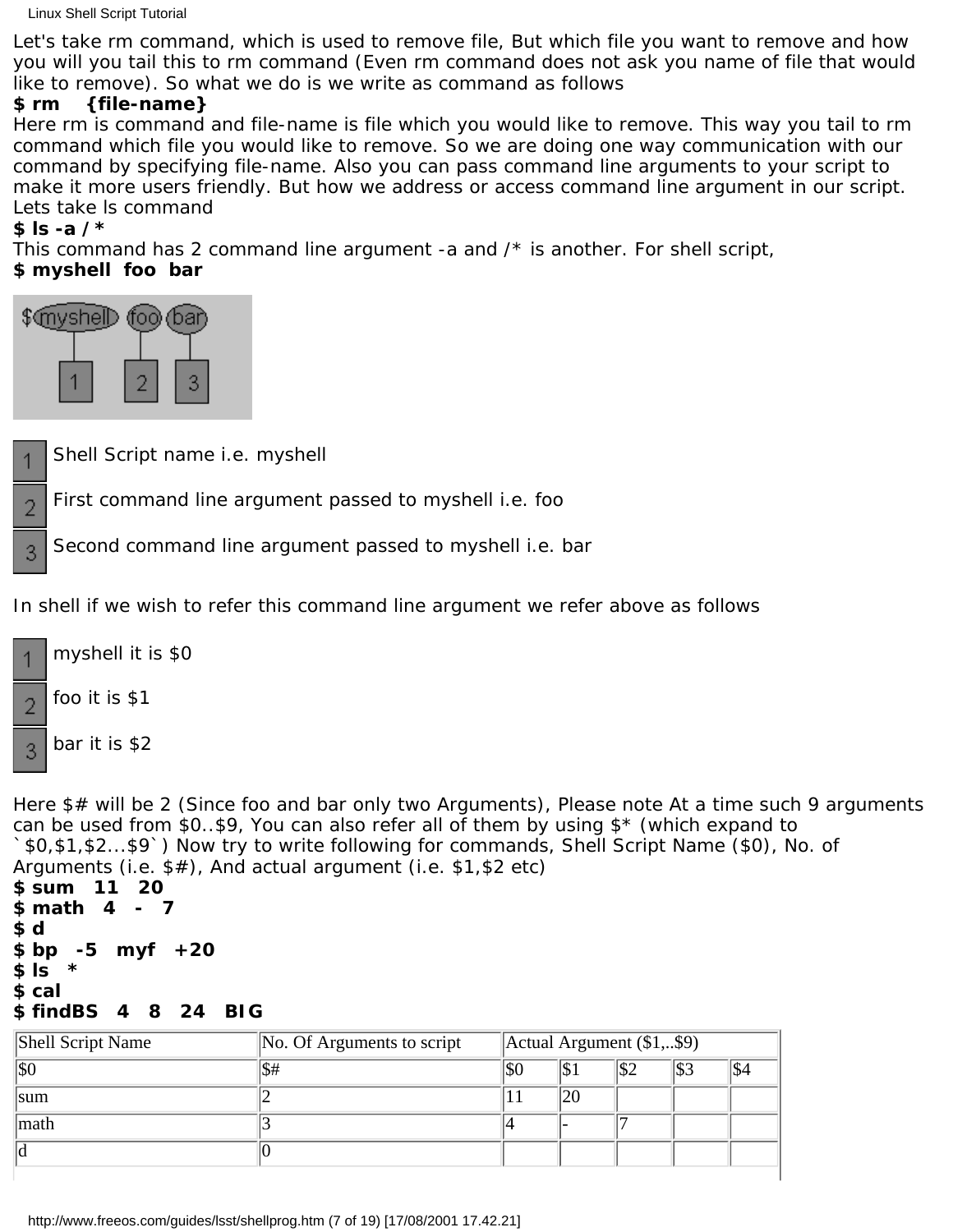| bp            | ت−ا | $\vert$ myf | $ +20$ |            |  |
|---------------|-----|-------------|--------|------------|--|
| $\ $          | l∗  |             |        |            |  |
| cal           |     |             |        |            |  |
| <b>findBS</b> |     | ١O          | 24     | <b>BIG</b> |  |

For e.g. now will write script to print command ling argument and we will see how to access them **\$ cat > demo**

```
#!/bin/sh
#
```
**# Script that demos, command line args**

```
#
```
**echo "Total number of command line argument are \$#" echo "\$0 is script name" echo "\$1 is first argument" echo \$2 is second argument" echo "All of them are :- \$\*"**

Save the above script by pressing ctrl+d, now make it executable

#### **\$ chmod +x demo**

#### **\$ ./demo Hello World**

#### **\$ cp demo ~/bin**

#### **\$ demo**

Note: After this, For any script you have to used above command, in sequence, I am not going to show you all of the above.

#### (5)*Exit Status*

By default in Linux if particular command is executed, it return two type of values, (Values are used to see whether command is successful or not) if return value is zero (0), command is successful, if return value is nonzero (>0), command is not successful or some sort of error executing command/shell script. This value is know as Exit Status of that command. To determine this exit Status we use \$? variable of shell. For eg.

#### **\$ rm unknow1file**

It will show error as follows rm: cannot remove `unkowm1file': No such file or directory and after that if you give command **\$ echo \$?** it will print nonzero value $(>0)$  to indicate error. Now give command

**\$ ls**

### **\$ echo \$?**

It will print 0 to indicate command is successful. Try the following commands and not down there exit status

```
$ expr 1 + 3
$ echo $?
```
**\$ echo Welcome \$ echo \$?**

```
$ wildwest canwork?
$ echo $?
```

```
$ date
```
**\$ echo \$?**

```
$ echon $?
```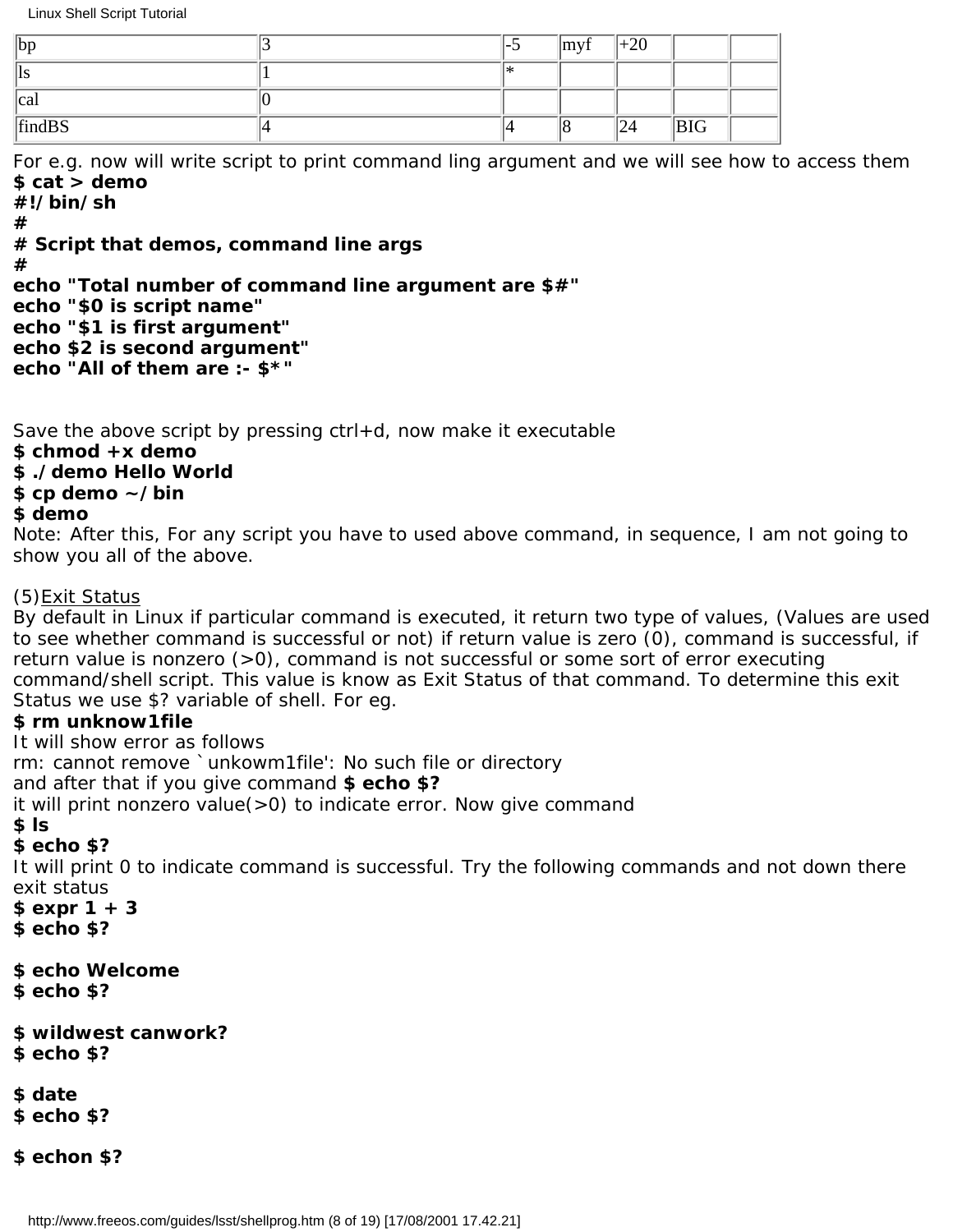#### **\$ echo \$?**

(6)*if-then-fi for decision making is shell script* Before making any decision in Shell script you must know following things Type **bc** at \$ prompt to start Linux calculator program

#### **\$ bc**

After this command bc is started and waiting for you commands, i.e. give it some calculation as follows type  $5 + 2$  as

 $5 + 2$ 

**7**

7 is response of bc i.e. addition of  $5 + 2$  you can even try

- **5 2**
- **5 / 2**

Now what happened if you type  $5 > 2$  as follows

- $5 > 2$
- **0**

0 (Zero) is response of bc, How? Here it compare 5 with 2 as, Is 5 is greater then 2, (If I ask same question to you, your answer will be YES) In Linux (bc) gives this 'YES' answer by showing 0 (Zero) value. It means when ever there is any type of comparison in Linux Shell It gives only two answer one is YES and NO is other.

| Linux Shell<br>Value                    | Meaning  | Example                                         |
|-----------------------------------------|----------|-------------------------------------------------|
| $\chi$ Zero Value $(0)$                 | Yes/True |                                                 |
| <b>NON-ZERO</b><br>$\text{Value} (> 0)$ | No/False | $-1, 32, 55$<br>anything but not<br><b>zero</b> |

Try following in bc to clear your Idea and not down bc's response

| Expression | Meaning to us                     | <b>Your Answer</b> | BC's Response ( <i>i.e.</i> Linux Shell<br>representation in zero & non-zero<br>$\vert$ value) |
|------------|-----------------------------------|--------------------|------------------------------------------------------------------------------------------------|
| 5 > 12     | Is 5 greater than $12$            | NO.                |                                                                                                |
| $5 = 10$   | $\vert$ Is 5 is equal to 10       | N <sub>O</sub>     |                                                                                                |
| $5! = 2$   | $\vert$ Is 5 is NOT equal to 2    | <b>YES</b>         |                                                                                                |
| $5 = 5$    | Is 5 is equal to 5                | <b>YES</b>         |                                                                                                |
| $\sqrt{1}$ | $\overline{Is\ 1}$ is less than 2 | Yes                |                                                                                                |

Now will see, if condition which is used for decision making in shell script, If given condition is true then command1 is executed.

Syntax:

 *if condition*

 *then*

 *command1 if condition is true or if exit status of condition is 0 (zero)*

 *... ...*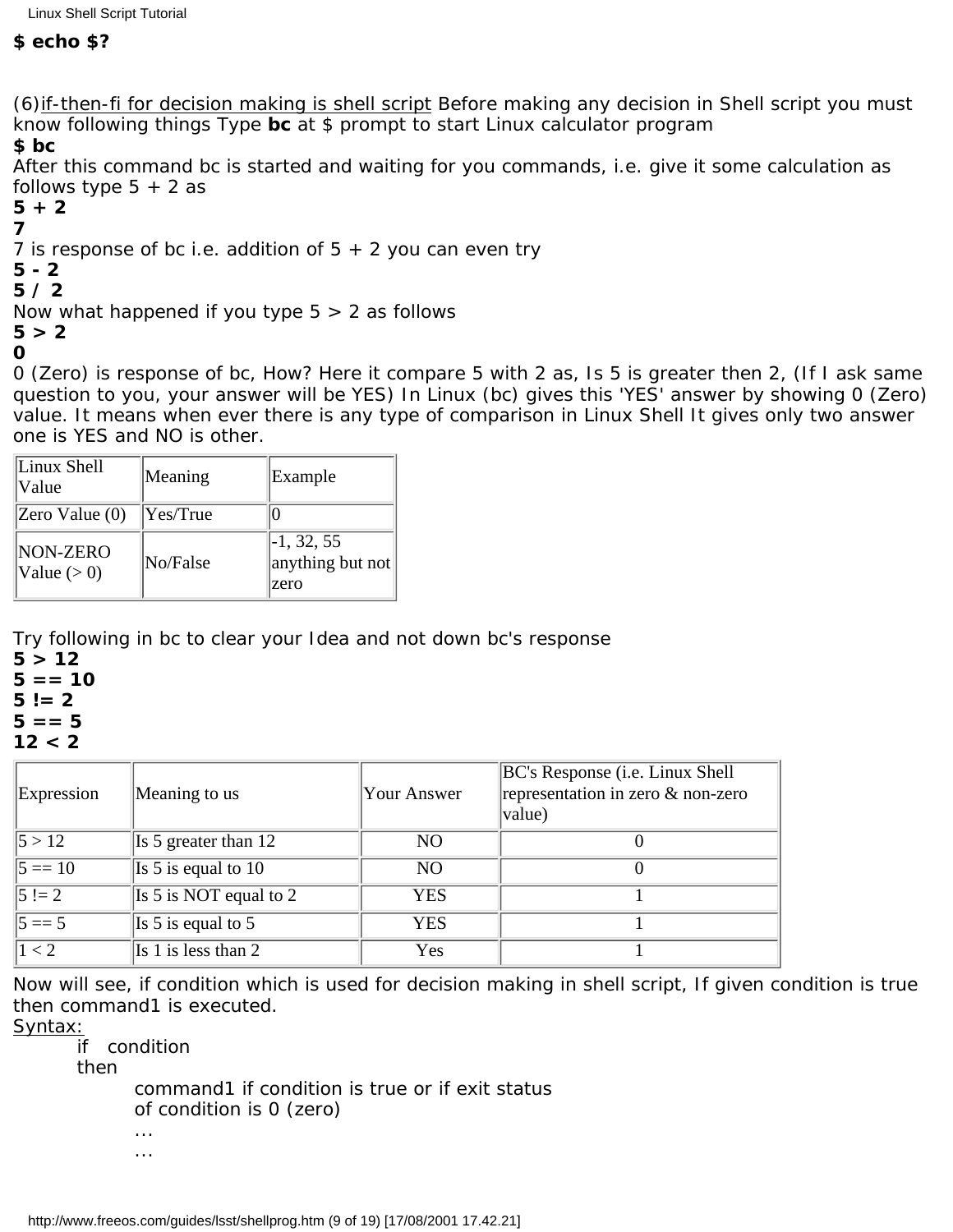#### *fi*

Here *condition* is nothing but comparison between two values, for compression we can use test or [ expr ] statements or even exist status can be also used. An *expression* is nothing but combination of values, relational operator (such as  $>$ , $<$ ,  $<$   $>$  etc) and mathematical operators (such as  $+$ ,  $-$ ,  $/$  etc). Following are all examples of expression:

```
5 > 23 + 63 * 65
a < bc > 5c > 5 + 30 - 1Type following command (assumes you have file called foo)
$ cat foo
$ echo $?
The cat command return zero(0) on successful, this can be used in if condition as follows, Write shell
script as
$ cat > showfile
#!/bin/sh
#
#Script to print file
#
if cat $1
then
    echo -e "\n\nFile $1, found and successfully echoed"
fi
Now run it.
$ chmod +x showfile
$./showfile foo
Here
$ ./showfile foo
Our shell script name is showfile($0) and foo is argument (which is $1).Now we compare as follows
if cat $1 (i.e. if cat foo)
Now if cat command finds foo file and if its successfully shown on screen, it means our cat command
is successful and its exist status is 0 (indicates success) So our if condition is also true and hence
statement echo -e "\n\nFile $1, found and successfully echoed" is proceed by shell. Now if cat
command is not successful then it returns non-zero value (indicates some sort of failure) and this
statement echo -e "\n\nFile $1, found and successfully echoed" is skipped by our shell.
Now try to write answer for following
1) Create following script
cat > trmif
#
# Script to test rm command and exist status
#
if rm $1
then
    echo "$1 file deleted"
```
**fi**

(Press Ctrl + d to save) **\$ chmod +x trmif** Now answer the following A) There is file called foo, on your disk and you give command, **\$ ./trmfi foo** what will be output.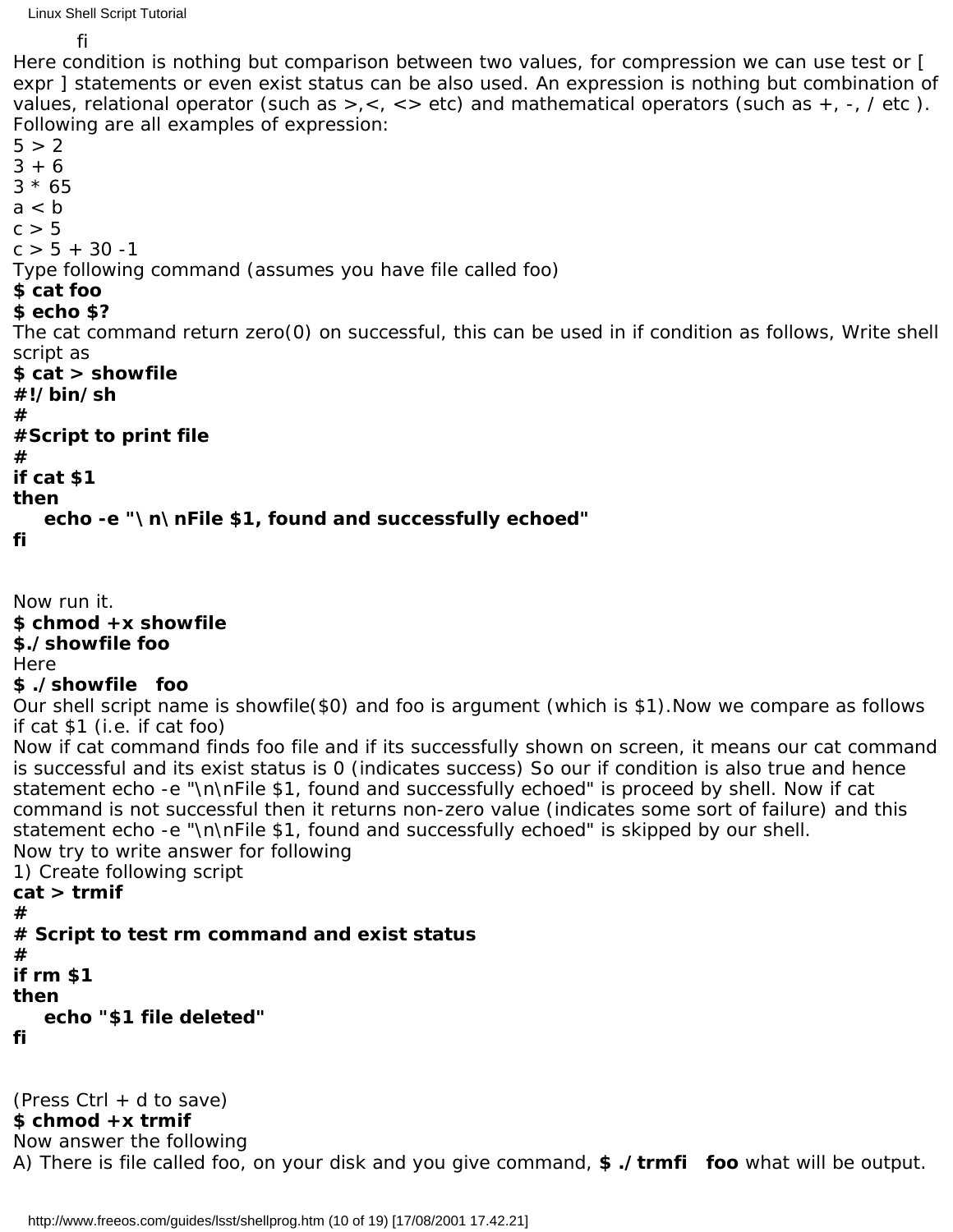B) If bar file not present on your disk and you give command, \$ **./trmfi bar** what will be output. C) And if you type **\$ ./trmfi**, What will be output.

(7)*test command or [ expr ]*

test command or [ expr ] is used to see if an expression is true, and if it is true it return zero(0), otherwise returns nonzero(>0) for false. Syntax: *test expression* OR *[ expression ]* Now will write script that determine whether given argument number is positive. Write script as follows

```
$ cat > ispostive
#!/bin/sh
#
# Script to see whether argument is positive
#
if test $1 -gt 0
then
    echo "$1 number is positive"
fi
```
Run it as follows

**\$ chmod +x ispostive**

**\$ ispostive 5**

Here  $o/p : 5$  number is positive

#### **\$ispostive -45**

Here o/p : Nothing is printed

#### **\$ispostive**

Here o/p : ./ispostive: test: -gt: unary operator expected

The line, if test  $$1$  -gt  $0$ , test to see if first command line argument( $$1)$  is greater than  $0$ . If it is true(0) then test will return 0 and output will printed as 5 number is positive but for -45 argument there is no output because our condition is not true(0) (no  $-45$  is not greater than 0) hence echo statement is skipped. And for last statement we have not supplied any argument hence error ./ispostive: test: -gt: unary operator expected is generated by shell , to avoid such error we can test whether command line argument is supplied or not. (See command 8 Script example). test or [ expr ] works with

1.Integer ( Number without decimal point)

2.File types

3.Character strings

For Mathematics use following operator in Shell Script

| Math-ematical<br>Operator in<br>Shell Script | Meaning                        | Normal Arithmetical/<br><b>Mathematical Statements</b> | But in Shell                          |                                                                  |
|----------------------------------------------|--------------------------------|--------------------------------------------------------|---------------------------------------|------------------------------------------------------------------|
|                                              |                                |                                                        | For test statement<br>with if command | $\vert$ For $\vert$ expr $\vert$<br>statement with if<br>command |
| -eq                                          | is equal to                    | $5 = 6$                                                | lif test 5 -eq 6                      | if expr $[5 -eq 6]$                                              |
| -ne                                          | is not equal to                | $ 5  = 6$                                              | lif test 5 -ne $6$                    | if expr $[5 - ne 6]$                                             |
| $-It$                                        | is less than                   | $\sqrt{5}$                                             | if test $5$ -lt $6$                   | if expr $[5 -lt 6]$                                              |
| $-l$ e                                       | lis less than or<br>equal to   | $ 5 \le 6$                                             | lif test $5$ -le $6$                  | if expr $[5 - le 6]$                                             |
| $-gt$                                        | is greater than                | 5 > 6                                                  | lif test 5 -gt 6                      | if expr $[5 -gt 6]$                                              |
| -ge                                          | is greater than or<br>equal to | $ 5>=6$                                                | lif test 5 -ge 6                      | if expr $[5 - \text{ge } 6]$                                     |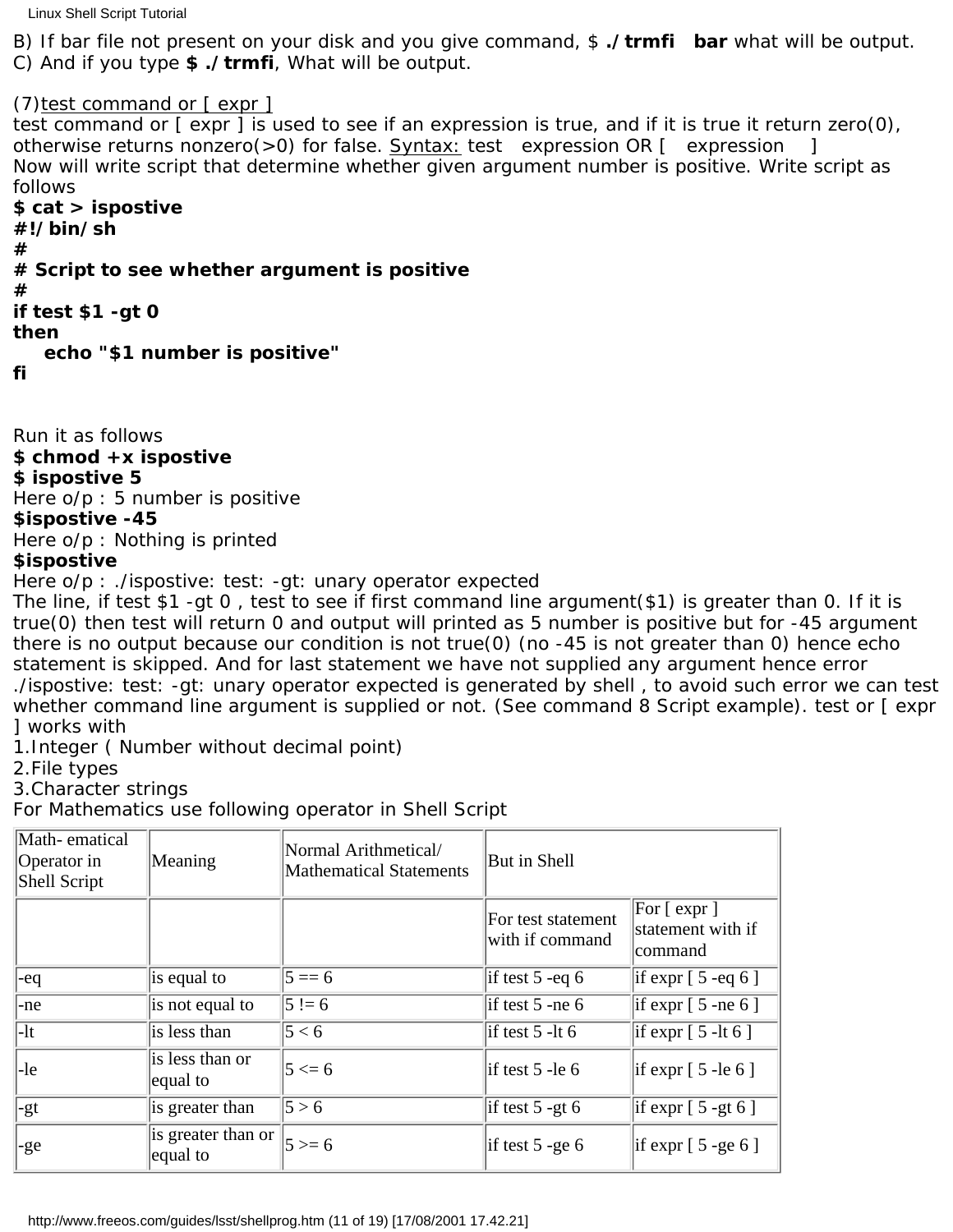#### NOTE:  $=$  is equal,  $!=$  is not equal. For string Comparisons use

| $\sqrt{\frac{1}{2}}$                    | Meaning                             |
|-----------------------------------------|-------------------------------------|
| $\vert \text{string1} = \text{string2}$ | string 1 is equal to string 2       |
| string $l =$ string $2 \pm \sqrt{2}$    | string 1 is NOT equal to string $2$ |
| $\vert$ string1                         | string1 is NOT NULL or not defined  |
| $\vert$ -n string 1                     | string1 is NOT NULL and does exist  |
| $-z \, string1$                         | string1 is NULL and does exist      |

#### Shell also test for file and directory types

| Test                            | Meaning                                          |
|---------------------------------|--------------------------------------------------|
| $\left  \cdot \right $ s file   | Non empty file                                   |
| $\sqrt{\frac{1}{1}}$ file       | Is File exist or normal file and not a directory |
| $-d$ dir                        | Is Directory exist and not a file                |
| $\overline{\phantom{a}}$ w file | Is writeable file                                |
| $-$ r file                      | Is read-only file                                |
| -x file                         | Is file is executable                            |

#### Logical Operators Logical operators are used to combine two or more condition at a time

| $\sqrt{\frac{1}{2}}$ Operator          | Meaning     |
|----------------------------------------|-------------|
| $\parallel$ ! expression               | Logical NOT |
| $\left $ expression 1 - a expression 2 | Logical AND |
| $\left $ expression 1 - o expression 2 | Logical OR  |

#### (8)*if...else...fi*

If given condition is true then command1 is executed otherwise command2 is executed. Syntax:

```
 if condition 
         then
                command1 if condition is true or if exit status
                of condition is 0(zero)
 ...
 ... 
         else
                command2 if condition is false or if exit status
                of condition is >0 (nonzero)
 ...
 ... 
         fi
```
For eg. Write Script as follows **\$ cat > isnump\_n #!/bin/sh #**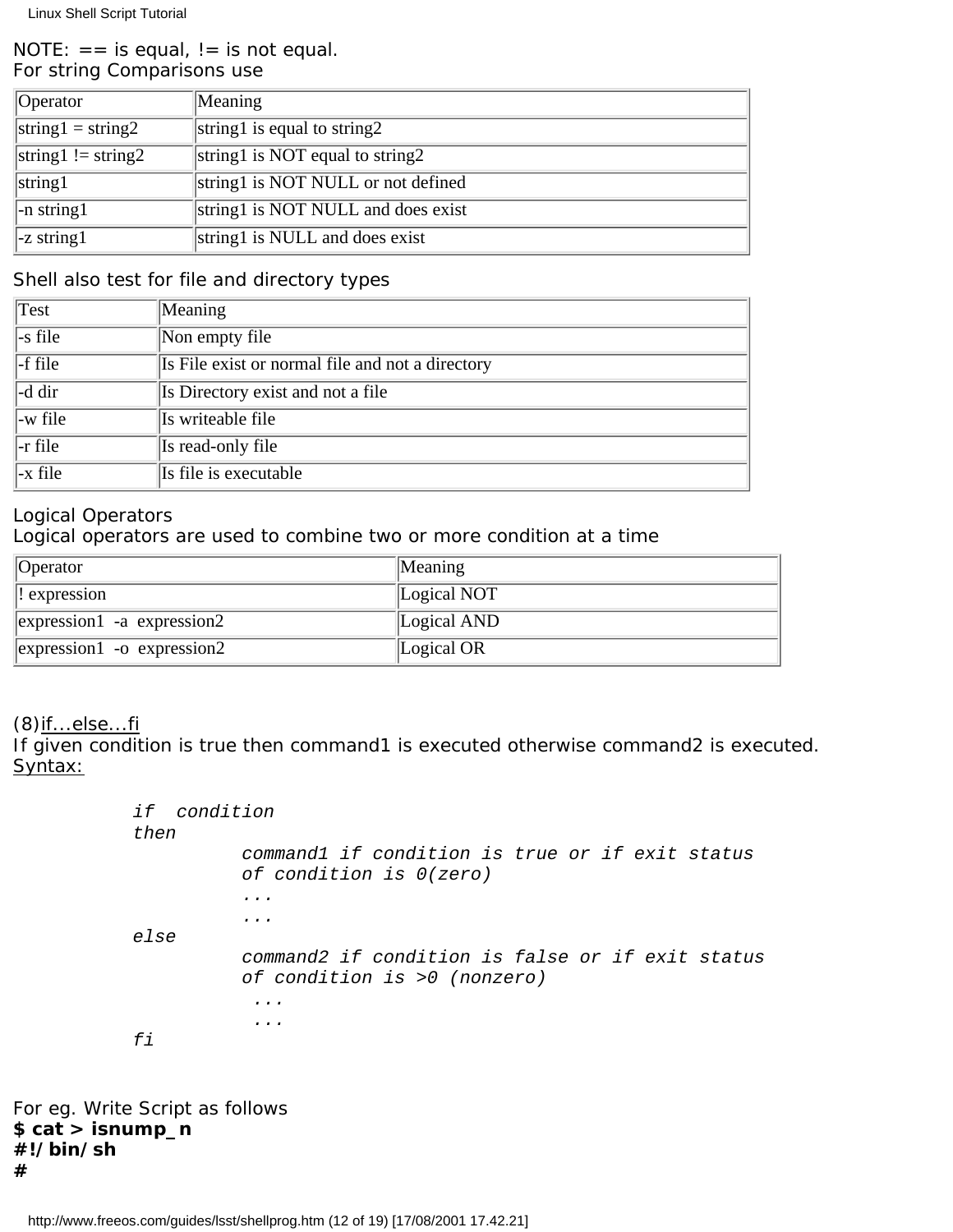```
# Script to see whether argument is positive or negative
#
if [ $# -eq 0 ]
then
    echo "$0 : You must give/supply one integers"
    exit 1
fi
```

```
if test $1 -gt 0
then
    echo "$1 number is positive"
else
    echo "$1 number is negative"
fi
```
Try it as follows **\$ chmod +x isnump\_n**

**\$ isnump\_n 5**

Here  $o/p : 5$  number is positive

**\$ isnump\_n -45**

Here  $o/p$  : -45 number is negative

#### **\$ isnump\_n**

Here o/p : ./ispos\_n : You must give/supply one integers

#### **\$ isnump\_n 0**

Here o/p : 0 number is negative

Here first we see if no command line argument is given then it print error message as "./ispos\_n : You must give/supply one integers". if statement checks whether number of argument (\$#) passed to script is not equal (-eq) to 0, if we passed any argument to script then this if statement is false and if no command line argument is given then this if statement is true. The echo command i.e. echo "\$0 : You must give/supply one integers"

```
 | |
 | |
 1 2
```
1 will print Name of script

2 will print this error message

And finally statement exit 1 causes normal program termination with exit status 1 (nonzero means script is not successfully run), The last sample run \$ isnump\_n 0, gives output as "0 number is negative", because given argument is not > 0, hence condition is false and it's taken as negative number. To avoid this replace second if statement with if test \$1 -ge 0.

```
(9)Multilevel if-then-else
Syntax:
```

```
 if condition
 then
             condition is zero (true - 0)
             execute all commands up to elif statement
 elif condition1
             condition1 is zero (true - 0)
             execute all commands up to elif statement 
 elif condition2
             condition2 is zero (true - 0)
             execute all commands up to elif statement
```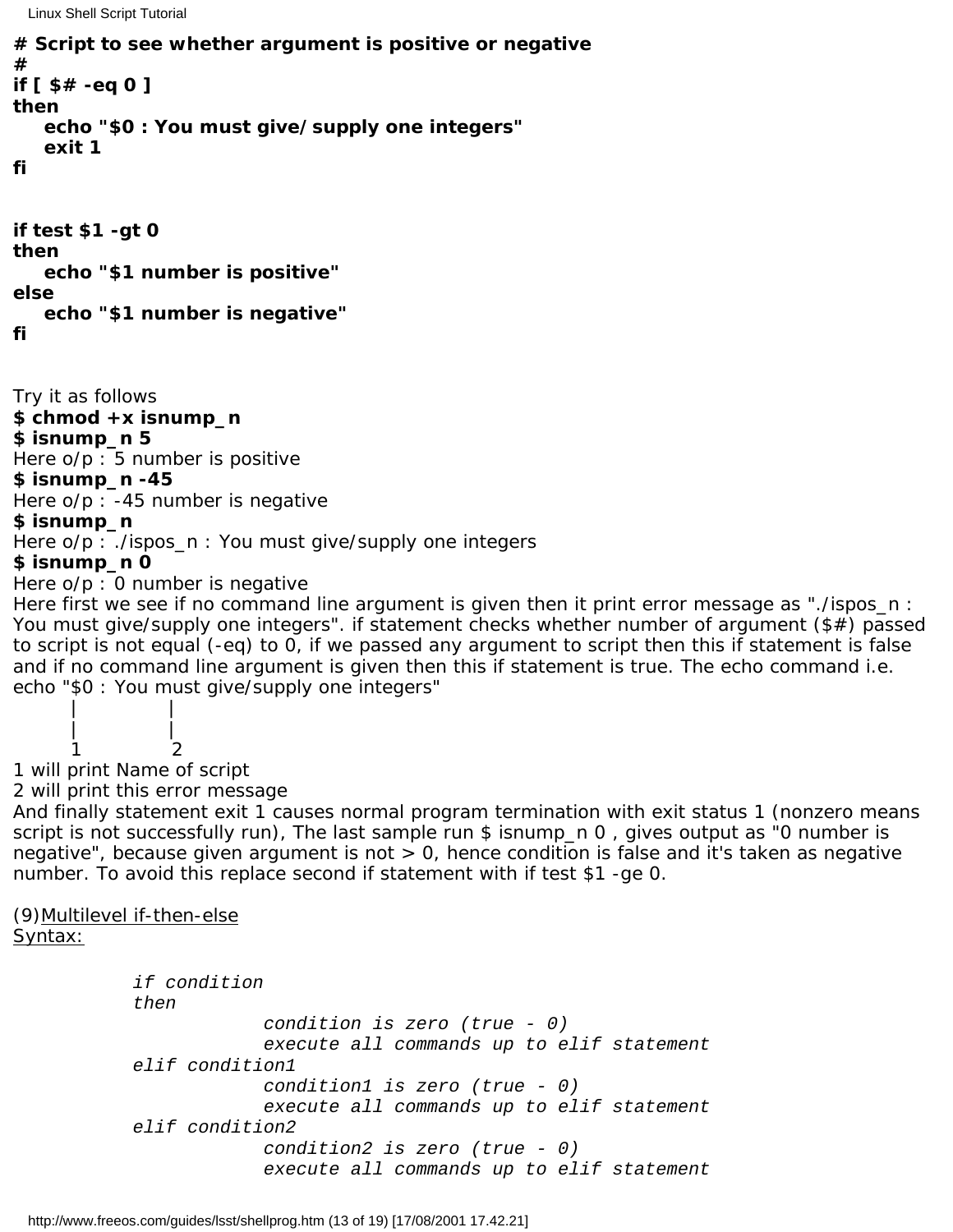```
 else
             None of the above condtion,condtion1,condtion2 are true (i.e. 
             all of the above nonzero or false)
             execute all commands up to fi
f_1
```
For e.g. Write script as **\$ cat > elf #!/bin/sh # # Script to test if..elif...else # # if [ \$1 -gt 0 ] then echo "\$1 is positive" elif [ \$1 -lt 0 ] then echo "\$1 is negative" elif [ \$1 -eq 0 ] then** echo "\$1 is zero" else echo "Opps! \$1 is not number, give number" fi Try above script with **\$ chmod +x elf \$ ./elf 1 \$ ./elf -2 \$ ./elf 0 \$ ./elf a** Here o/p for last sample run: ./elf: [: -gt: unary operator expected ./elf: [: -lt: unary operator expected ./elf: [: -eq: unary operator expected Opps! a is not number, give number Above program gives error for last run, here integer comparison is expected therefore error like "./elf: [: -gt: unary operator expected" occurs, but still our program notify this thing to user by providing message "Opps! a is not number, give number". (10)*Loops in Shell Scripts*

Computer can repeat particular instruction again and again, until particular condition satisfies. A group of instruction that is executed repeatedly is called a loop.

(a) **for loop** Syntax:

```
for { variable name } in { list }
 do
          execute one for each item in the list until the list is
          not finished (And repeat all statement between do and done)
 done
```

```
Suppose,
$ cat > testfor
for i in 1 2 3 4 5
do
     echo "Welcome $i times"
done
Run it as,
$ chmod +x testfor
$ ./testfor
The for loop first creates i variable and assigned a number to i from the list of number from 1 to 5,
The shell execute echo statement for each assignment of i. (This is usually know as iteration) This
process will continue until all the items in the list were not finished, because of this it will repeat 5
echo statements. for e.g. Now try script as follows
$ cat > mtable
#!/bin/sh
#
#Script to test for loop
#
#
if [ $# -eq 0 ]
then
    echo "Error - Number missing form command line argument"
    echo "Syntax : $0 number"
    echo " Use to print multiplication table for given number"
    exit 1
fi
n=$1
for i in 1 2 3 4 5 6 7 8 9 10
```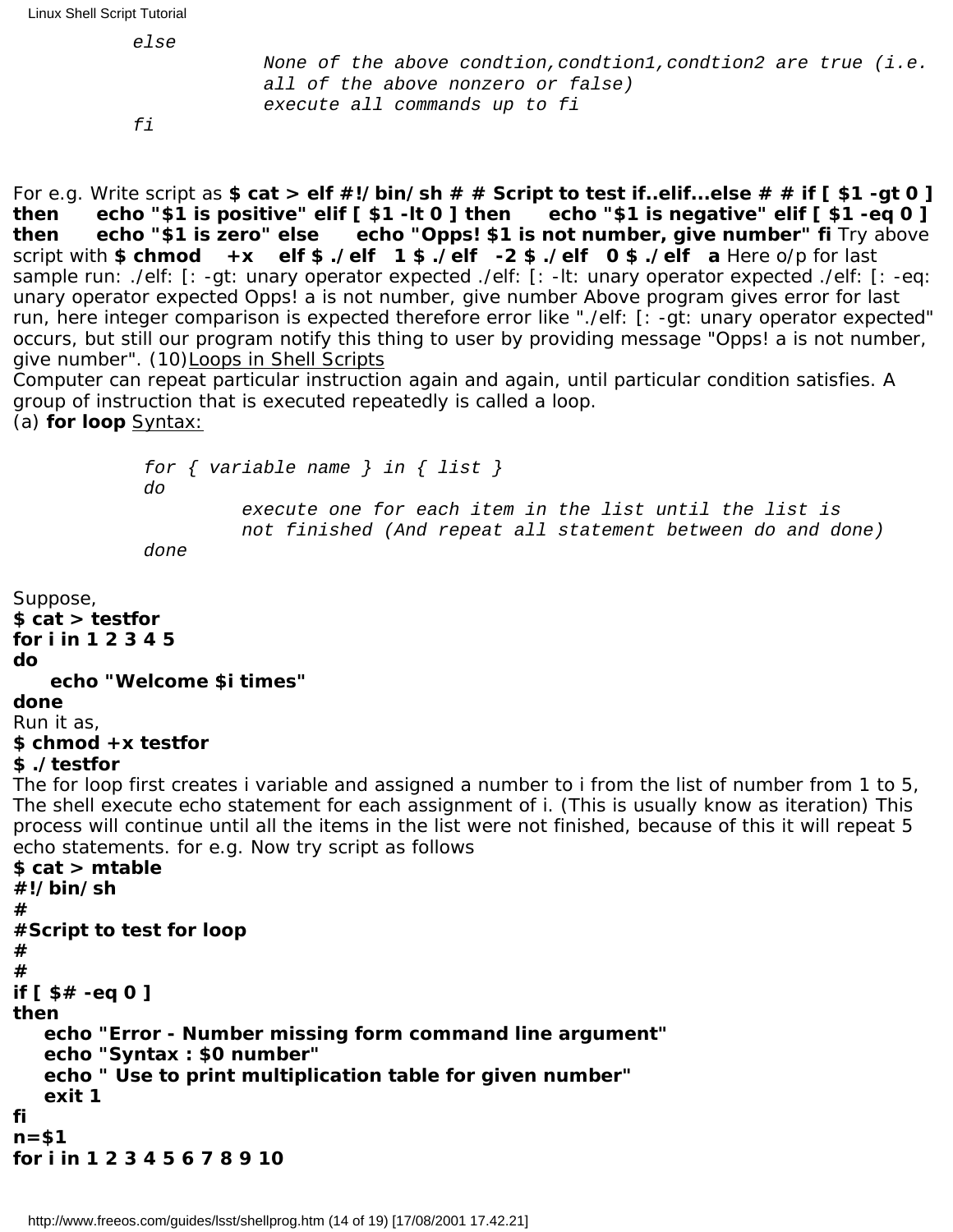#### **do**

### **echo "\$n \* \$i = `expr \$i \\* \$n`"**

**done**

Save and Run it as **\$ chmod +x mtable \$ ./mtable 7**

#### **\$ ./mtable**

For first run, Above program print multiplication table of given number where  $i = 1, 2, \ldots$  10 is multiply by given n (here command line argument 7) in order to produce multiplication table as  $7 * 1 = 7$ 

 $7 * 2 = 14$ 

... ..

 $7 * 10 = 70$  And for Second run, it will print message -Error - Number missing form command line argument Syntax : ./mtable number

Use to print multiplication table for given number

This happened because we have not supplied given number for which we want multiplication table, Hence we are showing Error message, Syntax and usage of our script. This is good idea if our program takes some argument, let the user know what is use of this script and how to used it. Note that to terminate our script we used 'exit 1' command which takes 1 as argument (1Indicates error and therefore script is terminated)

#### (b)**while loop**

#### Syntax:

```
 while [ condition ]
           do
                 command1
                 command2
                 command3
 ..
                 ....
            done
```
Loop is executed as long as given condition is true. For eg. Above for loop program can be written using while loop as

```
$cat > nt1
#!/bin/sh
#
#Script to test while statement
#
#
if [ $# -eq 0 ]
then
   echo "Error - Number missing form command line argument"
   echo "Syntax : $0 number"
   echo " Use to print multiplication table for given number"
   exit 1
fi
n=$1
i=1
while [ $i -le 10 ]
```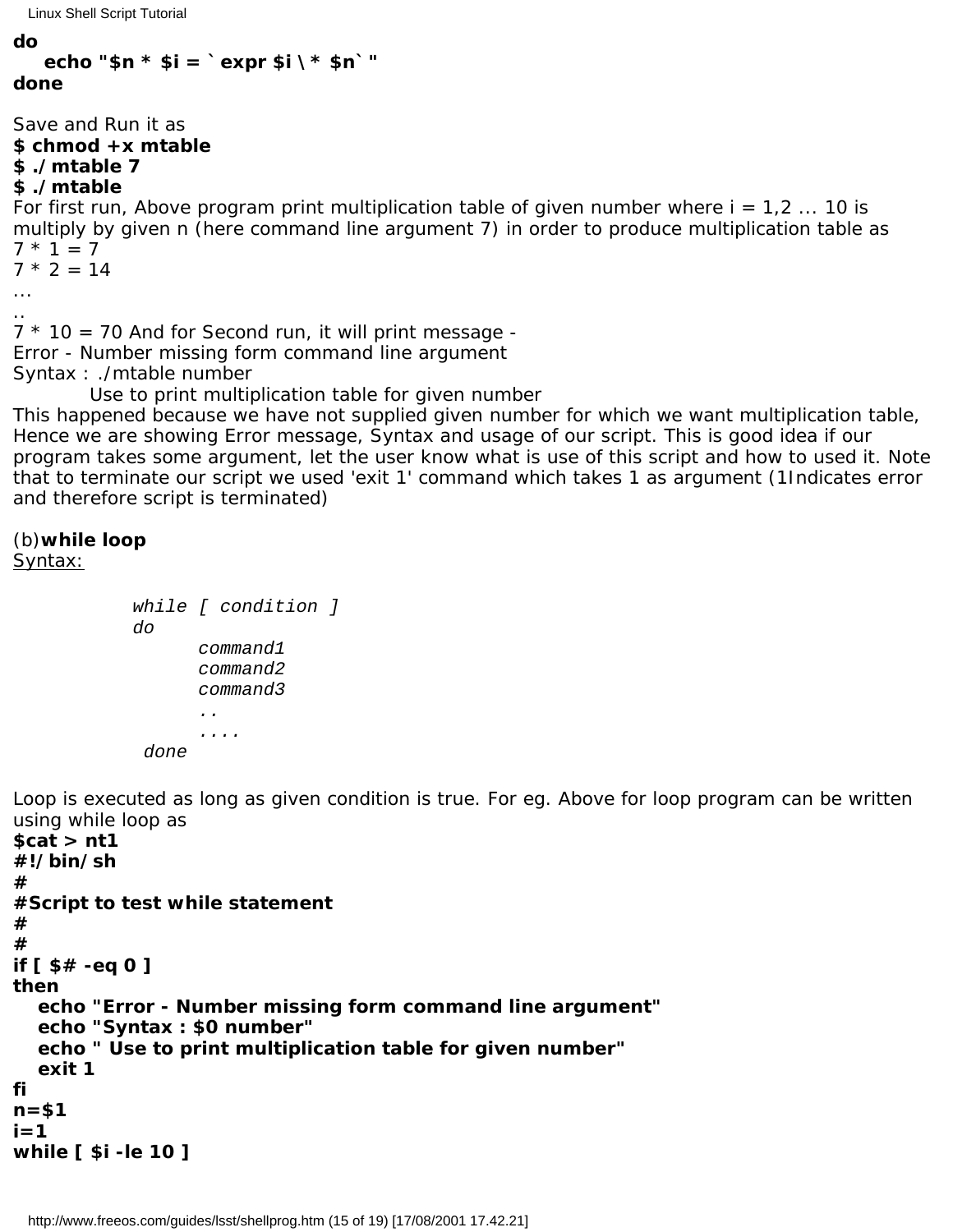#### **do**

```
 echo "$n * $i = `expr $i \* $n`"
   i=`expr $i + 1`
done
```
#### Save it and try as **\$ chmod +x nt1 \$./nt1 7** Above loop can be explained as follows

| $ n=$ \$1                               | Set the value of command line argument to<br>variable n. (Here it's set to 7)                                                                                                                                                                                                 |  |
|-----------------------------------------|-------------------------------------------------------------------------------------------------------------------------------------------------------------------------------------------------------------------------------------------------------------------------------|--|
| $\overline{\mathbf{i}} = 1$             | Set variable i to 1                                                                                                                                                                                                                                                           |  |
| while $[$i - le 10]$                    | This is our loop condition, here if value of i is less<br>than 10 then, shell execute all statements between<br>do and done                                                                                                                                                   |  |
| do                                      | Start loop                                                                                                                                                                                                                                                                    |  |
| echo "\$n * \$i = `expr \$i \* \$n`"    | Print multiplication table as<br>$7 * 1 = 7$<br>$7 * 2 = 14$<br>$7 * 10 = 70$ , Here each time value of variable n is<br>multiply be i.                                                                                                                                       |  |
| $\vert i = \text{expr } $i + 1 \rangle$ | Increment i by 1 and store result to i. (i.e. $i=i+1$ )<br>Caution: If we ignore (remove) this statement than<br>our loop become infinite loop because value of<br>variable i always remain less than 10 and program<br>will only output<br>$7 * 1 = 7$<br>E (infinite times) |  |
| done                                    | Loop stops here if i is not less than 10 i.e.<br>condition of loop is not true. Hence<br>loop is terminated.                                                                                                                                                                  |  |

From the above discussion not following points about loops

- (a) First, the variable used in loop condition must be initialized, Next execution of the loop begins.
- (b) A test (condition) is made at the beginning of each iteration.
- (c) The body of loop ends with a statement that modifies the value of the test (condition) variable.

#### (11) *The case Statement*

The case statement is good alternative to Multilevel if-then-else-fi statement. It enable you to match several values against one variable. Its easier to read and write. Syntax:

```
 case $variable-name in
         pattern1) command
 ...
 ..
                  command;;
         pattern2) command
```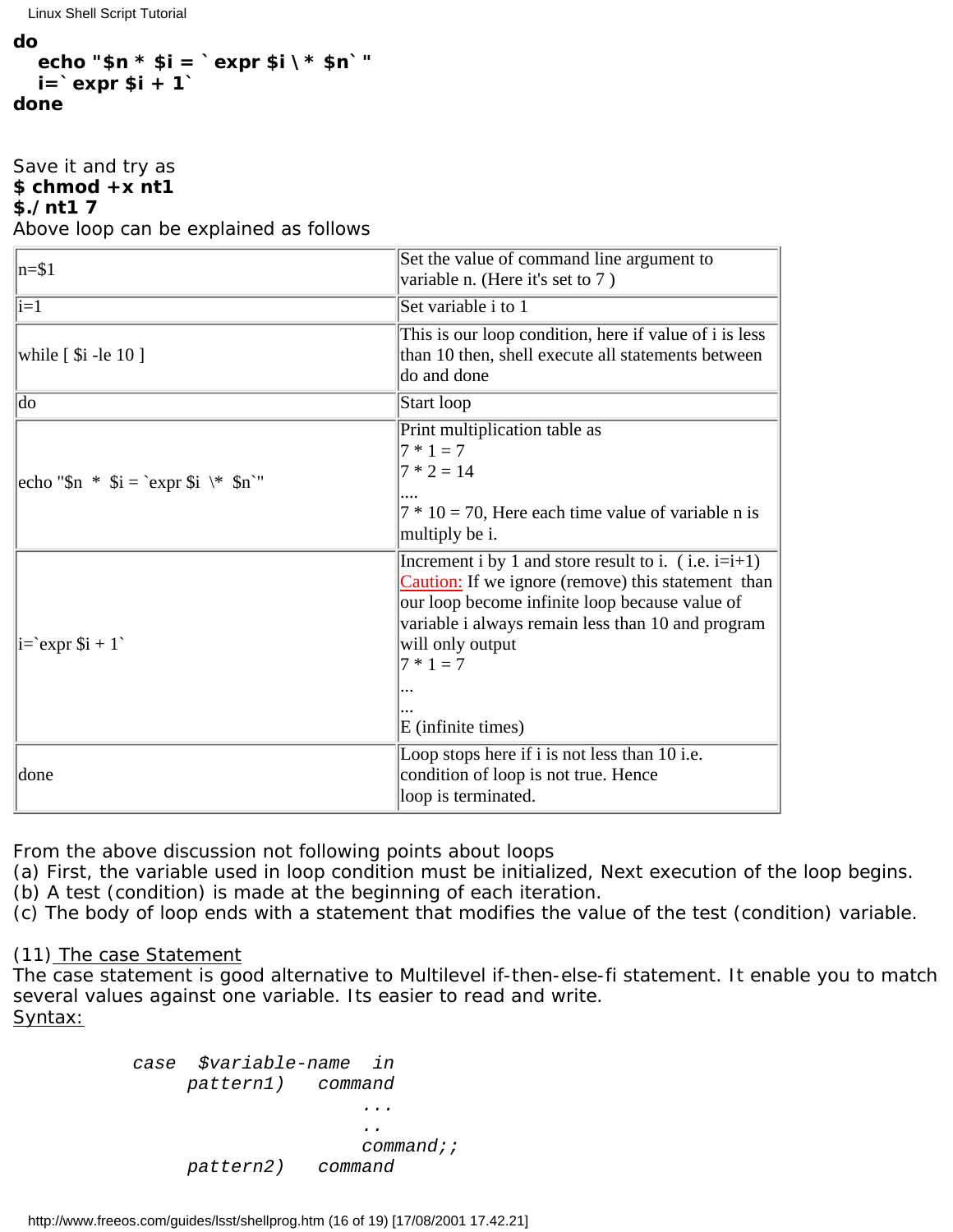```
 ...
 ..
          command;;
      patternN) command
 ...
 ..
           command;;
      *) command
 ...
 ..
           command;;
```
esac

The \$variable-name is compared against the patterns until a match is found. The shell then executes all the statements up to the two semicolons that are next to each other. The default is \*) and its executed if no match is found. For eg. Create script as follows **\$ cat > car**

```
#
# if no vehicle name is given
# i.e. -z $1 is defined and it is NULL
#
# if no command line arg
if [ -z $1 ]
then
    rental="*** Unknown vehicle ***"
elif [ -n $1 ]
then
# otherwise make first arg as rental
    rental=$1
fi
case $rental in
    "car") echo "For $rental Rs.20 per k/m";;
    "van") echo "For $rental Rs.10 per k/m";;
    "jeep") echo "For $rental Rs.5 per k/m";;
    "bicycle") echo "For $rental 20 paisa per k/m";;
    *) echo "Sorry, I can not gat a $rental for you";;
```
**esac**

Save it by pressing CTRL+D **\$ chmod +x car \$ car van \$ car car \$ car Maruti-800**

Here first we will check, that if \$1(first command line argument) is not given set value of rental variable to "\*\*\* Unknown vehicle \*\*\*", if value given then set it to given value. The \$rental is compared against the patterns until a match is found. Here for first run its match with van and it will show output For van Rs.10 per k/m. For second run it print, "For car Rs.20 per k/m". And for last run, there is no match for Maruti-800, hence default i.e. \*) is executed and it prints, "Sorry, I can not gat a Maruti-800 for you". Note that esac is always required to indicate end of case statement.

#### (12)*The read Statement*

Use to get input from keyboard and store them to variable.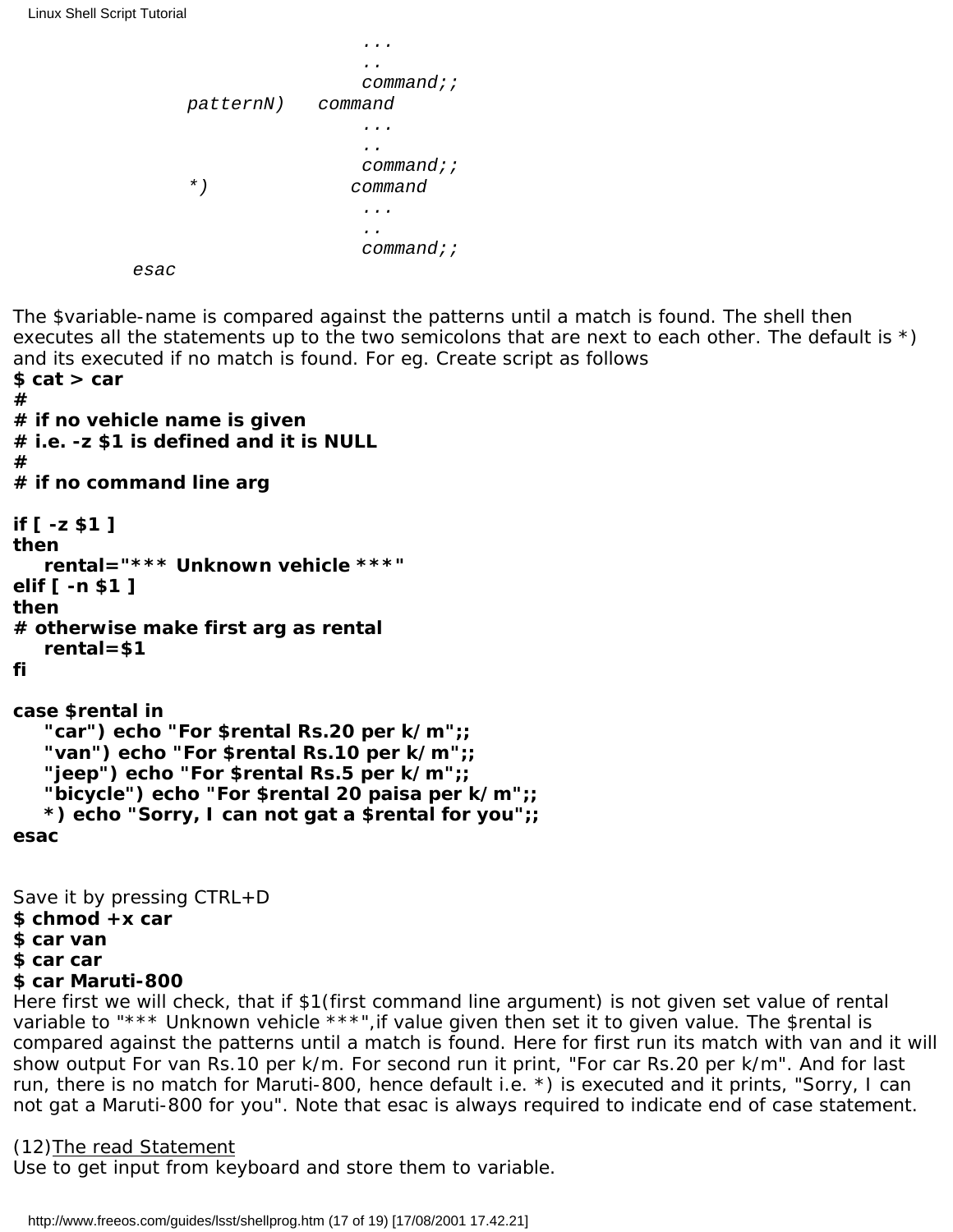Syntax: *read varible1, varible2,...varibleN* Create script as **\$ cat > sayH # #Script to read your name from key-board # echo "Your first name please:" read fname echo "Hello \$fname, Lets be friend!"**

Run it as follows **\$ chmod +x sayH \$ ./sayH**

This script first ask you your name and then waits to enter name from the user, Then user enters name from keyboard (After giving name you have to press ENTER key) and this entered name through keyboard is stored (assigned) to variable fname.

(13)*Filename Shorthand or meta Characters (i.e. wild cards)* \* or ? or [...] is one of such shorthand character.

\* Matches any string or group of characters.

For e.g. **\$ ls \*** , will show all files, **\$ ls a\*** - will show all files whose first name is starting with letter 'a', **\$ ls \*.c** ,will show all files having extension .c **\$ ls ut\*.c**, will show all files having extension .c but first two letters of file name must be 'ut'.

? Matches any single character.

For e.g. **\$ ls ?** , will show one single letter file name, **\$ ls fo?** , will show all files whose names are 3 character long and file name begin with fo

[...] Matches any one of the enclosed characters. For e.g. **\$ ls [abc]\*** - will show all files beginning with letters a,b,c [....] A pair of characters separated by a minus sign denotes a range; For eg.  $\sin(\tan(\arccos(1)) - \arccos(1))$  is show all files name beginning with letter a, b or c like

| /bin/arch       | /bin/awk      | /bin/bsh   | /bin/chmod        | /bin/cp   |
|-----------------|---------------|------------|-------------------|-----------|
| /bin/ash        | /bin/basename | /bin/cat   | /bin/chown        | /bin/cpio |
| /bin/ash.static | /bin/bash     | /bin/chqrp | /bin/consolechars | /bin/csh  |

#### But

**\$ ls /bin/[!a-o]**

**\$ ls /bin/[^a-o]**

If the first character following the  $\lceil$  is a ! or a  $\land$  then any character not enclosed is matched i.e. do not show us file name that beginning with a,b,c,e...o, like

| /bin/ps       | /bin/rvi       | /bin/sleep | /bin/touch    | /bin/view         |
|---------------|----------------|------------|---------------|-------------------|
| /bin/pwd      | /bin/rview     | /bin/sort  | /bin/true     | /bin/wcomp        |
| /bin/red      | /bin/sayHello  | /bin/stty  | /bin/umount   | /bin/xconf        |
| /bin/remadmin | /bin/sed       | /bin/su    | /bin/uname    | /bin/ypdomainname |
| /bin/rm       | /bin/setserial | /bin/sync  | /bin/userconf | /bin/zcat         |
| /bin/rmdir    | /bin/sfxload   | /bin/tar   | /bin/usleep   |                   |
| /bin/rpm      | /bin/sh        | /bin/tcsh  | /bin/vi       |                   |

#### (14)*command1;command2*

To run two command with one command line.For eg. **\$ date;who** ,Will print today's date followed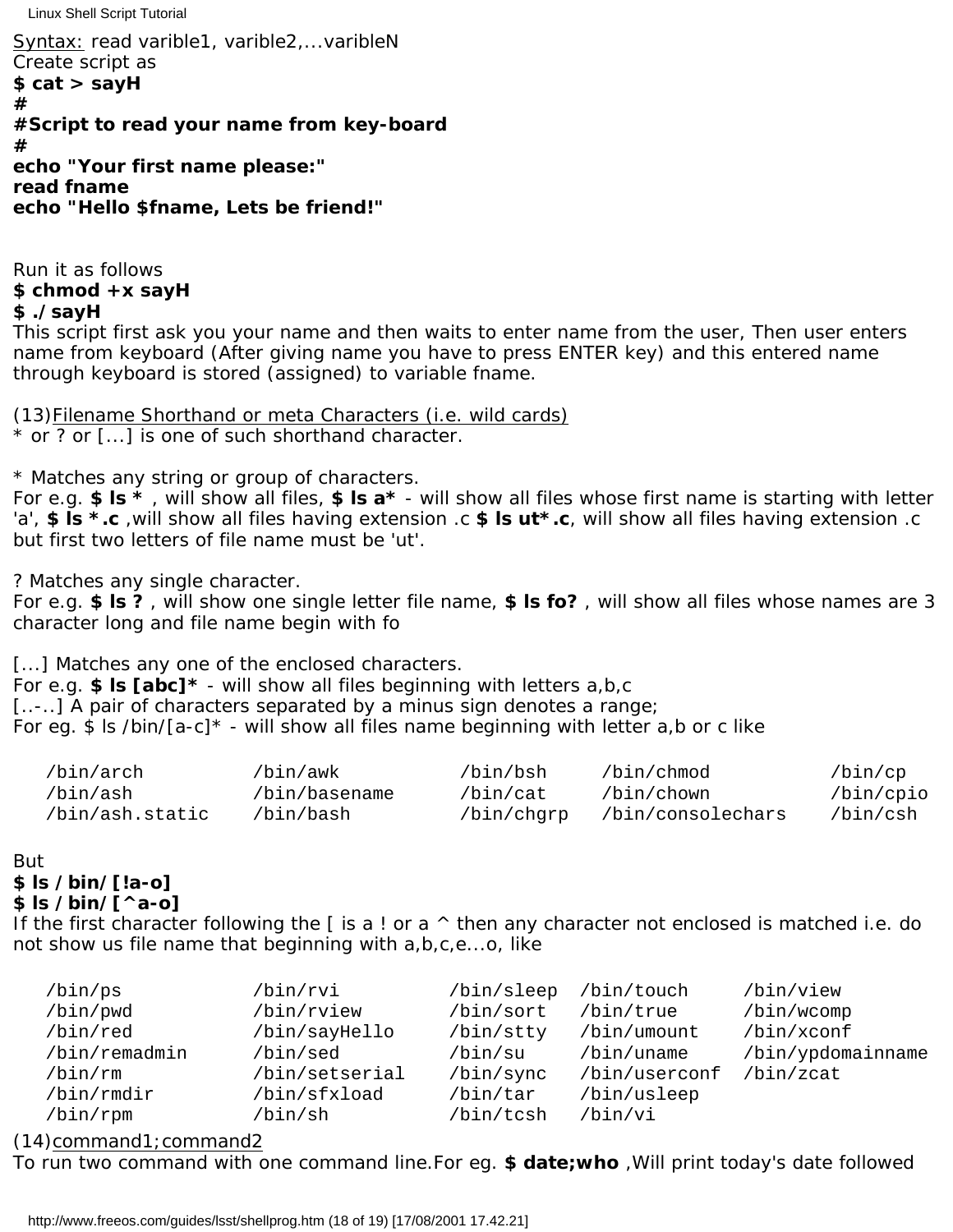by users who are currently login. Note that You can't use \$ date who for same purpose, you must put semicolon in between date and who command.

© 1998-2000 [FreeOS.com](http://www.freeos.com/) (I) Pvt. Ltd. All rights reserved.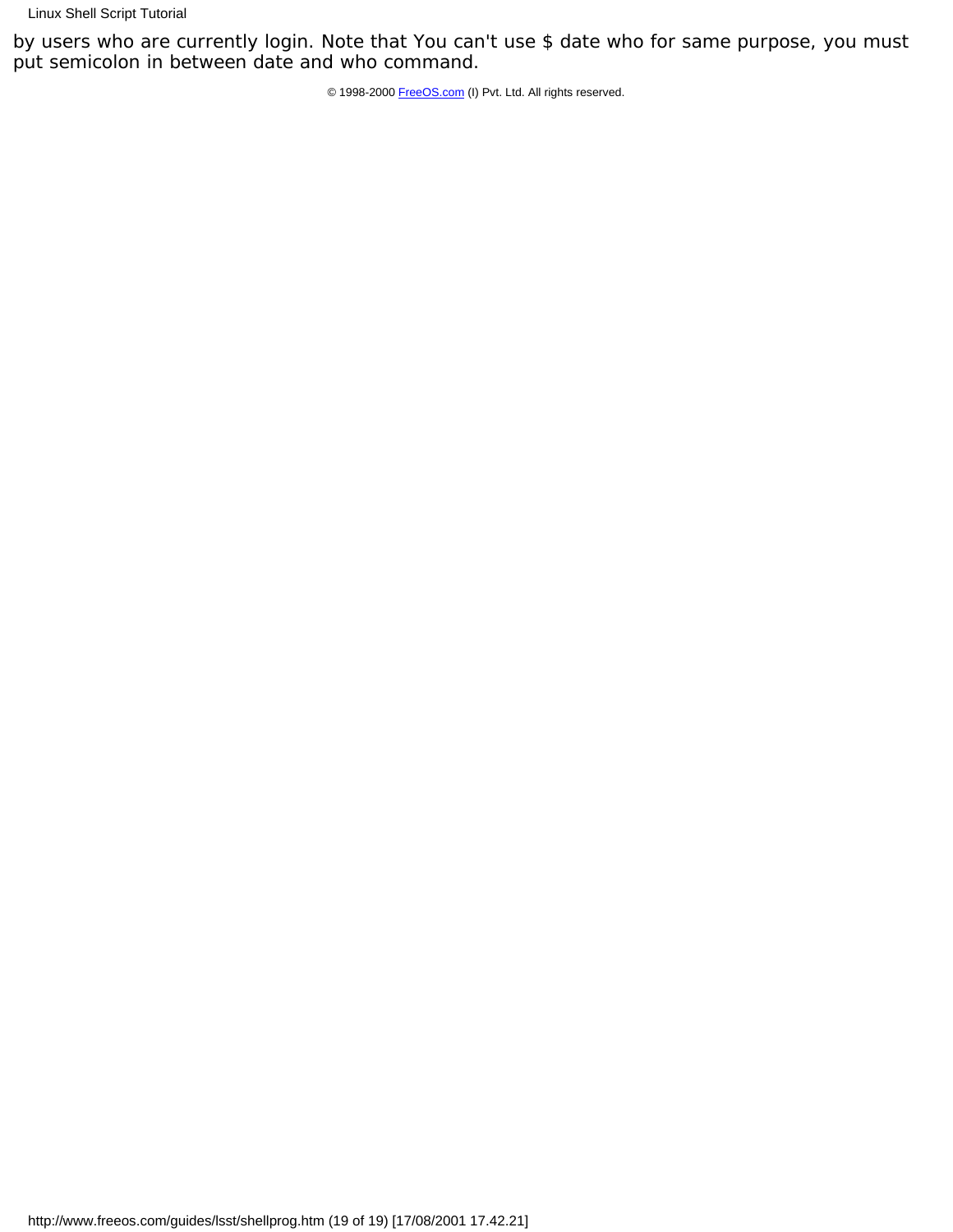### <span id="page-29-0"></span>**More Advanced Shell Script Commands**

#### **/dev/null - Use to send unwanted output of program**

This is special Linux file which is used to send any unwanted output from program/command. Syntax: *command > /dev/null*

For e.g. **\$ ls > /dev/null** , output of this command is not shown on screen its send to this special file. The /dev directory contains other device files. The files in this directory mostly represent peripheral devices such disks liks floppy disk, sound card, line printers etc.

### **Local and Global Shell variable (export command)**

Normally all our variables are local. Local variable can be used in same shell, if you load another copy of shell (by typing the /bin/bash at the \$ prompt) then new shell ignored all old shell's variable. For e.g. Consider following example

**\$ vech=Bus \$ echo \$vech** Bus **\$ /bin/bash \$ echo \$vech**

NOTE:-Empty line printed **\$ vech=Car \$ echo \$vech** Car **\$ exit \$ echo \$vech** Bus

| Command             | Meaning                                                                                      |  |
|---------------------|----------------------------------------------------------------------------------------------|--|
| $\$\text{vech}=Bus$ | Create new local variable 'vech' with Bus as value<br>lin first shell                        |  |
| \$ echo \$vech      | Print the contains of variable vech                                                          |  |
| \$ /bin/bash        | Now load second shell in memory (Which ignores<br>all old shell's variable)                  |  |
| \$\\ echo \$vech    | Print the contains of variable vech                                                          |  |
| \$ vech=Car         | Create new local variable 'vech' with Car as value<br>in second shell                        |  |
| \$\\ echo \$vech    | Print the contains of variable vech                                                          |  |
| $\ $ \$ exit        | Exit from second shell return to first shell                                                 |  |
| \$ echo \$vech      | Print the contains of variable vech (Now you can<br>see first shells variable and its value) |  |

We can copy old shell's variable to new shell (i.e. first shells variable to seconds shell), such variable is know as Global Shell variable. To do this use export command Syntax: *export variable1, variable2,.....variableN*

For e.g. **\$ vech=Bus \$ echo \$vech** Bus **\$ export vech \$ /bin/bash \$ echo \$vech** Bus **\$ exit \$ echo \$vech**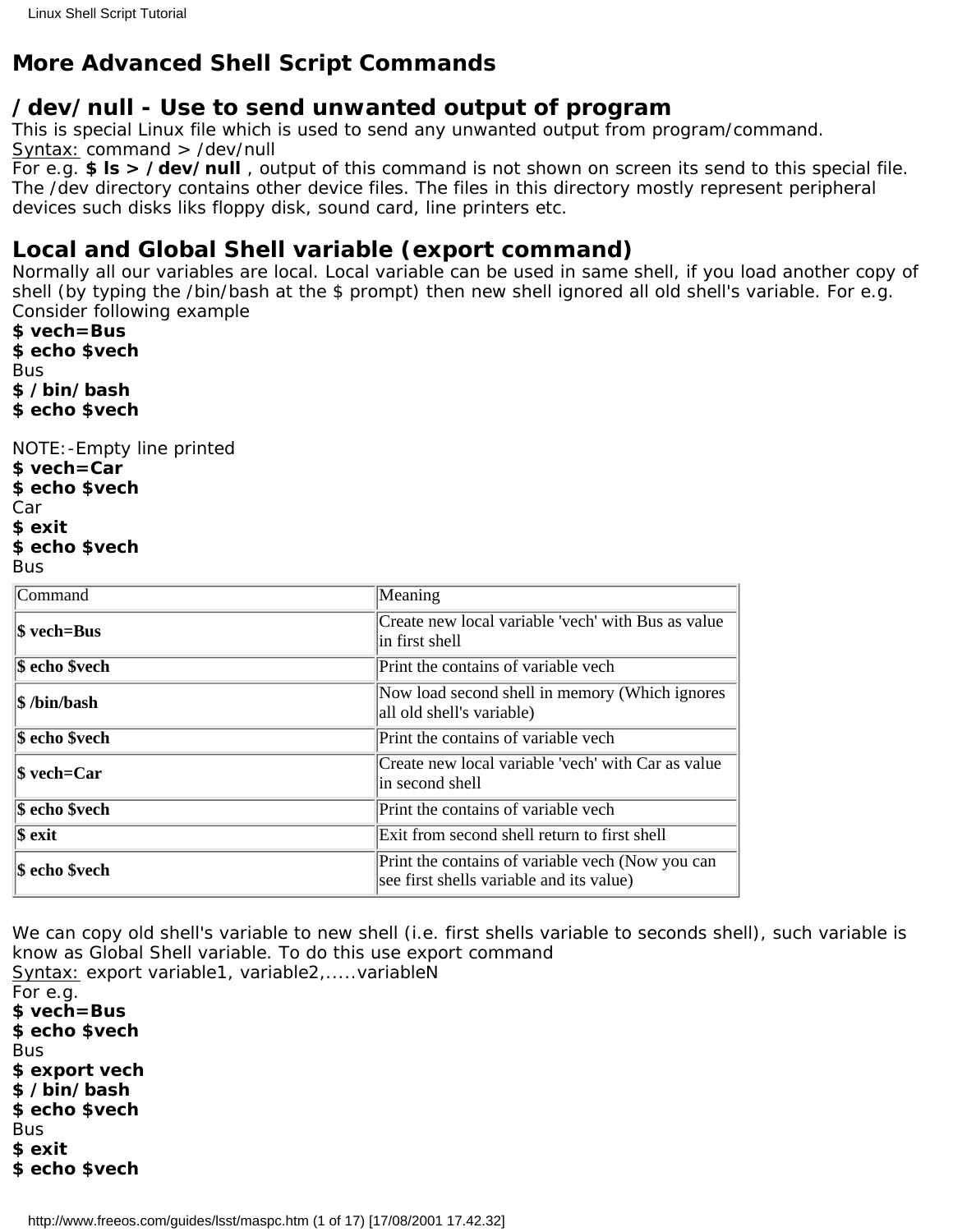Bus

| <b>Command</b>      | Meaning                                                                                                                          |  |
|---------------------|----------------------------------------------------------------------------------------------------------------------------------|--|
| $\$\text{vech}=Bus$ | Create new local variable 'vech' with Bus as value<br>lin first shell                                                            |  |
| \$\\ echo \$vech    | Print the contains of variable vech                                                                                              |  |
| \$ export vech      | Export first shells variable to second shell                                                                                     |  |
| \$ /bin/bash        | Now load second shell in memory (Old shell's<br>variable is accessed from second shell, <i>if they are</i><br>$ expected\rangle$ |  |
| \$ echo \$vech      | Print the contains of variable vech                                                                                              |  |
| $\ $ \$ exit        | Exit from second shell return to first shell                                                                                     |  |
| \$\\ echo \$vech    | Print the contains of variable vech                                                                                              |  |

### **Conditional execution i.e. && and ||**

The control operators are && (read as AND) and || (read as OR). An AND list has the Syntax: command1 && command2

Here command2 is executed if, and only if, command1 returns an exit status of zero. An OR list has the Syntax: command1 || command2

Here command2 is executed if and only if command1 returns a non-zero exit status. You can use both as follows

command1 && comamnd2 if exist status is zero || command3 if exit status is non-zero

Here if command1 is executed successfully then shell will run command2 and if command1 is not successful then command3 is executed. For e.g.

**\$ rm myf && echo File is removed successfully || echo File is not removed**

If file (myf) is removed successful (exist status is zero) then "echo File is removed successfully" statement is executed, otherwise "echo File is not removed" statement is executed (since exist status is non-zero)

### **I/O Redirection and file descriptors**

As you know I/O redirectors are used to send output of command to file or to read input from file. (See Input/Output redirection). Now consider following examples

#### **\$ cat > myf**

 **This is my file**  $^{\wedge}$ D

Above command send output of cat command to myf file

#### **\$ cal**

Above command prints calendar on screen, but if you wish to store this calendar to file then give command

#### **\$ cal > mycal**

The cal command send output to mycal file. This is called output redirection

**\$ sort**

- **10**
- **-20**
- **11**
- **2 ^D**
- **-20**
- **2**
- **10**

#### **11**

Here sort command takes input from keyboard and then sorts the number, If we wish to take input from file give command as follows

- **\$ cat > nos**
- **10**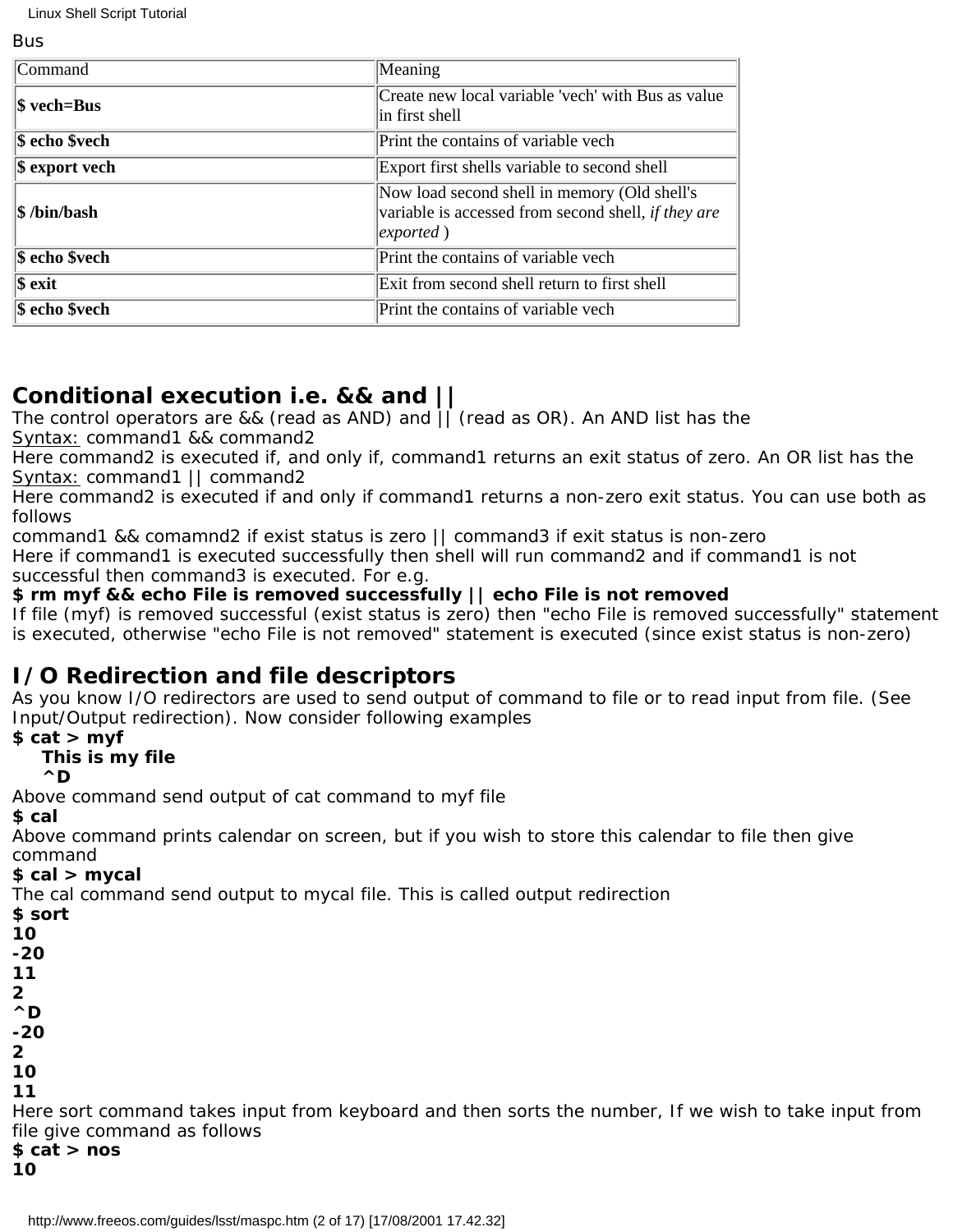```
Linux Shell Script Tutorial
```

```
-20
11
2
^D
$ sort < nos
-20
2
10
11
```
First we have created the file nos, then we have taken input from this file and sort command prints sorted numbers. This is called input redirection. In Linux (And in C programming Language) your keyboard, screen etc are treated as files. Following are name of such files

| <b>Standard File</b> | File Descriptors<br>number | Use                | Example  |
|----------------------|----------------------------|--------------------|----------|
| stdin                |                            | as Standard input  | Keyboard |
| stdout               |                            | as Standard output | Screen   |
| stderr               |                            | as Standard error  | Screen   |

By default in Linux every program has three files associated with it, (when we start our program these three files are automatically opened by your shell) The use of first two files (i.e. stdin and stdout) , are already seen by us. The last file stderr (numbered as 2) is used by our program to print error on screen. You can redirect the output from a file descriptor directly to file with following Syntax: file-descriptor-number>filename

For e.g.

#### **\$ rm bad\_file\_name111**

rm: cannot remove `bad\_file\_name111': No such file or directory ,is the output (error) of the above program. Now if we try to redirect this error-output to file, it can not be send to file

#### **\$ rm bad\_file\_name111 > er**

Still it prints output on stderr as rm: cannot remove `bad\_file\_name111': No such file or directory, And if you see er file as \$ cat er , This file is empty, since output is send to error device and you can not redirect it to copy this error-output to your file 'er'. To overcome this we have to use following command

#### **\$ rm bad\_file\_name111 2>er**

Note that no space are allowed between 2 and >, The 2>er directs the standard error output to file. 2 number is default number of stderr file. Now consider another example, here we are writing shell script as follows

```
$ cat > demoscr
if [ $# -ne 2 ]
then
echo "Error : Number are not supplied"
echo "Usage : $0 number1 number2"
exit 1
fi
ans=`expr $1 + $2`
echo "Sum is $ans"
Try it as follows
$ chmod +x demoscr
$ ./demoscr
Error : Number are not supplied
Usage : ./demoscr number1 number2
$ ./demoscr > er1
$ ./demoscr 5 7
```

```
Sum is 12
```
Here for first sample run , our script prints error message indicating that we have not given two number. For second sample run, we have redirect output of our script to file, since it's error we have to show it to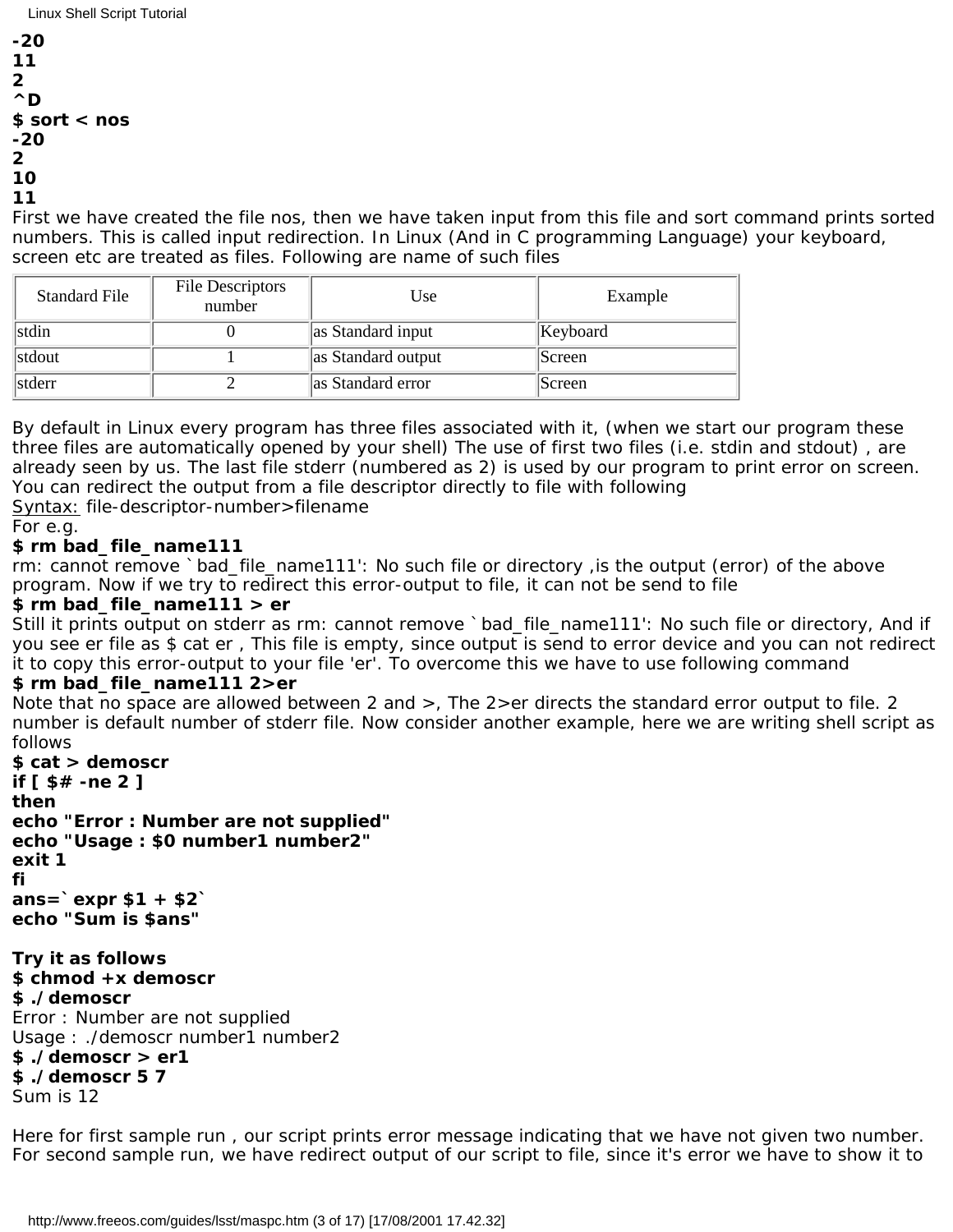user, It means we have to print our error message on stderr not on stdout. To overcome this problem replace above echo statements as follows

**echo "Error : Number are not supplied" 1>&2 echo "Usage : \$0 number1 number2" 1>&2** Now if you run as \$ ./demoscr > er1 Error : Number are not supplied Usage : ./demoscr number1 number2 It will print error message on stderr and not on stdout. The 1>&2 at the end of echo statement, directs the standard output (stdout) to standard error (stderr) device. Syntax: *from>&destination*

#### **Functions**

Function is series of instruction/commands. Function performs particular activity in shell. To define function use following

#### Syntax:

```
 function-name ( )
\{ command1
               command2
               .....
               ...
               commandN
               return
 }
```
Where function-name is name of you function, that executes these commands. A return statement will terminate the function. For e.g. Type SayHello() at \$ prompt as follows **\$ SayHello()**

#### **{**

#### **echo "Hello \$LOGNAME, Have nice computing" return**

#### **}**

Now to execute this SayHello() function just type it name as follows

#### **\$ SayHello**

#### Hello xxxxx, Have nice computing

This way you can call your function. Note that after restarting your computer you will loss this SayHello() function, since its created for that session only. To overcome this problem and to add you own function to automat some of the day today life task, your function to /etc/bashrc file. Note that to add function to this file you must logon as root. Following is the sample /etc/bashrc file with today() function , which is used to print formatted date. First logon as root or if you already logon with your name (your login is not root), and want to move to root account, then you can type following command , when asked for password type root (administrators) password

#### **\$ su**

#### **password:**

Now open file as (Note your prompt is changed to  $#$  from  $\$$  to indicate you are root) **# vi /etc/bashrc**

#### **OR**

#### **# mcedit /etc/bashrc**

At the end of file add following in /etc/bashrc file

**#**

```
# today() to print formatted date
```
**#**

#### **# To run this function type today at the \$ prompt**

- **# Added by Vivek to show function in Linux**
- **#**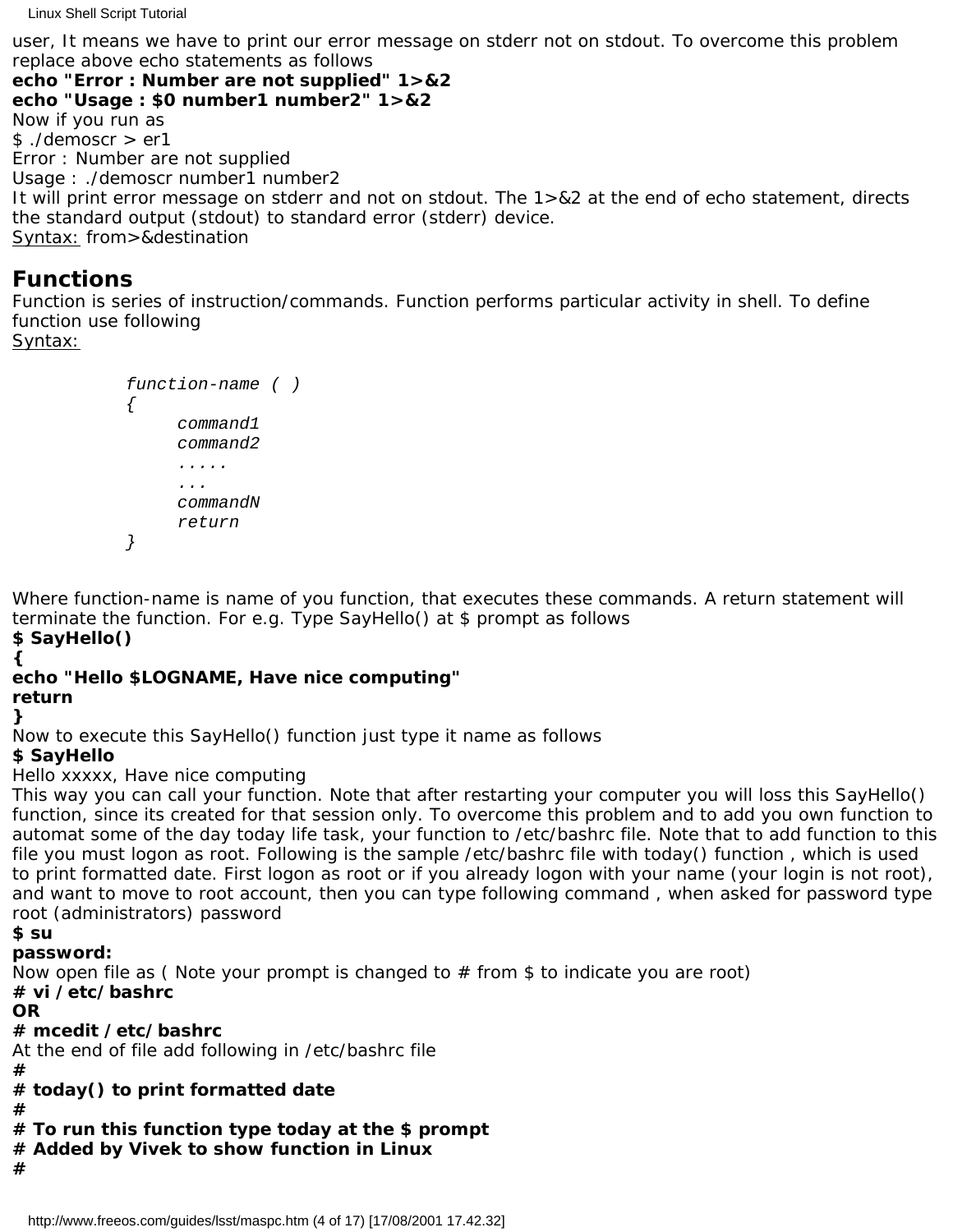```
today()
{
echo This is a `date +"%A %d in %B of %Y (%r)"`
return
}
```
Save the file and exit it, after all this modification your file may look like as follows

**# /etc/bashrc**

```
# System wide functions and aliases
# Environment stuff goes in /etc/profile
```
**# For some unknown reason bash refuses to inherit # PS1 in some circumstances that I can't figure out. # Putting PS1 here ensures that it gets loaded every time.**

```
PS1="[\u@\h \W]\\$ "
```
**# # today() to print formatted date # # To run this function type today at the \$ prompt # Added by Vivek to show function in Linux today() {** echo This is a  $\hat{}$  date +"%A %d in %B of %Y (%r)" $\hat{}$ **return }**

To run function first completely logout by typing exit at the \$prompt (Or press CTRL + D, Note you may have to type exit (CTRL +D) twice if you login to root account by using su command), then login and type **\$ today** , this way today() is available to all user in your system, If you want to add particular function to particular user then open .bashrc file in your home directory as follows

```
# vi .bashrc
OR
# mcedit .bashrc
At the end of file add following in .bashrc file
SayBuy()
{
   echo "Buy $LOGNAME ! Life never be the same, until you log again!"
```
 **echo "Press a key to logout. . ." read return }**

Save the file and exit it, after all this modification your file may look like as follows

```
# .bashrc
#
# User specific aliases and functions
# Source global definitions
if [ -f /etc/bashrc ]; then
. /etc/bashrc
```

```
fi
```

```
SayBuy()
```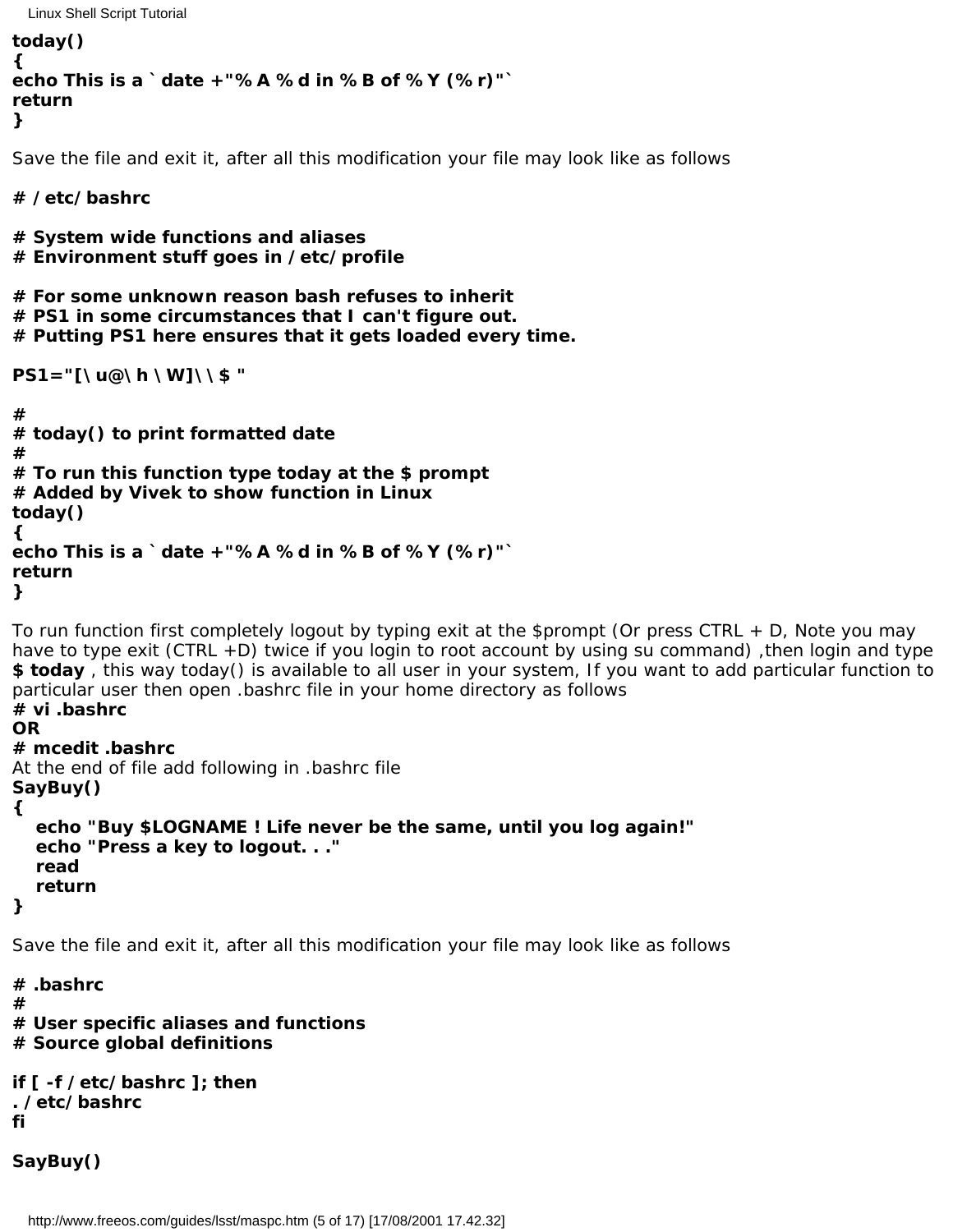```
{
   echo "Buy $LOGNAME ! Life never be the same, until you log again!"
   echo "Press a key to logout. . ."
   read
   return
}
```
To run function first logout by typing exit at the \$ prompt (Or press CTRL + D ) ,then logon and type **\$ SayBuy**, this way SayBuy() is available to only in your login and not to all user in system, Use .bashrc file in your home directory to add User specific aliases and functions only. (Tip: If you want to show some message or want to perform some action when you logout, Open file .bash\_logout in your home directory and add your stuff here For e.g. When ever I logout, I want to show message Buy! Then open your .bash\_logout file using text editor such as vi and add statement

#### **echo "Buy \$LOGNAME, Press a key. . ."**

#### **read**

Save and exit from the file. Then to test this logout from your system by pressing CTRL + D (or type **exit**) immediately you will see message "Buy xxxxx, Press a key. . .", after pressing key you will be exited.)

#### **User Interface and dialog utility**

Good program/shell script must interact with users. There are two ways to this one is use command line to script when you want input, second use statement like echo and read to read input into variable from the prompt. For e.g. Write script as

```
$ cat > userinte
#
# Script to demo echo and read command for user interaction
#
echo "Your good name please :"
read na
echo "Your age please :"
read age
neyr=`expr $age + 1`
echo "Hello $na, next year you will be $neyr yrs old."
Save it and run as
$ chmod +x userinte
$ ./userinte
Your good name please :
Vivek
Your age please :
25
Hello Vivek, next year you will be 26 yrs old.
Even you can create menus to interact with user, first show menu option, then ask user to choose menu
item, and take appropriate action according to selected menu item, this technique is show in following
script
$ cat > menuui
#
# Script to create simple menus and take action according to that selected
# menu item
#
while :
do
     clear
     echo "-------------------------------------"
     echo " Main Menu "
     echo "-------------------------------------"
     echo "[1] Show Todays date/time"
     echo "[2] Show files in current directory"
```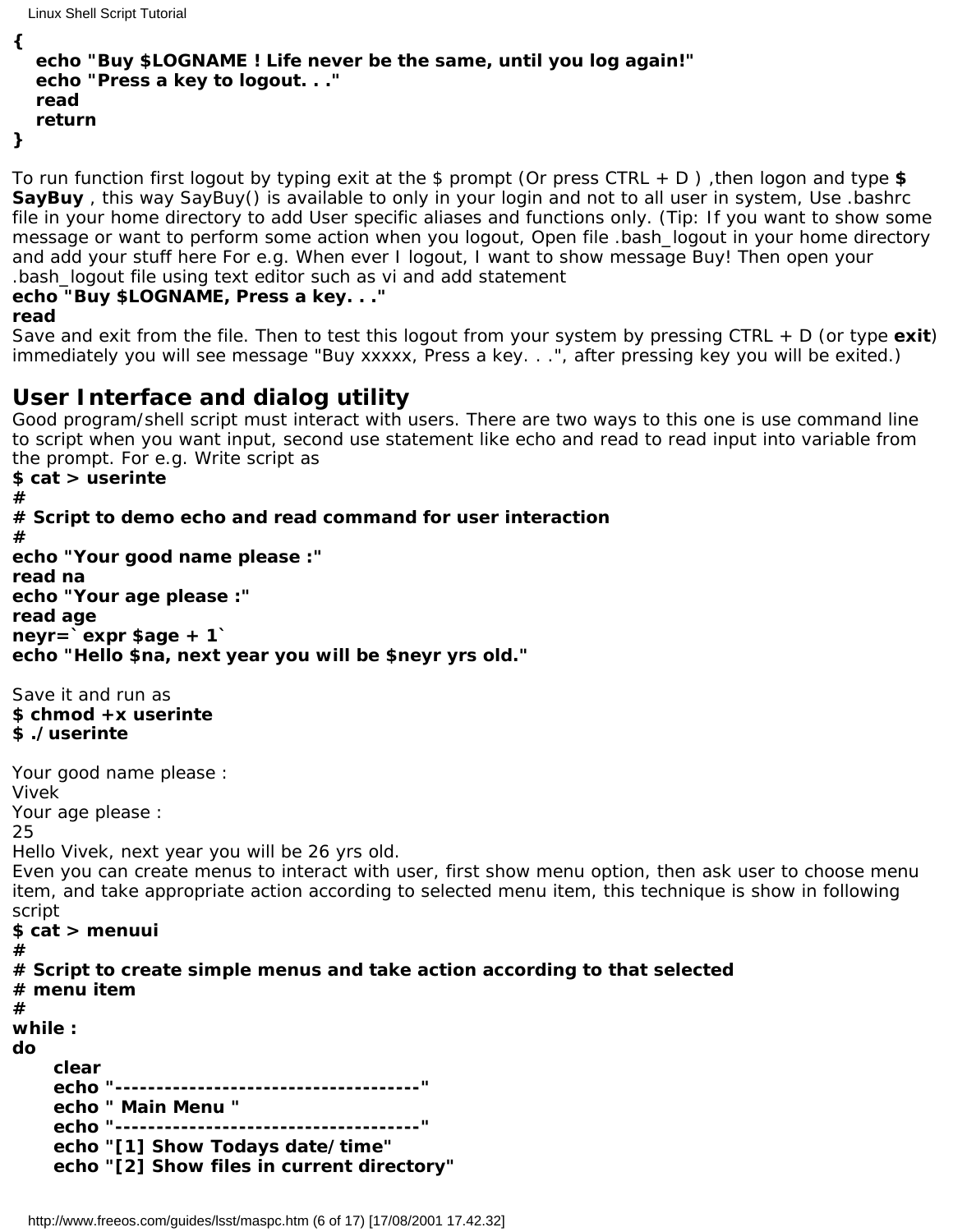```
 echo "[3] Show calendar"
  echo "[4] Start editor to write letters"
  echo "[5] Exit/Stop"
  echo "======================="
  echo -n "Enter your menu choice [1-5]: "
  read yourch
 case $yourch in
    1) echo "Today is `date` , press a key. . ." ; read ;;
    2) echo "Files in `pwd`" ; ls -l ; echo "Press a key. . ." ; read ;;
    3) cal ; echo "Press a key. . ." ; read ;;
    4) vi ;;
    5) exit 0 ;;
    *) echo "Opps!!! Please select choice 1,2,3,4, or 5";
     echo "Press a key. . ." ; read ;;
```
 **esca**

#### **done**

Above all statement explained in following table

| Statement                                                                                                                                                                                                                                                                                                                        | Explanation                                                                                                                                                            |
|----------------------------------------------------------------------------------------------------------------------------------------------------------------------------------------------------------------------------------------------------------------------------------------------------------------------------------|------------------------------------------------------------------------------------------------------------------------------------------------------------------------|
| $ $ while $\colon$                                                                                                                                                                                                                                                                                                               | Start infinite loop, this loop will<br>only break if you select 5 (i.e.<br>Exit/Stop menu item) as your menu<br>choice                                                 |
| do                                                                                                                                                                                                                                                                                                                               | Start loop                                                                                                                                                             |
| <b>clear</b>                                                                                                                                                                                                                                                                                                                     | Clear the screen, each and every<br>ltime                                                                                                                              |
| echo"<br><b>Main Menu</b> "<br>echo "[1] Show Todays date/time"<br>echo "[2] Show files in current directory"<br>echo "[3] Show calendar"<br>echo "[4] Start editor to write letters"<br>echo "[5] Exit/Stop"                                                                                                                    | Show menu on screen with menu<br>litems                                                                                                                                |
| echo -n "Enter your menu choice [1-5]: "                                                                                                                                                                                                                                                                                         | Ask user to enter menu item<br>number                                                                                                                                  |
| read yourch                                                                                                                                                                                                                                                                                                                      | Read menu item number from user                                                                                                                                        |
| case \$yourch in<br>$ 1\rangle$ echo "Today is `date`, press a key"; read;<br>$ 2\rangle$ echo "Files in `pwd`"; ls -l;<br>echo "Press a key"; read;<br>3) cal ; echo "Press a key" ; read ;;<br>$ 4)$ vi :;<br>$ 5)$ exit 0 ;;<br>$ *)$ echo "Opps!!! Please select choice 1,2,3,4, or 5";<br>echo "Press a key"; read;<br>esca | Take appropriate action according<br>to selected menu item, If menu item<br>is not between 1 - 5, then show<br>error and ask user to input number<br>between 1-5 again |
| done                                                                                                                                                                                                                                                                                                                             | Stop loop, if menu item number is<br>$5$ (i.e. Exit/Stop)                                                                                                              |

User interface usually includes, menus, different type of boxes like info box, message box, Input box etc. In Linux shell there is no built-in facility available to create such user interface, But there is one utility supplied with Red Hat Linux version 6.0 called dialog, which is used to create different type of boxes like info box, message box, menu box, Input box etc. Now try dialog utility as follows :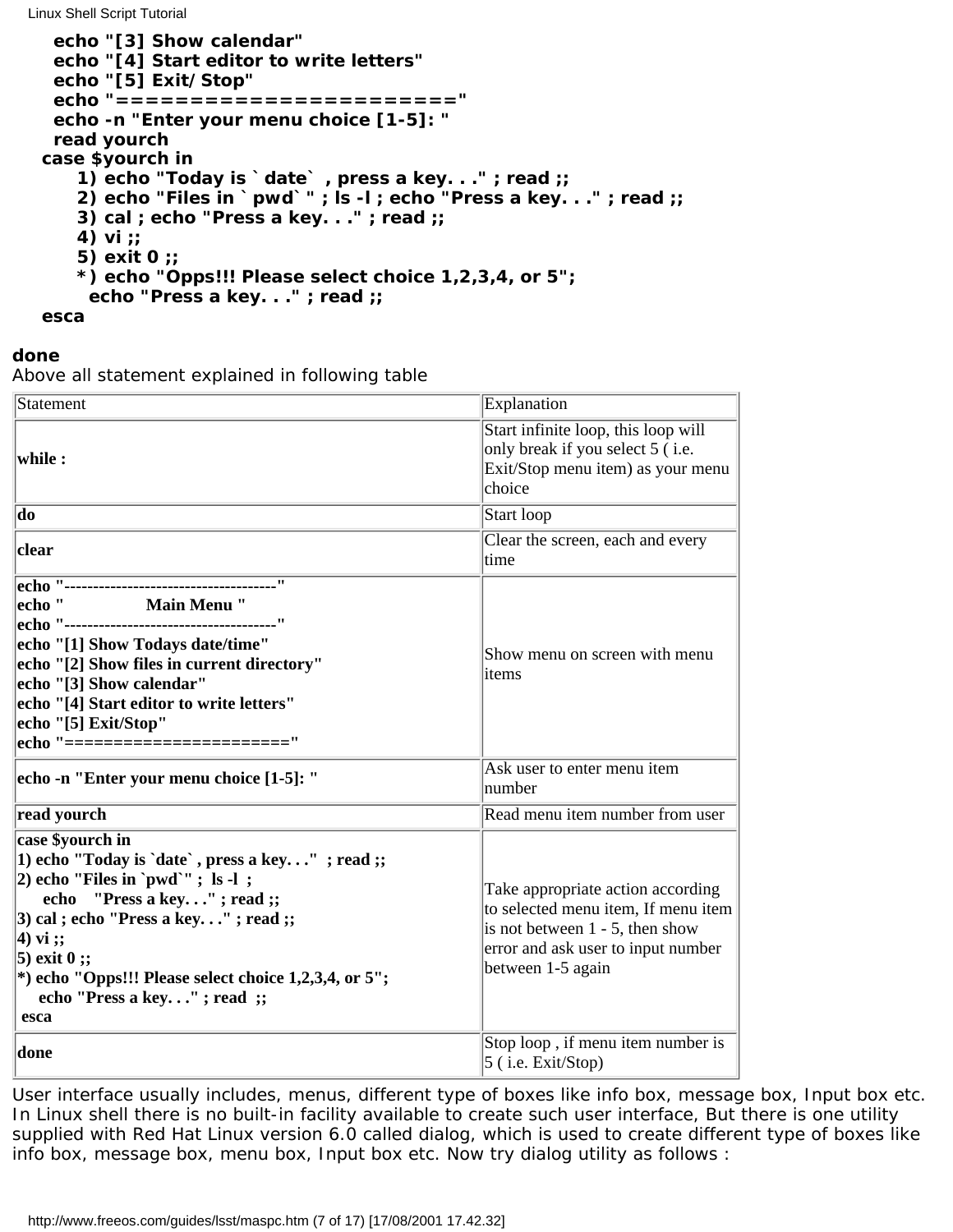#### **\$ cat > dia1 dialog --title "Linux Dialog Utility Infobox" --backtitle "Linux Shell Script\ Tutorial" --infobox "This is dialog box called infobox, which is used\ to show some information on screen, Thanks to Savio Lam and\ Stuart Herbert to give us this utility. Press any key. . . " 7 50 ; read**

Save the shell script and run as

#### **\$ chmod +x dia1**

#### **\$ ./dia1**

After executing this dialog statement you will see box on screen with titled as "Welcome to Linux Dialog Utility" and message "This is dialog....Press any key. . ." inside this box. The title of box is specified by --title option and info box with --infobox "Message" with this option. Here 7 and 50 are height-of-box and width-of-box respectively. "Linux Shell Script Tutorial" is the backtitle of dialog show on upper left side of screen and below that line is drawn. Use dialog utility to Display dialog boxes from shell scripts. Syntax:

```
dialog --title \{title\} --backtitle \{backtitle\} \{Box\} where Box options can be any one of following
       --yesno {text} {height} {width}
       --msgbox {text} {height} {width}
       --infobox {text} {height} {width}
 --inputbox {text} {height} {width} [{init}]
 --textbox {file} {height} {width}
       --menu \{text\} \{text\} \{begin\} \{begin\} \{begin\} \{width\} \{mean\} \{height\} \{tag1\} \{tem1\}...
```
msgbox using dialog utility

**\$cat > dia2 dialog --title "Linux Dialog Utility Msgbox" --backtitle "Linux Shell Script\ Tutorial" --msgbox "This is dialog box called msgbox, which is used\ to show some information on screen which has also Ok button, Thanks to Savio Lam\ and Stuart Herbert to give us this utility. Press any key. . . " 9 50**

Save it and run as **\$ chmod +x dia2 \$ ./dia2**

yesno box using dialog utility

```
$ cat > dia3
dialog --title "Alert : Delete File" --backtitle "Linux Shell Script\
Tutorial" --yesno "\nDo you want to delete '/usr/letters/jobapplication'\
file" 7 60
sel=$?
case $sel in
    0) echo "You select to delete file";;
    1) echo "You select not to delete file";;
    255) echo "Canceled by you by pressing [ESC] key";;
esac
```

```
Save it and run as
$ chmod +x dia3
$ ./dia3
```
Above script creates yesno type dialog box, which is used to ask some questions to the user , and answer to those question either yes or no. After asking question how do we know, whether user has press yes or no button ? The answer is exit status, if user press yes button exit status will be zero, if user press no button exit status will be one and if user press Escape key to cancel dialog box exit status will be one 255. That is what we have tested in our above shell as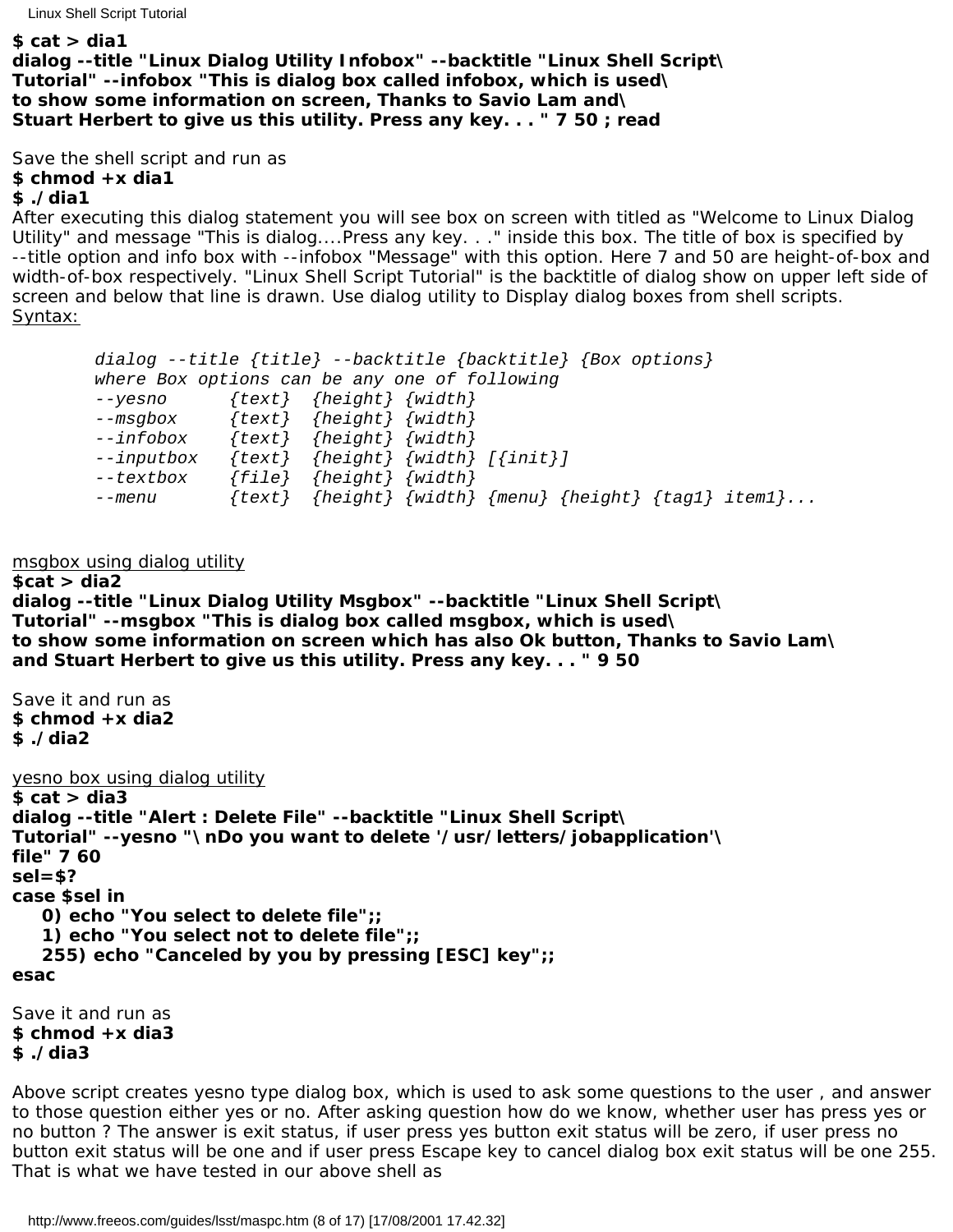| Statement                                                                                                                                                                              | Meaning                                                                                                                                                                                                                    |
|----------------------------------------------------------------------------------------------------------------------------------------------------------------------------------------|----------------------------------------------------------------------------------------------------------------------------------------------------------------------------------------------------------------------------|
| $ sel=$ \$?                                                                                                                                                                            | Get exit status of dialog<br>utility                                                                                                                                                                                       |
| case \$sel in<br>$\ket{0}$ echo "You select to delete file";;<br>$ 1\rangle$ echo "You select not to delete file";;<br>[255] echo "Canceled by you by pressing [Escape] key";<br>lesac | Now take action according<br>to exit status of dialog<br>utility, if exit status is $0$ ,<br>delete file, if exit status is<br>1 do not delete file and if<br>$\alpha$ exit status is 255, means<br>Escape key is pressed. |

inputbox using dialog utility

```
$ cat > dia4
dialog --title "Inputbox - To take input from you" --backtitle "Linux Shell\
Script Tutorial" --inputbox "Enter your name please" 8 60 2>/tmp/input.$$
```

```
sel=$?
na=`cat /tmp/input.$$`
case $sel in
   0) echo "Hello $na" ;;
   1) echo "Cancel is Press" ;;
   255) echo "[ESCAPE] key pressed" ;;
esac
rm -f /tmp/input.$$
```
Inputbox is used to take input from user, Here we are taking Name of user as input. But where we are going to store inputted name, the answer is to redirect inputted name to file via statement 2>/tmp/input.\$\$ at the end of dialog command, which means send screen output to file called /tmp/input.\$\$, letter we can retrieve this inputted name and store to variable as follows **na=`cat /tmp/input.\$\$`**. For inputbox exit status is as follows

| <b>Exit Status for Inputbox</b> | Meaning                          |
|---------------------------------|----------------------------------|
|                                 | Command is successful            |
|                                 | Cancel button is pressed by user |
| 255                             | Escape key is pressed by user    |

Now we will write script to create menus using dialog utility, following are menu items Date/time

Calendar

Editor

and action for each menu-item is follows

----------------------------------------------- MENU-ITEM ACTION ----------------------------------------------- Date/time Show current date/time Calendar Show calendar Editor Start vi Editor

-----------------------------------------------

Create script as follows

**\$ cat > smenu**

**#**

**#How to create small menu using dialog**

**#**

**dialog --backtitle "Linux Shell Script Tutorial " --title "Main\ Menu" --menu "Move using [UP] [DOWN],[Enter] to\**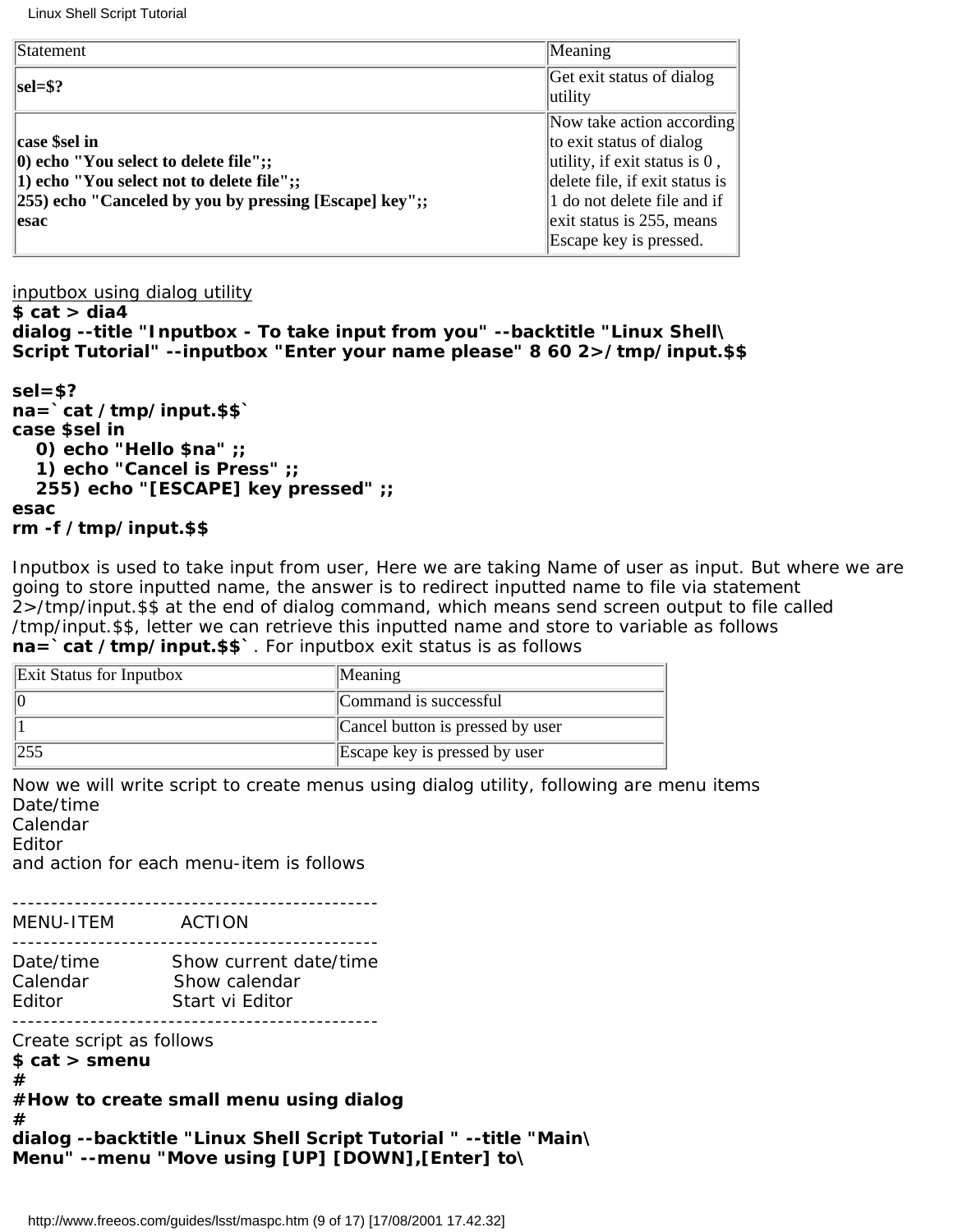| <b>Select" 15 50 3\</b> |                                            |
|-------------------------|--------------------------------------------|
| Date/time               | "Shows Date and Time" $\setminus$          |
| <b>Calendar</b>         | "To see calendar " $\setminus$             |
| Editor                  | "To start vi editor " 2>/tmp/menuitem.\$\$ |

**menuitem=`cat /tmp/menuitem.\$\$`**

**opt=\$?**

**case \$menuitem in Date/time) date;; Calendar) cal;; Editor) vi;; esac**

#### **rm -f /tmp/menuitem.\$\$**

Save it and run as

#### **\$ chmod +x smenu**

#### **\$ ./smenu**

Here --menu option is used of dialog utility to create menus, menu option take

| --menu options                              | Meaning                                                                                                                                            |
|---------------------------------------------|----------------------------------------------------------------------------------------------------------------------------------------------------|
| "Move using [UP] [DOWN], [Enter] to Select" | This is text show before menu                                                                                                                      |
| 15                                          | Height of box                                                                                                                                      |
| 50                                          | Width of box                                                                                                                                       |
| 3                                           | Height of menu                                                                                                                                     |
| Date/time  "Shows Date and Time"            | First menu item called as $tag 1$ (i.e. <b>Date/time</b> )<br>and description for menu item called as <i>item1</i><br>(i.e. "Shows Date and Time") |
| "<br> Calendar<br>"To see calendar"         | First menu item called as tag2 (i.e. Calendar)<br>and description for menu item called as <i>item2</i><br>(i.e. "To see calendar")                 |
| "To start vi editor"<br>Editor              | First menu item called as <u>tag3</u> (i.e. <b>Editor</b> ) and<br>description for menu item called as <i>item3</i><br>(i.e. "To start vi editor") |
| $ 2>$ /tmp/menuitem.\$\$                    | Send sleeted menu item (tag) to this temporary<br>file                                                                                             |

After creating menus, user selects menu-item by pressing enter key the selected choice is redirected to temporary file, Next this menu-item is retrieved from temporary file and following case statement compare the menu-item and takes appropriate step according to selected menu item. As you see, dialog utility allows more powerful user interaction then the older read and echo statement. The only problem with dialog utility is it work slowly.

#### **trap command**

Now consider following script **\$ cat > testsign ls -R /** 

Save and run it as **\$ chmod +x testsign \$ ./testsign**

Now if you press  $ctrl + c$ , while running this script, script get terminated. The ctrl + c here work as signal, When such signal occurs its send to all process currently running in your system. Now consider following shell script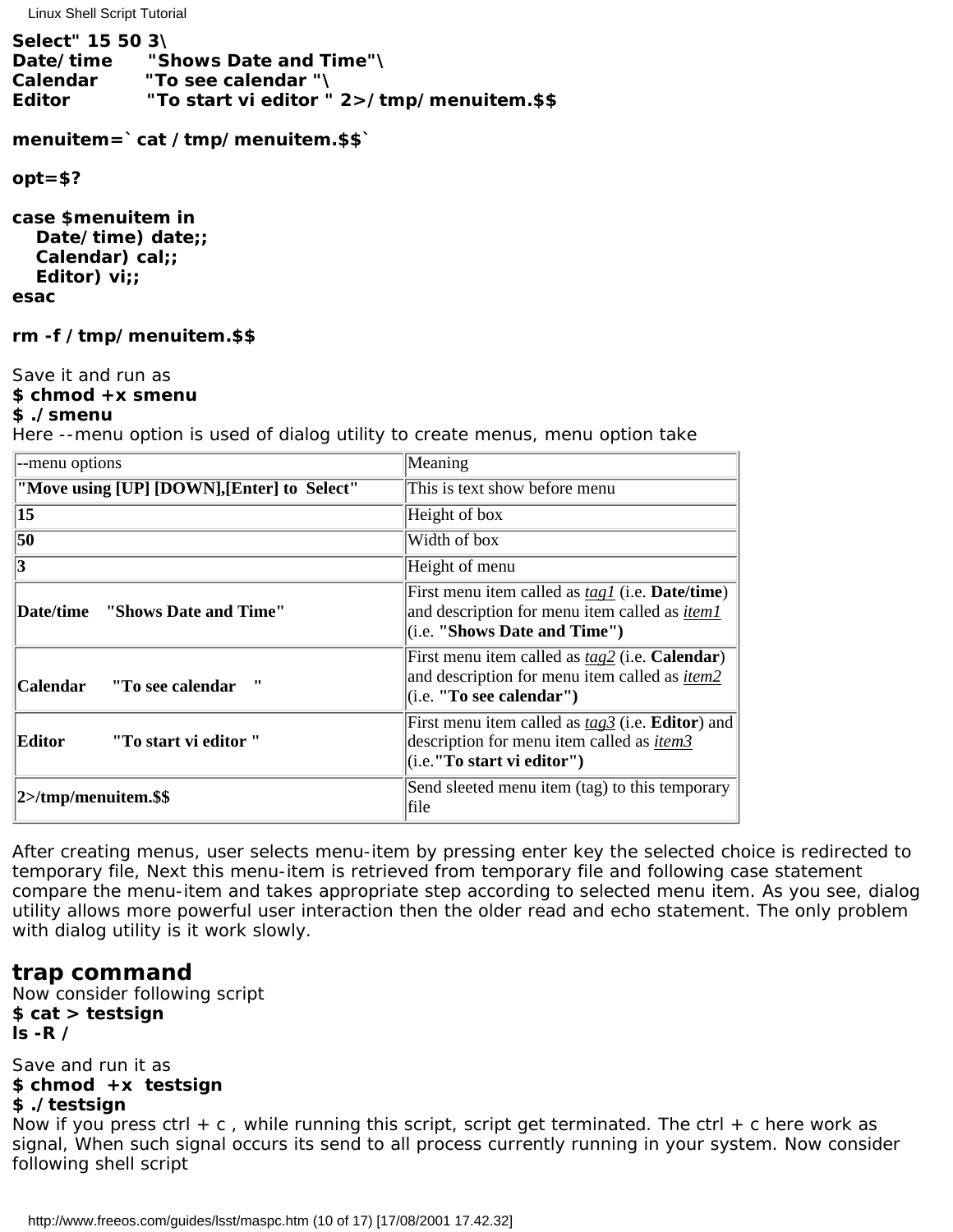```
$ cat > testsign1
#
# Why to trap signal, version 1
#
Take_input1()
{
 recno=0
 clear
 echo "Appointment Note keeper Application for Linux"
 echo -n "Enter your database file name : "
 read filename 
if [ ! -f $filename ]; then
  echo "Sorry, $filename does not exit, Creating $filename database"
  echo "Appointment Note keeper Application database file" > $filename
fi 
echo "Data entry start data: `date`" >/tmp/input0.$$
#
# Set a infinite loop
#
while :
do
    echo -n "Appointment Title:"
    read na
    echo -n "Appoint time :" 
    read ti
    echo -n "Any Remark :"
    read remark
    echo -n "Is data okay (y/n) ?"
    read ans
 if [ $ans = y -o $ans = Y ]; then
    recno=`expr $recno + 1`
    echo "$recno. $na $ti $remark" >> /tmp/input0.$$
 fi
   echo -n "Add next appointment (y/n)?"
    read isnext
  if [ $isnext = n -o $isnext = N ]; then
   cat /tmp/input0.$$ >> $filename
   rm -f /tmp/input0.$$
   return # terminate loop
 fi
 done 
}
#
#
# Call our user define function : Take_input1
#
Take_input1
Save it and run as
$ chmod +x testsign1
```
#### **\$ ./testsign1**

It first ask you main database file where all appointment of that day is stored, if no such database file found, file is created, after that it open one temporary file in **/tmp** directory, and puts today's date in that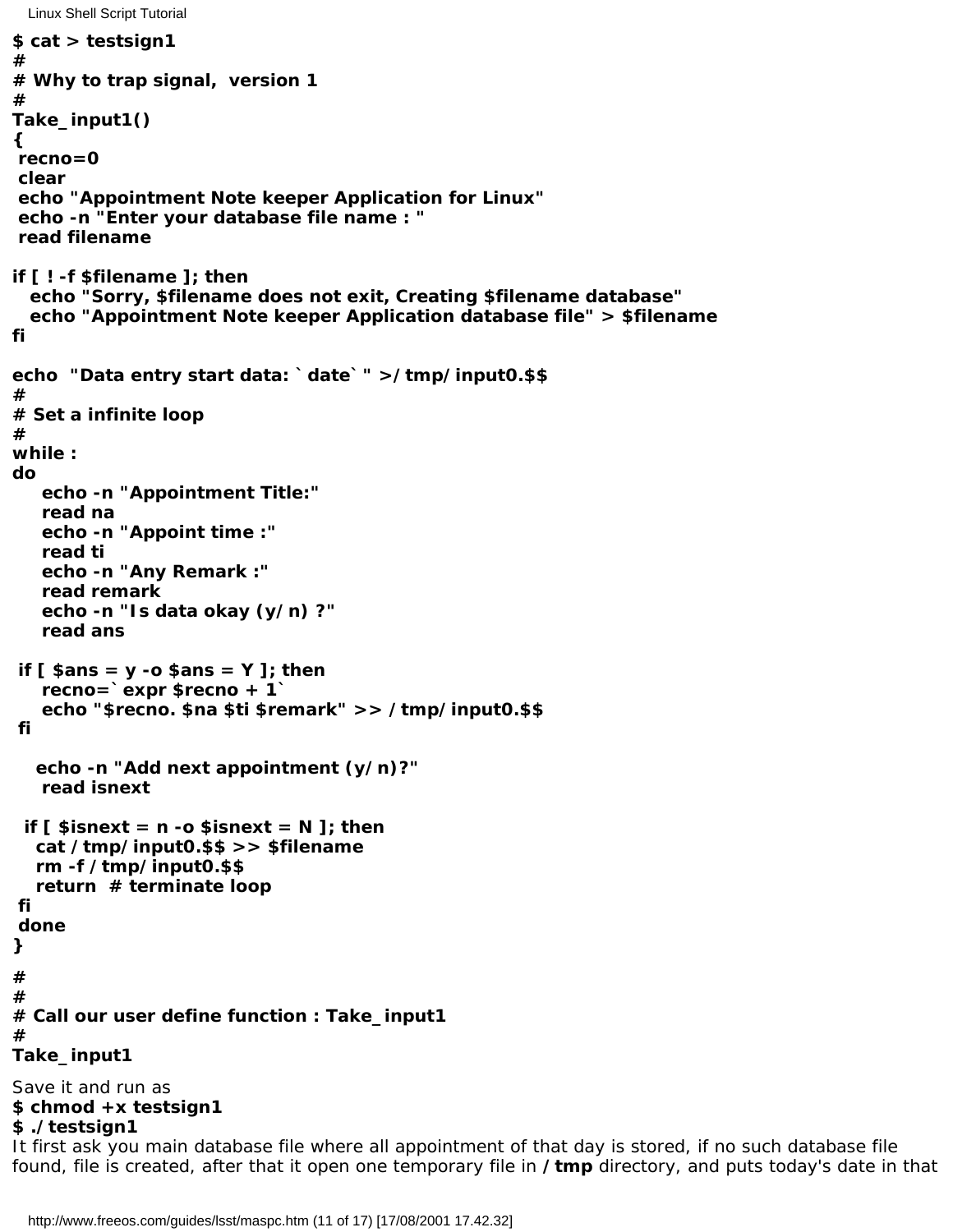file. Then one infinite loop begins, which ask appointment title, time and remark, if this information is correct its written to temporary file, After that script ask user , whether he/she wants add next appointment record, if yes then next record is added , otherwise all records are copied from temporary file to database file and then loop will be terminated. You can view your database file by using cat command. Now problem is that while running this script, if you press CTRL + C, your shell script gets terminated and temporary file are left in **/tmp** directory. For e.g. try as follows

#### **\$./testsign1**

After given database file name and after adding at least one appointment record to temporary file press CTRL+C, Our script get terminated, and it left temporary file in **/tmp** directory, you can check this by giving command as follows

#### **\$ ls /tmp/input\***

Our script needs to detect when such signal (event) occurs, To achieve this we have to first detect Signal using trap command Syntax: *trap {commands} {signal number list}*

| Signal Number         | When occurs             |
|-----------------------|-------------------------|
|                       | shell exit              |
|                       | hangup                  |
| $\overline{2}$        | $ $ interrupt (CTRL+C)  |
| $\overline{\text{3}}$ | ∣quit                   |
| 9                     | kill (cannot be caught) |

To catch this signal in above script, put *trap* statement before calling Take\_input1 function as **trap del\_file 2.,** Here trap command called del\_file() when 2 number interrupt (i.e.CTRL+C) occurs. Open above script in editor and modify it so that at the end it will look like as follows

```
$ vi testsign1
      or
$ mcedit testsign1
#
# signal is trapped to delete temporary file , version 2
#
del_file()
{
   echo "* * * CTRL + C Trap Occurs (removing temporary file)* * *"
   rm -f /tmp/input0.$$
   exit 1
}
Take_input1()
{
 recno=0
 clear
 echo "Appointment Note keeper Application for Linux"
 echo -n "Enter your database file name : "
 read filename 
if [ ! -f $filename ]; then
  echo "Sorry, $filename does not exit, Creating $filename database"
  echo "Appointment Note keeper Application database file" > $filename
fi 
echo "Data entry start data: `date`" >/tmp/input0.$$
#
# Set a infinite loop
#
while :
do
```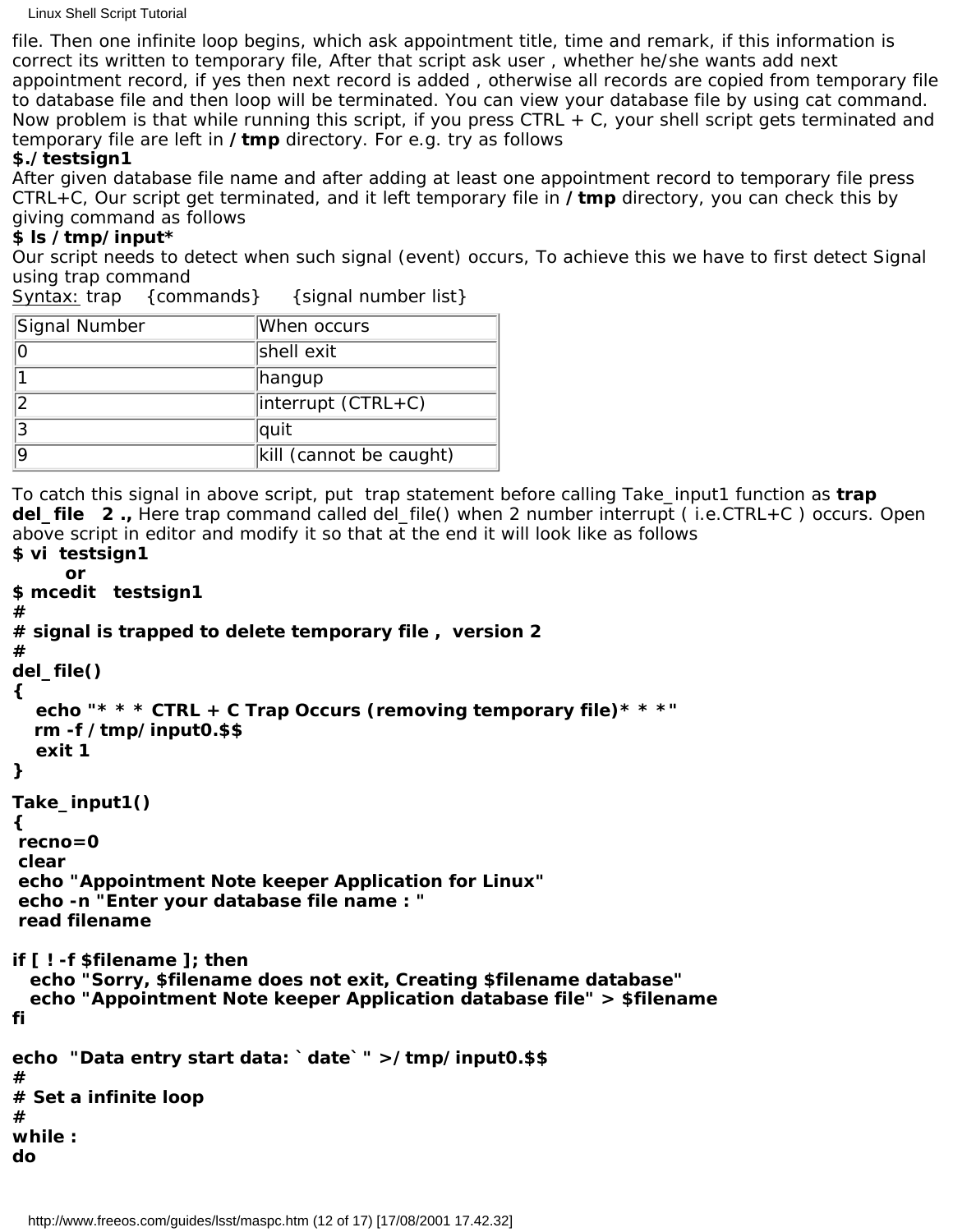```
Linux Shell Script Tutorial
```

```
 echo -n "Appointment Title:"
    read na
    echo -n "Appoint time :" 
    read ti
    echo -n "Any Remark :"
    read remark
    echo -n "Is data okay (y/n) ?"
    read ans
 if [ $ans = y -o $ans = Y ]; then
    recno=`expr $recno + 1`
    echo "$recno. $na $ti $remark" >> /tmp/input0.$$
 fi
   echo -n "Add next appointment (y/n)?"
    read isnext
  if [ $isnext = n -o $isnext = N ]; then
   cat /tmp/input0.$$ >> $filename
   rm -f /tmp/input0.$$
   return # terminate loop
 fi
 done 
}
#
# Set trap to for CTRL+C interrupt, 
# When occurs it first it calls del_file() and then exit 
#
trap del_file 2 
#
# Call our user define function : Take_input1
#
Take_input1
Now save it run the program as
```
#### **\$ ./testsign1**

After given database file name and after giving appointment title press CTRL+C, Here we have already captured this CTRL + C signal (interrupt), so first our function del\_file() is called, in which it gives message as "*\* \* \* CTRL + C Trap Occurs (removing temporary file)\* \* \* "* and then it remove our temporary file and then exit with exit status 1. Now check /tmp directory as follows **\$ ls /tmp/input\***

Now Shell will report no such temporary file exit.

#### **getopts command**

This command is used to check valid command line argument passed to script. Usually used in while loop. Syntax: *getopts {optsring} {variable1}*

getopts is used by shell to parse command line argument. optstring contains the option letters to be recognized; if a letter is followed by a colon, the option is expected to have an argument, which should be separated from it by white space. Each time it is invoked, getopts places the next option in the shell variable variable1, When an option requires an argument, getopts places that argument into the variable OPTARG. On errors getopts diagnostic messages are printed when illegal options or missing option arguments are encountered. If an illegal option is seen, getopts places ? into variable1. For e.g. We have script called ani which has syntax as

```
ani -n -a -s -w -d
```
*Options: These are optional argument*

 *-n name of animal*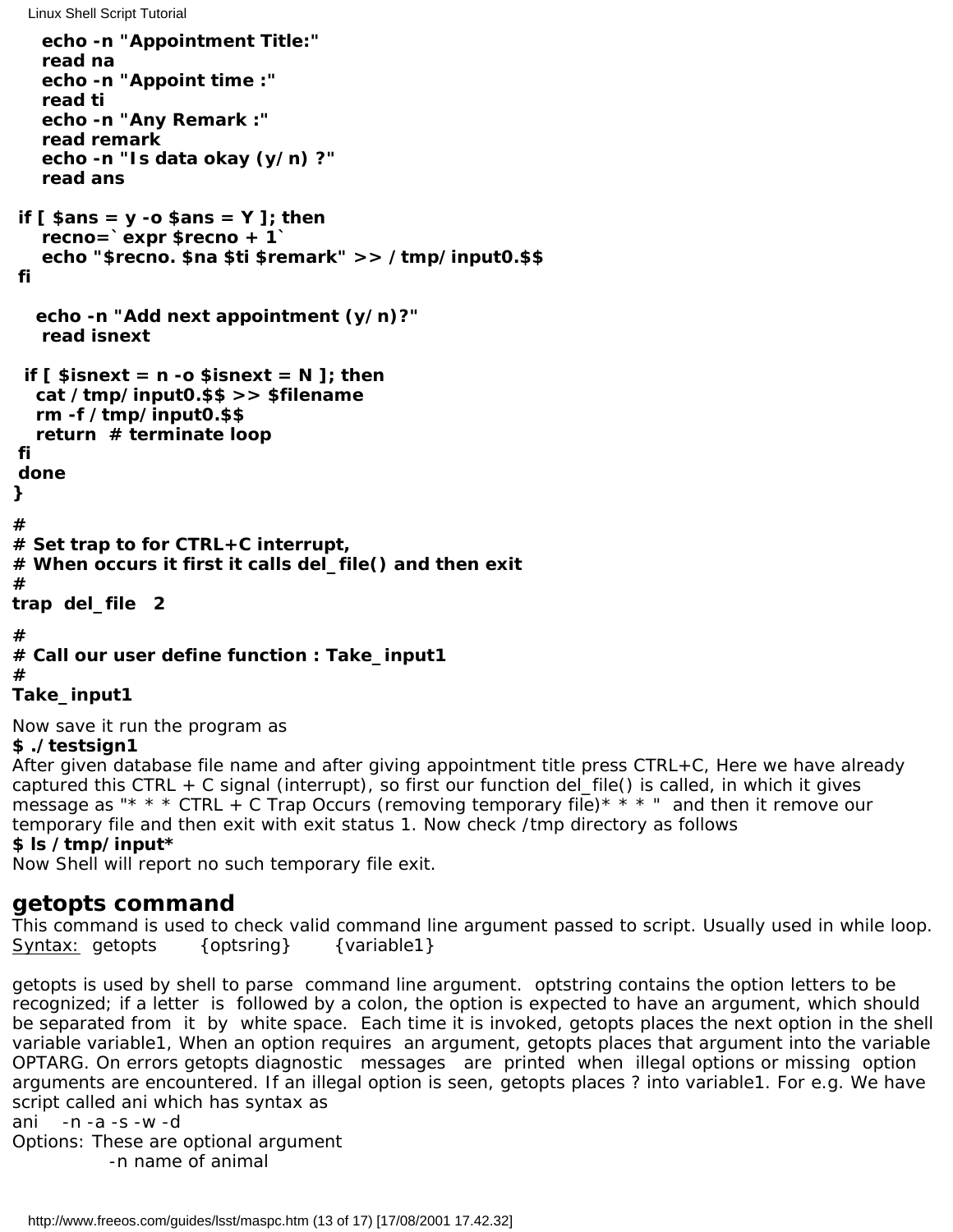```
 -a age of animal
           -s sex of animal
           -w weight of animal
           -d demo values (if any of the above options are used 
             their values are not taken)
$ cat > ani
#
# Usage: ani -n -a -s -w -d
#
#
# help_ani() To print help 
#
help_ani()
{
   echo "Usage: $0 -n -a -s -w -d"
   echo "Options: These are optional argument"
   echo " -n name of animal"
   echo " -a age of animal"
   echo " -s sex of animal "
             -w weight of animal"
   echo " -d demo values (if any of the above options are used "
   echo " their values are not taken)"
   exit 1
}
#
#Start main procedure
#
#
#Set default value for variable
#
isdef=0
na=Moti
age="2 Months"
sex=Male
weight=3Kg
#
#if no argument
#
if [ $# -lt 1 ]; then
   help_ani
fi
while getopts n:a:s:w:d opt 
do
      case "$opt" in
      n) na="$OPTARG";;
      a) age="$OPTARG";;
      s) sex="$OPTARG";;
     w) weight="$OPTARG";;
     d) isdef=1;;
    \?) help_ani;; 
   esac
done
```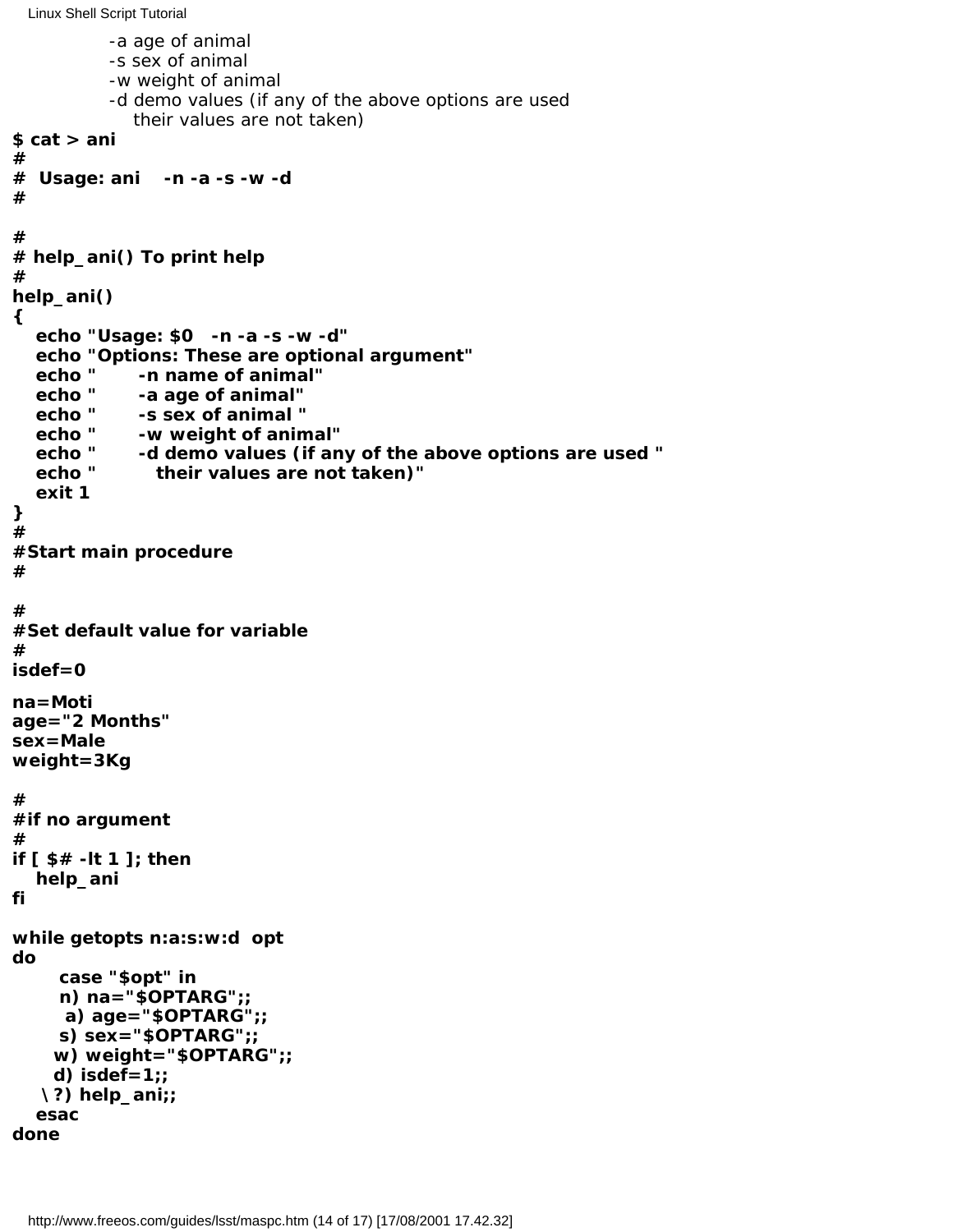```
if [ $isdef -eq 0 ] 
then
    echo "Animal Name: $na, Age: $age, Sex: $sex, Weight: $weight (user define mode)"
else
   na="Pluto Dog"
   age=3
   sex=Male
   weight=20kg
   echo "Animal Name: $na, Age: $age, Sex: $sex, Weight: $weight (demo mode)"
fi
```

```
Save it and run as follows
$ chmod +x ani
$ ani -n Lassie -a 4 -s Female -w 20Kg
$ ani -a 4 -s Female -n Lassie -w 20Kg
$ ani -n Lassie -s Female -w 20Kg -a 4 
$ ani -w 20Kg -s Female -n Lassie -a 4 
$ ani -w 20Kg -s Female 
$ ani -n Lassie -a 4 
$ ani -n Lassie 
$ ani -a 2
```
See because of getopts, we can pass command line argument in different style. Following are invalid options for ani script

**\$ ani -nLassie -a4 -sFemal -w20Kg** Here no space between option and their value. **\$ ani -nLassie-a4-sFemal-w20Kg \$ ani -n Lassie -a 4 -s Female -w 20Kg -c Mammal** Here -c is not one of the options.

#### **More examples of Shell Script (Exercise for You :-)**

First try to write this shell script, as exercise, if any problem or for sample answer to this Shell script open the shell script file supplied with this tutorial.

 $Q.1$ . How to write shell script that will add two nos, which are supplied as command line argument, and if this two nos are not given show error and its usage Answer: See Q1 shell Script.

Q.2. Write Script to find out biggest number from given three nos. Nos are supplies as command line argument. Print error if sufficient arguments are not supplied. Answer: See Q2 shell Script.

Q.3.Write script to print nos as 5,4,3,2,1 using while loop. Answer: See Q3 shell Script.

Q.4. Write Script, using case statement to perform basic math operation as follows

- + addition
- subtraction
- x multiplication
- / division

The name of script must be 'q4' which works as follows

**\$ ./q4 20 / 3**, Also check for sufficient command line arguments Answer: See Q4 shell Script.

Q.5.Write Script to see current date, time, username, and current directory Answer: See Q5 shell Script.

Q.6.Write script to print given number in reverse order, for eg. If no is 123 it must print as 321.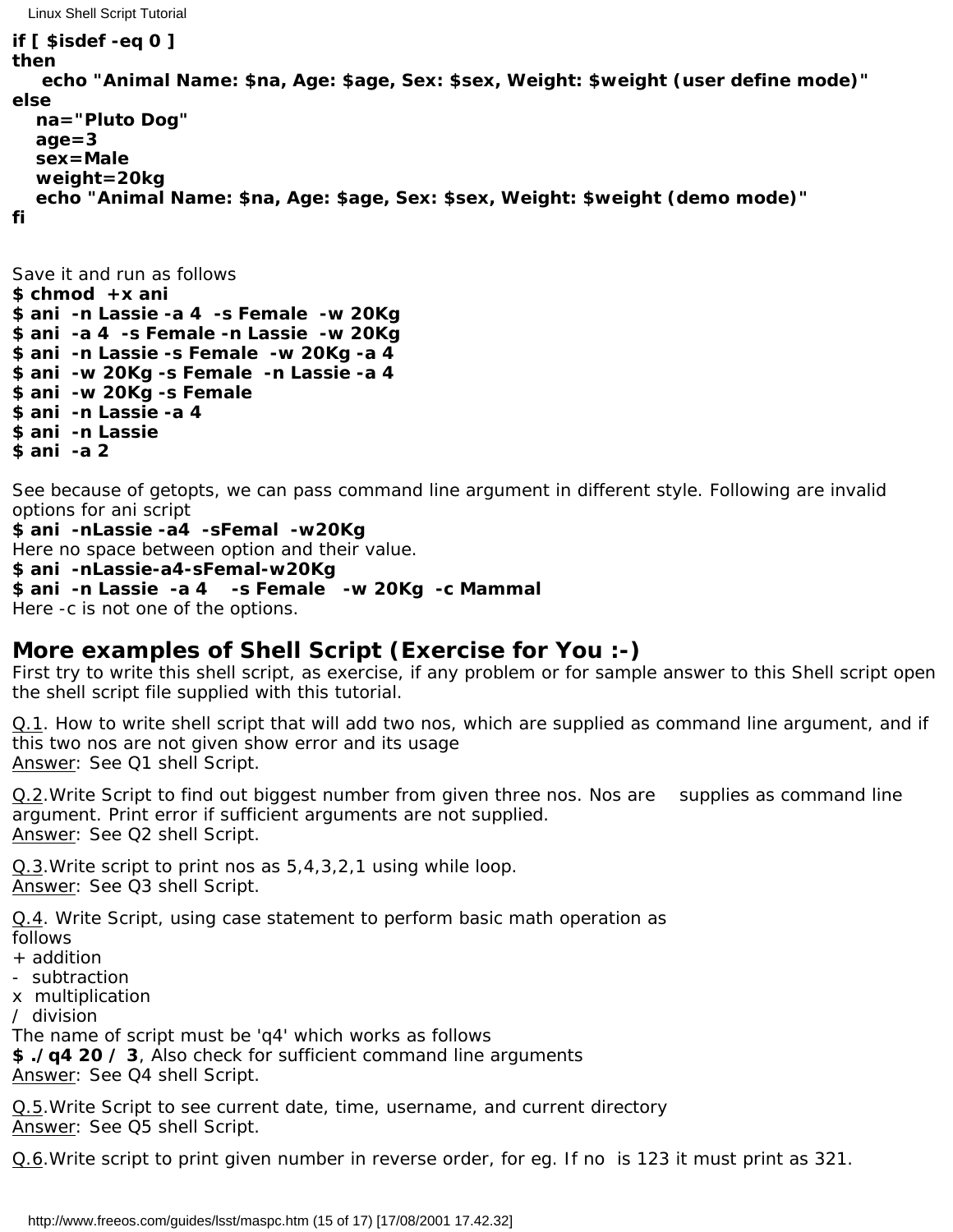Answer: See Q6 shell Script.

Q.7.Write script to print given numbers sum of all digit, For eg. If no is 123 it's sum of all digit will be  $1+2+3=6$ .

Answer: See Q7 shell Script.

Q.8.How to perform real number (number with decimal point) calculation in Linux Answer: Use Linux's bc command

 $Q.9$ . How to calculate  $5.12 + 2.5$  real number calculation at \$ prompt in Shell ? Answer: Use command as , **\$ echo 5.12 + 2.5 | bc** , here we are giving echo commands output to bc to calculate the  $5.12 + 2.5$ 

Q.10.How to perform real number calculation in shell script and store result to third variable, lets say  $a=5.66$ ,  $b=8.67$ ,  $c=a+b$ ? Answer: See Q10 shell Script.

 $Q.11$ . Write script to determine whether given file exist or not, file name is supplied as command line argument, also check for sufficient number of command line argument Answer: See Q11 shell Script.

 $Q.12$ . Write script to determine whether given command line argument (\$1) contains "\*" symbol or not, if \$1 does not contains "\*" symbol add it to \$1, otherwise show message "Symbol is not required". For e.g. If we called this script Q12 then after giving ,

#### **\$ Q12 /bin**

Here \$1 is /bin, it should check whether "\*" symbol is present or not if not it should print Required i.e. /bin/\*, and if symbol present then Symbol is not required must be printed. Test your script as

#### **\$ Q12 /bin**

**\$ Q12 /bin/\*** Answer: See Q12 shell Script

Q.13. Write script to print contains of file from given line number to next given number of lines. For e.g. If we called this script as Q13 and run as

**\$ Q13 5 5 myf**, Here print contains of 'myf' file from line number 5 to next 5 line of that file. Answer: See Q13 shell Script

Q.14. Write script to implement getopts statement, your script should understand following command line argument called this script Q14,

Q14 -c -d -m -e

Where options work as

-c clear the screen

-d show list of files in current working directory

-m start mc (midnight commander shell) , if installed

-e { editor } start this { editor } if installed

Answer: See Q14 shell Script

Q.15. Write script called sayHello, put this script into your startup file called .bash\_profile, the script should run as soon as you logon to system, and it print any one of the following message in infobox using dialog utility, if installed in your system, If dialog utility is not installed then use echo statement to print message : -

Good Morning Good Afternoon Good Evening , according to system time. Answer: See Q15 shell Script

Q.16. How to write script, that will print, Message "Hello World" , in Bold and Blink effect, and in different colors like red, brown etc using echo command. Answer: See Q16 shell Script

Q.17. Write script to implement background process that will continually print current time in upper right